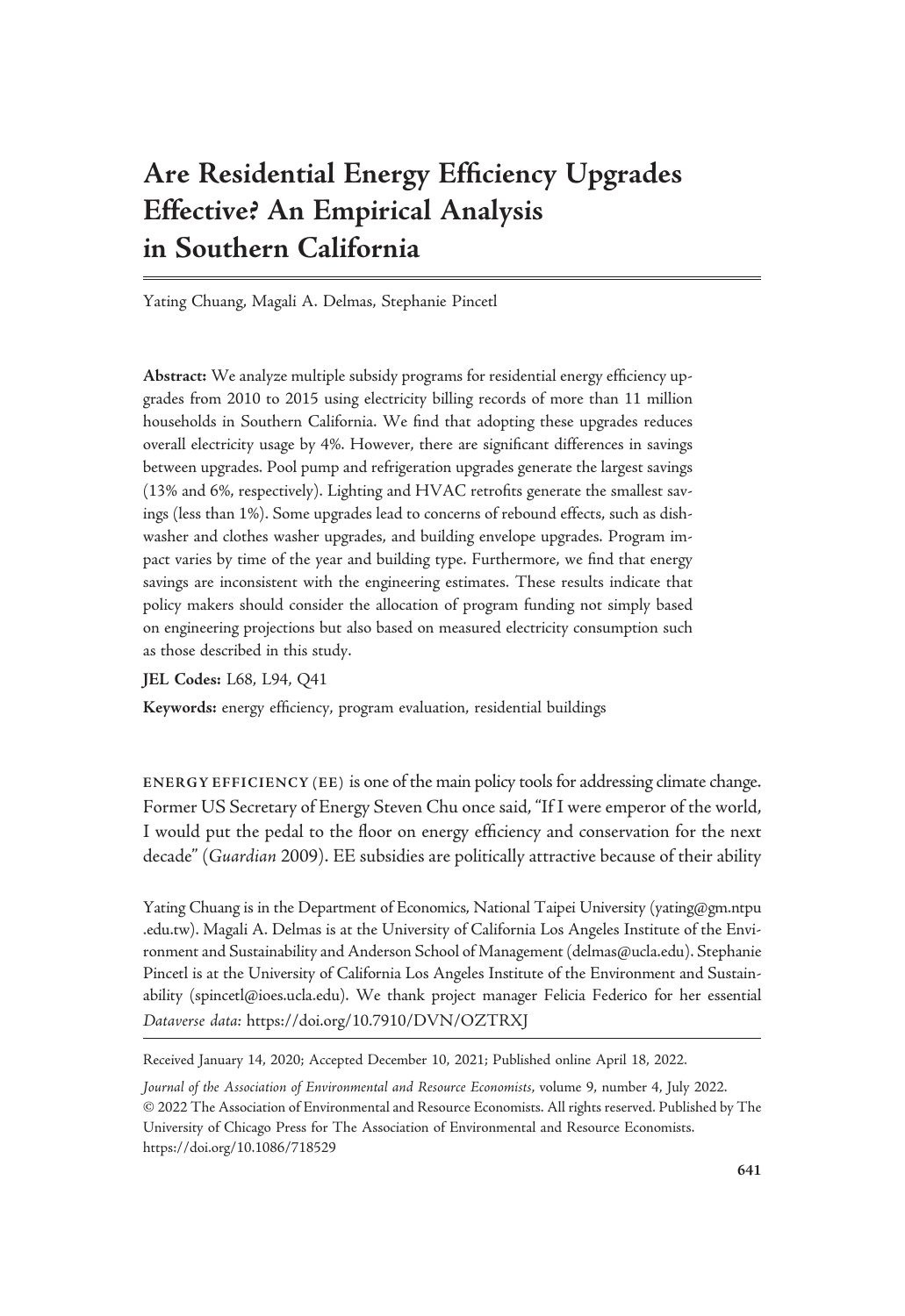to reduce energy usage as well as save money for consumers and governments. As a result, governments around the world are developing policies to encourage energy efficiency. California, for example, set an ambitious target of reducing its greenhouse gas emissions to 40% below the 1990 level by 2030 (SB-32 2016). One critical pathway identified to achieve this goal is to subsidize energy efficiency upgrades (CPUC 2016). As such, the state of California spends about \$1 billion annually on residential energy efficiency upgrade programs.

There is, however, inconclusive empirical evidence about the effectiveness of these programs. Most claims regarding savings resulting from energy efficiency upgrades, such as the famous McKinsey's cost curve, are based on engineering modeling projections (McKinsey and Company 2009). Such projections usually ignore the behavioral aspects of energy consumption. For example, Chen et al. (2015) showed that households differ significantly in how they use the same model of appliances in similar apartments. Ignoring these behavioral differences in consumption might lead to an erroneous estimate of the energy savings. In fact, the recent empirical evidence of EE programs using experimental or quasi-experimental designs suggests that these programs seldom deliver the savings predicted by engineering estimates (Davis et al. 2014; Graff Zivin and Novan 2016; Allcott and Greenstone 2017; Liang et al. 2017; Fowlie et al. 2018).

Scholars have argued that there is a need for additional empirical research to identify differing program impacts as a result of program design, household type, and building characteristics (Allcott and Greenstone 2012). However, the difficulty of accessing energy consumption data and the low take-up rates of EE programs hamper such empirical analyses. Widespread privacy laws limit access to high-resolution energy data by building, and large-scale evaluations using credible quasi-experimental design are still rare (Mathew et al. 2015; Pincetl et al. 2016). In addition, the low take-up of EE programs is a common challenge for undertaking robust analyses. For example, Fowlie et al. (2018) conducted the nation's largest randomized experiment to encourage households to adopt a free energy retrofit program in Michigan. The take-up rate was only 6% despite

contribution to the project management and her comments on the paper. We thank Dan Cheng and Hannah Gustafson for their assistance on the data request and geocoding of the building data. We thank the California Energy Commission (CEC) (GFO 15-312), the UCLA Ziman Center for Real Estate's Rosalinde and Arthur Gilbert Program in Real Estate, Finance and Urban Economics for generous funding. For helpful comments, we thank Eric Fournier, Patricia Yañez-Pagans, Omar Asensio, Alan Barreca, Erik Porse, Jinghui Lim, John Chung-En Liu, participants at the UCLA Institute of the Environment and Sustainability (IoES) research seminar, the nineteenth annual CU Environmental and Resource Economics Workshop, the USC tenth International Workshop on Empirical Methods in Energy Economics at the University of Southern California, the Claremont McKenna College research seminar, and project stakeholders at the Advanced Energy Community (AEC) project team, including energy experts from the Energy Coalition and policy makers from Los Angeles County. We are grateful to editor David Popp and three anonymous reviewers for their detailed and constructive comments and suggestions.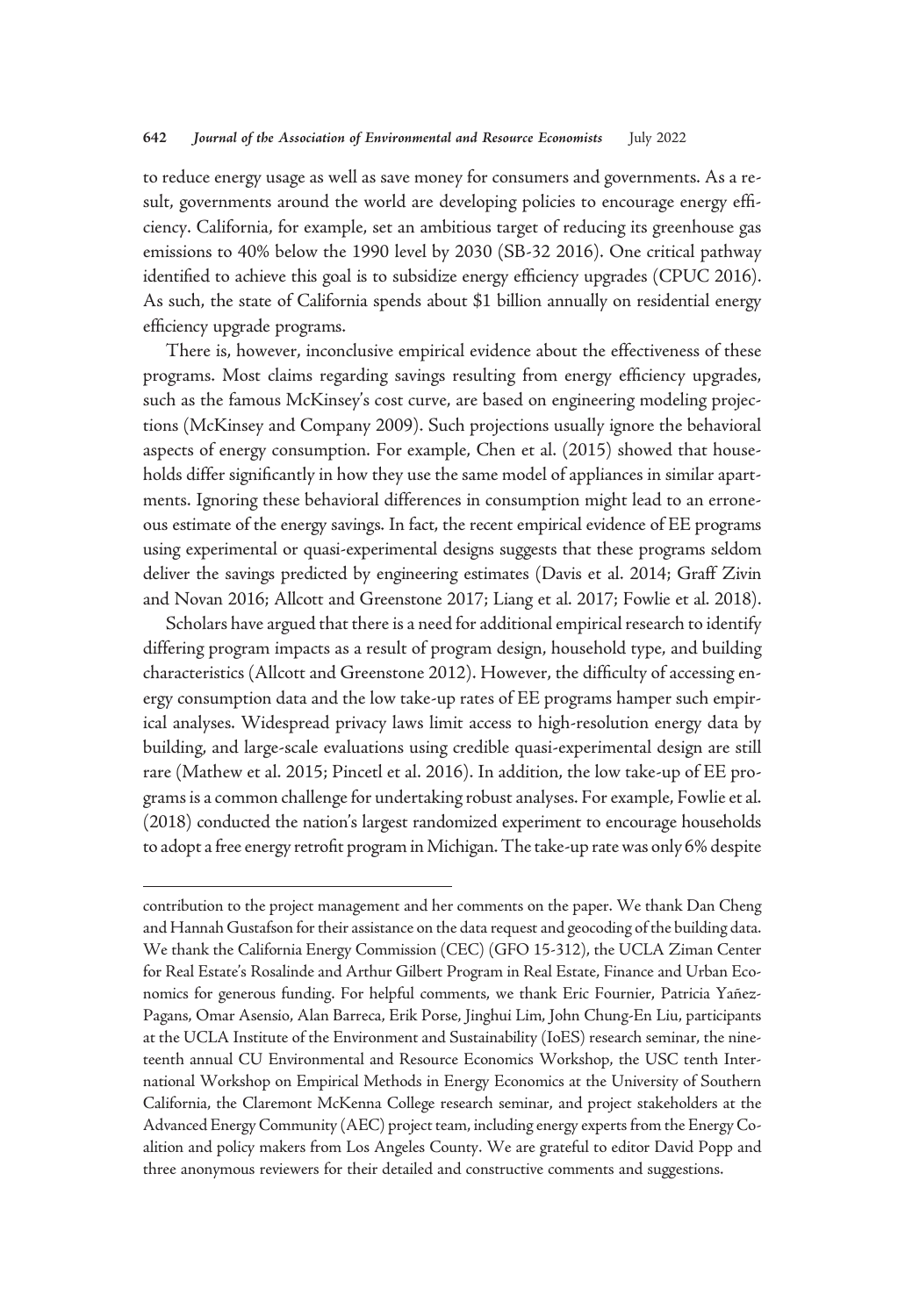ample resources spent for recruitment. Overall, estimates of savings in EE program impact evaluations often rely on model simulations and extrapolations and rarely incorporate credible pre and post energy consumption data (Qiu and Patwardhan 2018).

Against this background, we have compiled, to our knowledge, the most comprehensive micro data set to evaluate the effectiveness of various residential EE upgrades. First, Southern California Edison (SCE) granted us access to information on all their residential EE upgrade programs from 2010 to 2015, including records of all financial incentives claimed by SCE customers as part of these programs. Second, we obtained meter-based monthly electricity consumption data for approximately 11 million households in SCE's territory from 2010 to 2014. Data were accessed through the LA Energy Atlas, a relational database that tracks energy usage across LA County as well as building characteristics such as vintage and square footage (Pincetl and LA Energy Atlas Development Team 2015). The data allow us to address the following research questions: (1) How effective are residential EE upgrades (appliance and equipment upgrades) at saving energy? (2) Does effectiveness vary across income groups and building characteristics? (3) What is the difference between engineering estimates of potential energy savings and actual measured energy savings among different upgrades? To evaluate the savings of different EE upgrades, we specifically focus on electricity savings, as this is a very important claim of benefits from energy efficiency programs (Energy Commission and Public Utilities Commission 2005). This allows us to compare our results with the existing literature on EE programs (Allcott and Mullainathan 2010; Davis et al. 2014; Asensio and Delmas 2017).

Our study makes two contributions. First, our rich program data allow us to refine our understanding of the effectiveness of different types of EE upgrades. The paper adds to the literature using large-scale micro data to evaluate energy efficiency programs. For example, two prominent studies focus on residential energy efficiency programs and low-income weatherization programs in Wisconsin and Michigan (Allcott and Greenstone 2017; Fowlie et al. 2018). Both studies find that energy efficiency programs are not cost-effective. However, because these studies focus on a single energy efficiency program (e.g., weatherization),<sup>1</sup> and/or a single demographic (e.g., low income), it is unclear whether the ineffectiveness occurs because of the program or because of household demographics. We believe that we provide the first study comparing numerous EE upgrades using large-scale micro data consumption (e.g., more than 11 million households' utility billing records) while including building information. Our extensive coverage of program data allows us not only to compare different types

<sup>1.</sup> Allcott and Greenstone (2017) focus on two energy efficiency programs in Wisconsin, which are part of the national Better Building Neighborhood Program (BBNP). The two programs were targeted at retrofitting residential buildings. The energy consultant first gives a free audit and then recommend many parts of the needed retrofit to the building, such as attic insulation, air sealing, vaulted ceiling insulation, etc.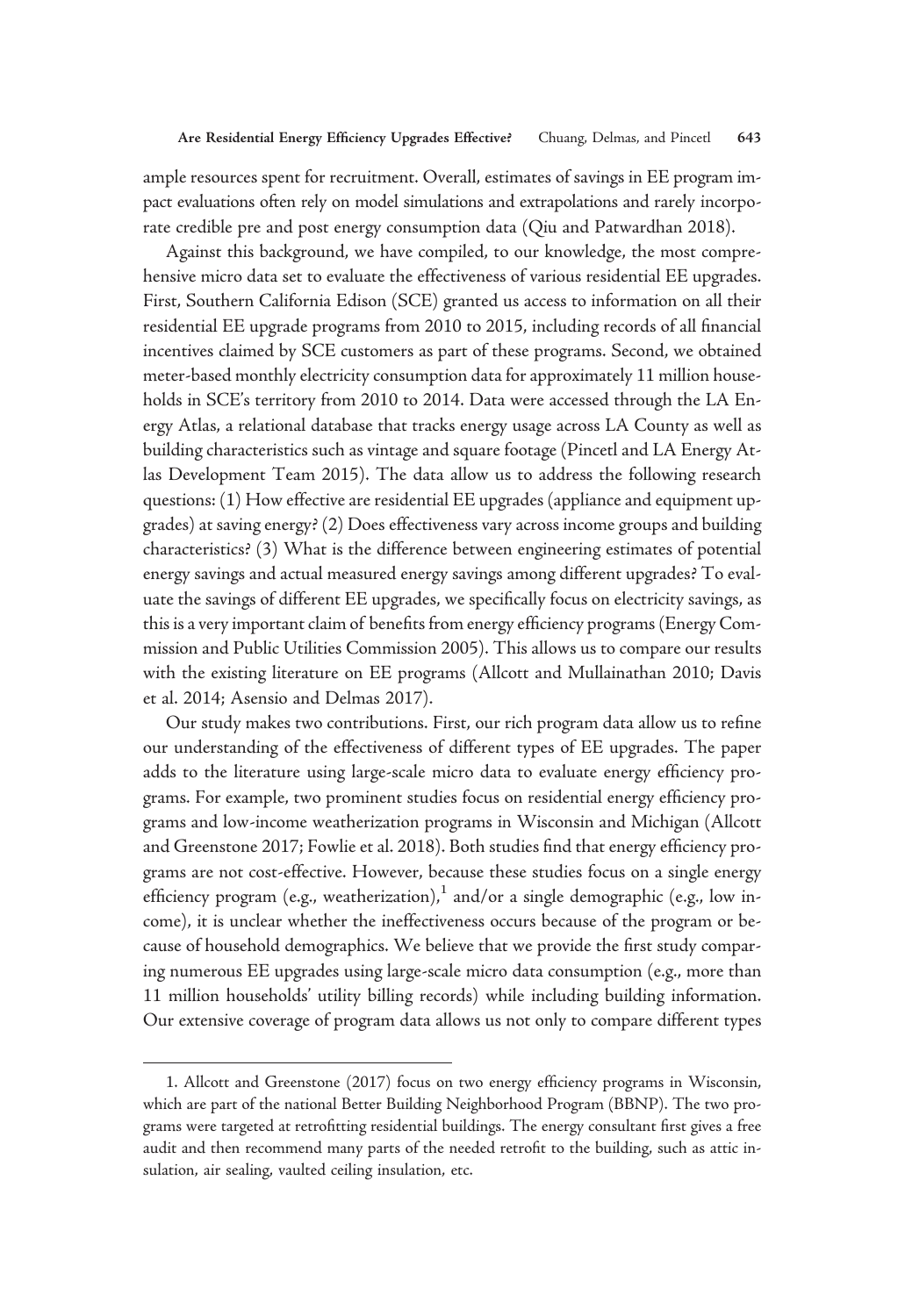of subsidies, both in terms of technology supported and incentive schemes (such as free giveaways or cash rebates) but also to control for overlapping EE upgrade impacts (owing to the fact that EE participants may apply to multiple programs), therefore avoiding overestimation that may result from these overlaps.

Our second contribution is to examine heterogeneous effects by connecting EE upgrades with building characteristics, such as vintage and square footage. This differs from previous studies that typically only link account-level electricity information to census sociodemographics, without including building-level information. Observing heterogeneous effects of product upgrades is critical to refining funding allocation and program design. For example, the realized savings of a heating, ventilation, and air conditioning (HVAC) unit upgrade can be greater in a new and well-insulated building than in an older building which is not well insulated. Few studies contain information on building characteristics, and those that do, include insufficient numbers of observations to conduct a well-powered analysis of heterogeneity. Thus, our largescale data analysis contributes to the literature by examining heterogeneous effects with a higher degree of accuracy. Table A1 (tables A1–A20 are available online) shows how our approach contributes to the literature by listing the most recent academic research using micro data to evaluate residential energy efficiency upgrade programs.<sup>2</sup> This information has been crosschecked with the most recent review paper from experts in this field (Qiu and Patwardhan 2018).<sup>3</sup>

To evaluate the savings of participation in different EE upgrades (monthly kilowatthours [kWh]), we follow the econometric strategy of prominent research in EE program evaluation (Davis et al. 2014; Liang et al. 2017).<sup>4</sup> Since participation in EE upgrade programs is voluntary, we implement matching procedures to address self-selection bias in program participation and then conduct post-matching difference-in-difference strategy regressions with various fixed effects (household-month and time). First, we construct a set of households that are similar to our program participants but have never participated in any of the programs. To achieve this, we use covariate matching with the Mahalanobis metric on a pool of more than 11 million households, based on building characteristics geocoded from the assessors' database and census block group

<sup>2.</sup> We have compared our study with a substantial amount of relevant literature (Hong et al. 2006; Scheer et al. 2013; Boomhower and Davis 2014; Alberini and Towe 2015; Davis and Gertler 2015; Adan and Fuerst 2016; Alberini et al. 2016; Aydin et al. 2017; Giraudet et al. 2018; Novan and Smith 2018; Davis et al. 2020; Liddle et al. 2020; Adekanye et al. 2021).

<sup>3.</sup> However, we do not include information and behavioral programs and other macro or utility-level analyses as they are very different from our study. Gillingham et al. (2018) provides a more comprehensive review on energy efficiency. For energy conservation and information programs review, see Delmas et al. (2013).

<sup>4.</sup> Note that we do not have a valid instrumental variable or a credible regression discontinuity (RD) design as programs are available to all SCE customers in the SCE service territory.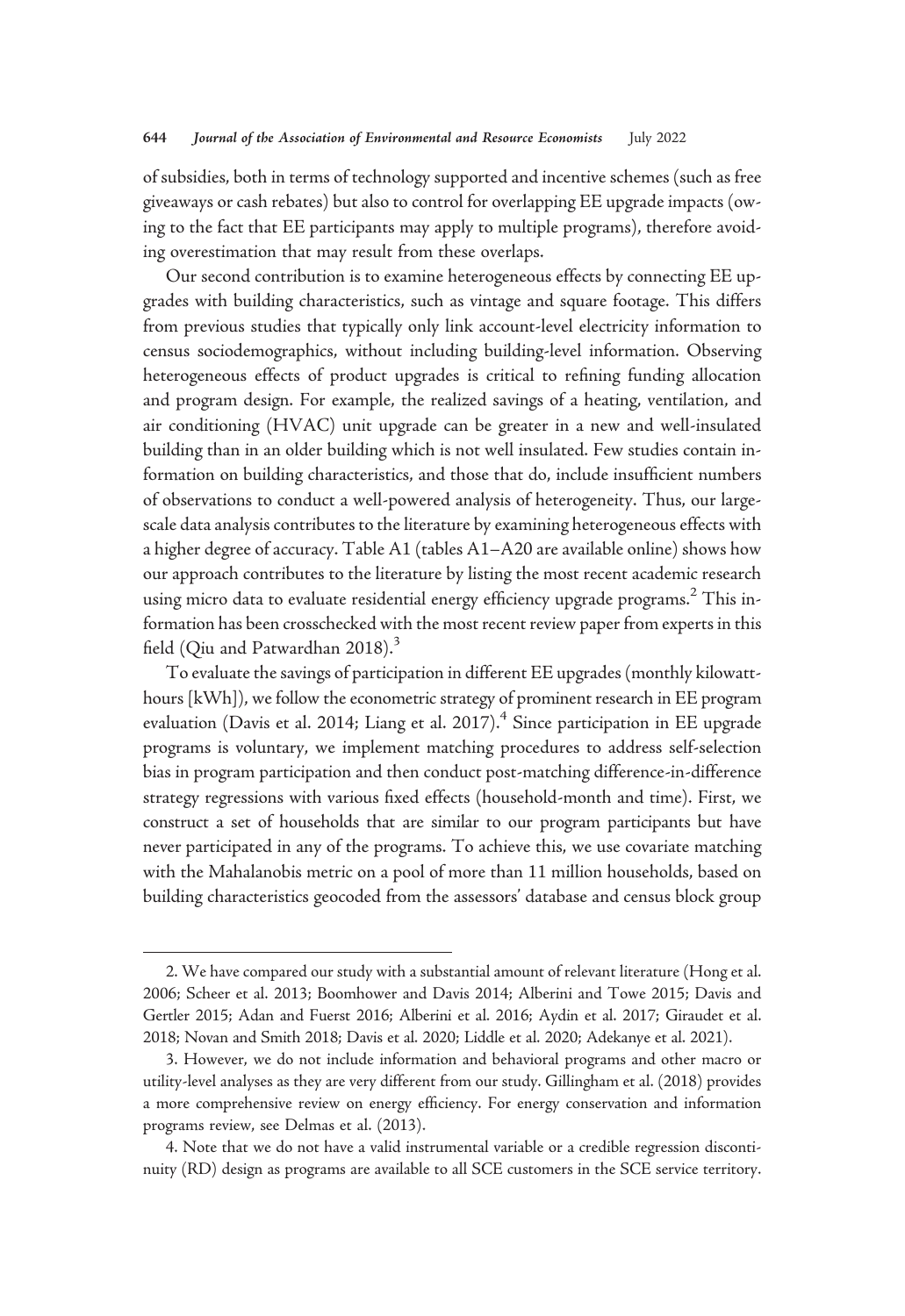data.<sup>5</sup> Second, we use panel regression models to estimate the average savings after matching. We exploit the monthly variation of program participation and use household-month and time fixed effects to rule out time-invariant unobservable confounding factors. We also control for time-varying trends at the household level and conduct alternative quasi-experiment design among only participating households. The results are robust to various model specifications, such as matching on different sets of observables, matching with and without replacement, matching on location, matching on location and past electricity consumption, and so forth.

It is important to note that our data do not allow us to rule out the fact that some households in the sample might be those who needed a new appliance. In such cases the subsidies might be encouraging them to purchase a more efficient model than they would otherwise. Without a clean no-policy scenario data or a randomized control study, we may overestimate the savings impacts. Nonetheless, we can compare the impact of these energy upgrades on energy consumption.

Our results show that EE product upgrades from 2010 to 2015 reduce overall electricity usage by 4%. However, the energy savings vary significantly by product type. While pool pumps and refrigeration upgrades are associated with significant energy savings (12%–13% and 6%, respectively), HVAC retrofits generate insignificant overall savings. Other types of upgrades, such as clothes washers and dishwashers, and building envelope are associated with zero savings or even some increases in overall consumption.<sup>6</sup>

In addition, we find that energy savings are considerably inconsistent with the engineering estimates computed by Southern California Edison, the investor-owned utility that covers most of Southern California and that is responsible for the EE incentive programs. For example, lighting upgrades achieve only 7% of the engineering estimates;<sup>7</sup> and whole house retrofits achieve just 18% of the engineering estimates, while

<sup>5.</sup> We use exact match on building type (single family, multifamily, condo, etc.), vintage bins, climate zone, square footage percentile (only for single and multifamily housing), also fuzzy nearest distance matching on census block group–level variables, such as median income, density, poverty, white, black, Asian, Hispanic, education, age, percentage of ownership, percentage of occupancy rate, and also variables at the account level, including, whether homeowner or not, geographic location—x-y coordinates, whether the household is registered under CARE/FERA energy discount programs for low-income households, and whether the household is identified as having a pool or not.

<sup>6.</sup> The results for whole house retrofits are less conclusive. In most specifications, whole house retrofits are associated with increased savings, but in some specifications, they are associated with zero to 3 percentage point savings. In the falsification test, it appears that program participants have already experienced an increased upward trend in electricity consumption, creating a concern of identification assumption.

<sup>7.</sup> The estimated coefficients for lighting programs are not significant in our most conservative specification.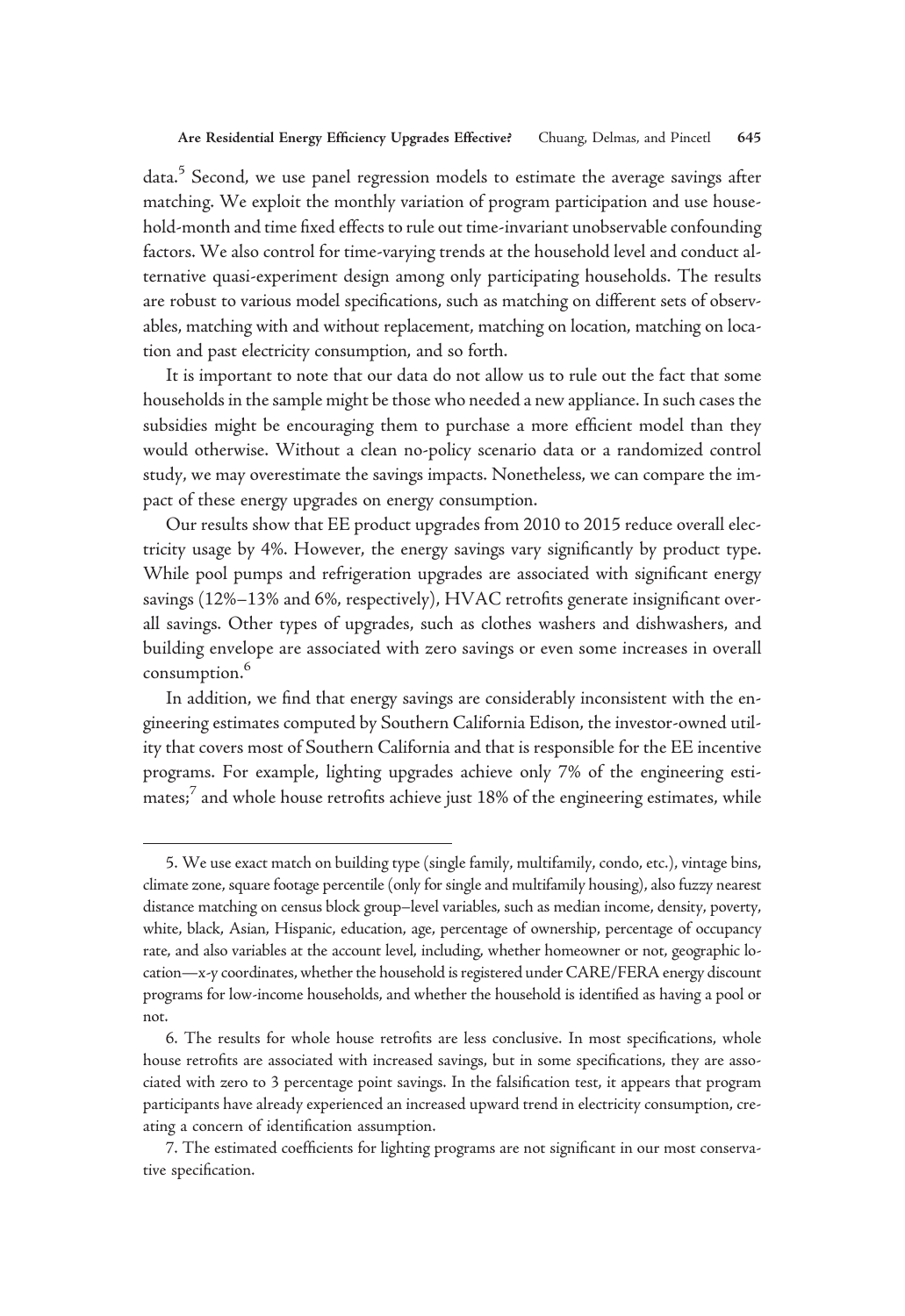other upgrades such as those for dishwashers and clothes washers generate zero savings or even increased energy consumption. However, pool pump upgrades and audits generate larger savings than the ex ante estimations. This indicates that the bias of engineering estimates can go both ways, underscoring the importance of conducting EE evaluations with actual meter or billing-level data.

In terms of the heterogeneity of upgrade effectiveness, we find that the level of the financial incentives matters. For example, we find larger savings for some of the products with cost sharing (e.g., lighting rebate programs) as compared to products given away for free (e.g., free LED light bulbs). Cost sharing (< 100% subsidy) is more effective than free distribution in the case of lighting upgrades as the savings may largely depend on recipients' usage behaviors. Indeed, it is possible that free light bulbs are not installed by households, in contrast with light bulbs purchased through rebates.<sup>8</sup>

The paper proceeds as follows. Section 1 provides background on energy efficiency programs. Section 2 presents our data and empirical strategy. Section 3 presents our main results. Section 4 details heterogeneous estimates. Section 5 presents robustness checks. Section 6 provides a concluding discussion.

## 1. PROGRAM BACKGROUND

Our study focuses on all the customer-incentive-based EE programs administered from 2010 to 2015 by Southern California Edison (SCE)—one of the largest utilities in the United States, providing electricity to more than 14 million people. The weather in much of this region includes warm, dry summers and mild winters. Due to the lack of exceptionally cold weather, about 14% of California homes are not heated (EIA 2009). This weather pattern may affect energy savings of more weather-dependent energy efficiency products such as HVAC, whole house retrofits, and building envelope.<sup>9</sup>

During the study period, SCE provided financial incentives to customers for upgrading their home with more energy efficient products, such as lighting, pool pumps, refrigerators, and other appliances. To obtain the rebate during the program implementation period, SCE customers needed to upgrade to a more energy efficient product in their homes and then apply for the rebates by mail or online. For example, to apply for an appliance upgrade (e.g., HVAC, pool pump, refrigerator) single-family homeowners could apply for rebates through the Home Energy Efficiency Rebate (HEER) Program—the largest residential program based on expenditure (CPUC 2015)—and multifamily owners could apply through the Multifamily Energy Efficiency Rebate

<sup>8.</sup> However, it is worth noting that this difference between cost sharing and free delivery is not evident among other programs because of data limitation.

<sup>9.</sup> We do not account for natural gas consumption, which is an important component when evaluating weather-dependent energy efficiency upgrades. This limitation may be less of a problem in our study because the winter is relatively mild in our study region. However, one needs to be careful when generalizing our results to other regions.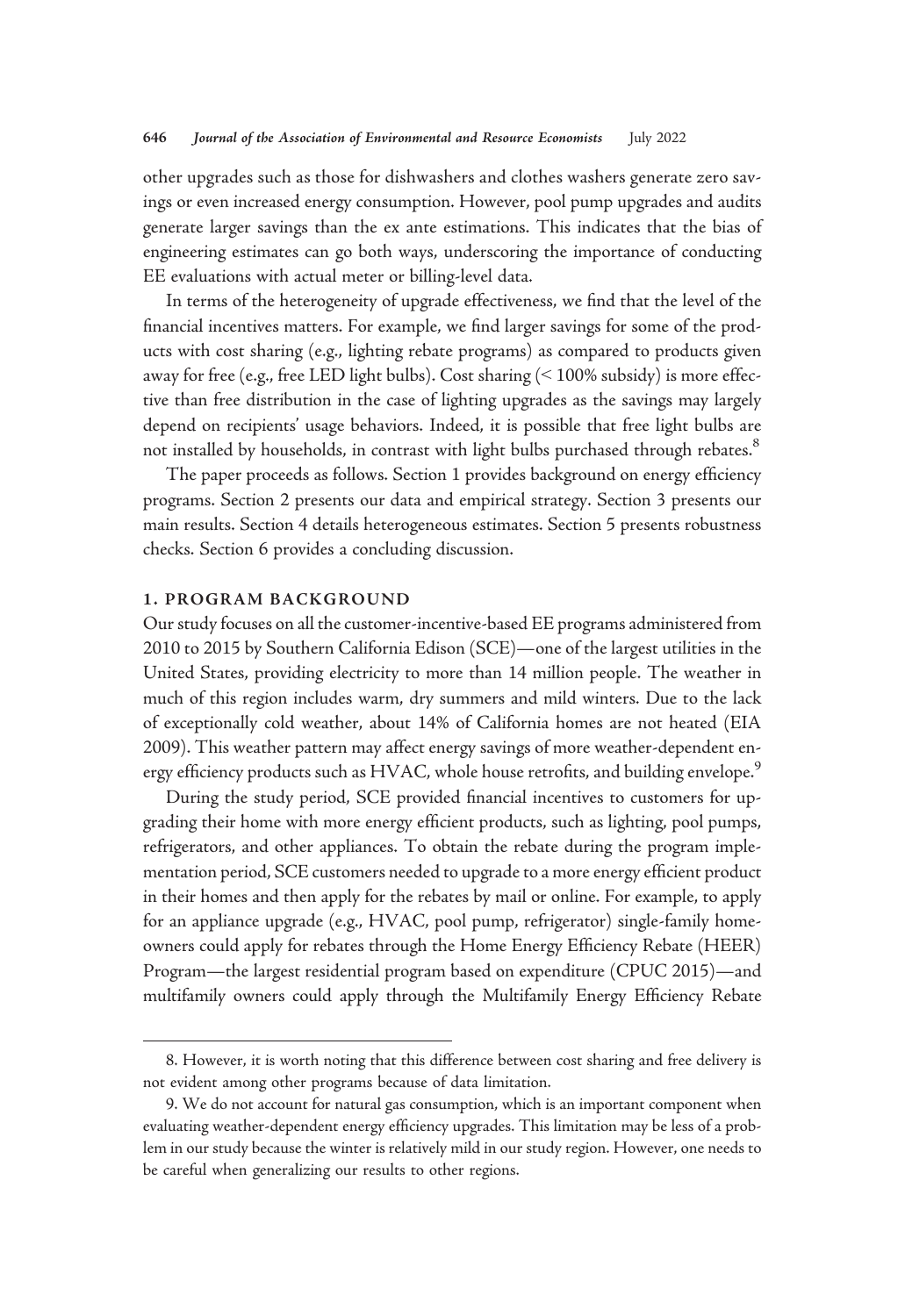Program. Other programs provide larger financial incentives for EE upgrades. For example, the Comprehensive Mobile Home program focuses on promoting EE technologies among mobile home owners and provides direct install for lighting and HVAC upgrade at no charge.

These EE programs include nine types of products based on SCE's categorization: appliance upgrade (i.e., dishwasher and clothes washer), consumer electronics, HVAC retrofit, lighting, pool pumps, refrigeration (i.e., refrigerator and freezer), audits, whole house retrofit, building envelopes, and others.<sup>10</sup> Note that households may claim multiple incentives to upgrade their homes through various programs. Our estimates, therefore, provide the average monthly impact (e.g., electricity reduction) of a typical household that has claimed upgrade rebates within our study period. To be consistent with SCE's program approach, we focus our analysis on product categories. Our category selection is based on those used by the Database of Energy Efficiency Resources (DEER). Among those listed, lighting and refrigeration have attracted the largest consumer participation. Table 1 displays the number of SCE households enrolled and the products covered in the SCE EE programs. We also present the detailed program implementation strategies in appendix B (apps. A–C are available online).

EE programs use different levels and types of financial incentives. For example, some subsidize a certain percentage of the cost of the product (i.e., rebate), while others provide the products for free. Programs can also be directed to different types of recipients: upstream and midstream incentives are given to contractors or distributors, while downstream incentives are given directly to the end users (households). A full list of the different levels and types of incentives is shown in table 2.

## 2. DATA AND EMPIRICAL FRAMEWORK

## 2.1. Data Description

We combine four data sets to understand the effectiveness of energy efficiency upgrades among residential households in Southern California. We focus on energy efficiency upgrade programs where households could claim financial support between 2010 and  $2015<sup>11</sup>$  To evaluate the impact of these EE upgrades on energy usage, we use monthly electricity consumption measured at the household account level.

Electricity usage and program participation data are extracted from the LA Energy Atlas, a relational database that enhances understanding of energy usage across LA

<sup>10.</sup> The term "building envelope" refers to the external elements of the building that enclose the internal space, including windows, exterior four walls, roof, and the floor above the unheated basement area.

<sup>11.</sup> Program-related information (e.g., installation date, rebate amount, etc.) was recorded. However, we do not analyze programs that do not directly involve end users' action: for example, training and education programs to promote EE upgrade, subsidy programs for developing new EE technologies and standards, etc.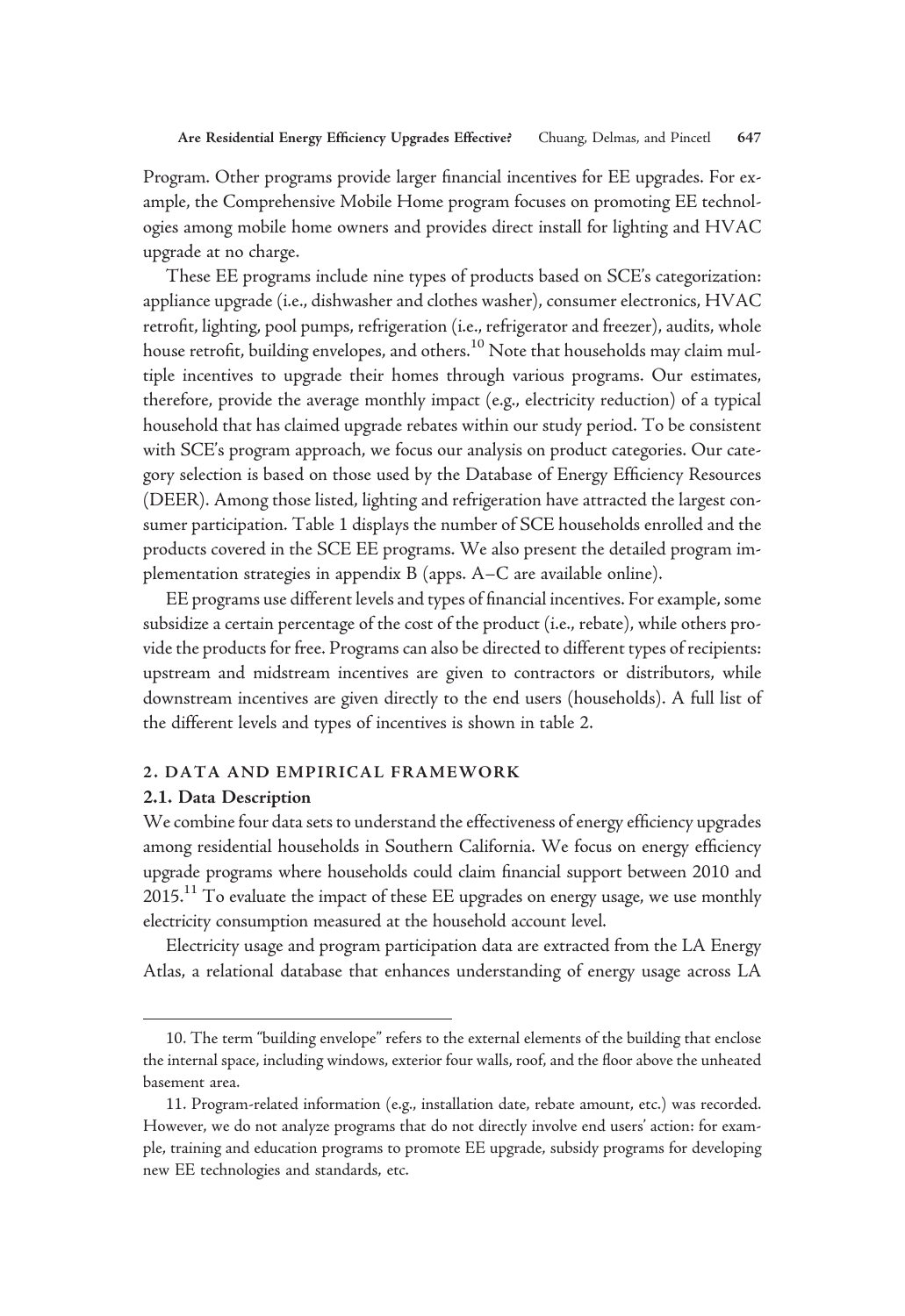|                                                                 |           |          |         |         |         |                                              | Heating/<br>Water |         | Whole   |                                |                 |                 |                  |
|-----------------------------------------------------------------|-----------|----------|---------|---------|---------|----------------------------------------------|-------------------|---------|---------|--------------------------------|-----------------|-----------------|------------------|
| EE Program                                                      | Appliance | Consumer |         |         | Pool    | Electronics HVAC Lighting Pump Refrigeration | Savings<br>Кit    | Audit   | House   | Retrofits Envelope<br>Building | Other           | Total           | Program<br>Cycle |
|                                                                 |           |          |         |         |         |                                              |                   |         |         |                                |                 |                 |                  |
| Desert Cities Energy                                            |           |          |         |         |         |                                              |                   |         |         |                                |                 |                 |                  |
| Leader Partnership                                              |           | 0        | 3       | 15      | 342     | 0                                            | $\circ$           | 0       | 0       | $\circ$                        | 59              | 419             | $2010 - 12$      |
| Palm Desert Demonstration                                       |           |          |         |         |         |                                              |                   |         |         |                                |                 |                 |                  |
| Partnership<br>Home Energy Efficiency<br>Survey Program         |           | 0        | 1,840   | 1,508   | 688     | 73                                           | $\circ$           | 0       | ⊂       | $\circ$                        | 1,779           | 5,888           | $2010 - 12$      |
|                                                                 |           |          |         |         |         |                                              |                   |         |         |                                |                 |                 |                  |
|                                                                 | ⊂         | ○        | $\circ$ | 127,016 | $\circ$ | $\circ$                                      | 125,565           | ○       |         | ○                              | 283,008         | 535,589         | $2010 - 12$      |
| Home Energy Efficiency                                          |           |          |         |         |         |                                              |                   |         |         |                                |                 |                 |                  |
| Rebate Program                                                  | ৩         | 37       | 5,431   | $\circ$ | 13,019  | 99,693                                       | 314               | 0       | ○       | 0                              | $\overline{1}$  | 118,514         | $2010 - 12$      |
| <b>Appliance Recycling</b><br><b>Brogram</b>                    |           |          |         |         |         |                                              |                   |         |         |                                |                 |                 |                  |
|                                                                 | ⊂         | $\circ$  | $\circ$ | 0       | $\circ$ | 149,282                                      | $\circ$           | ○       |         | ⊂                              | 0               | 149,282         | $2010 - 12$      |
| Business and Consumer<br>Electronics Program                    |           |          |         |         |         |                                              |                   |         |         |                                |                 |                 |                  |
|                                                                 | ⊂         | 107      | $\circ$ | $\circ$ | $\circ$ | $\circ$                                      | 0                 | 0       | 0       | 0                              | 0               | 107             | $2010 - 12$      |
|                                                                 |           |          |         |         |         |                                              |                   |         |         |                                |                 |                 |                  |
| Multifamily Energy<br>Efficiency Rebate Program                 | 3         | $\circ$  | 89      | 117,859 | $\circ$ | 1,040                                        | 52                | 0       | 0       | ⊂                              | 784             | 119,827         | $2010 - 12$      |
| Whole House Prescriptive                                        |           |          |         |         |         |                                              |                   |         |         |                                |                 |                 |                  |
|                                                                 | $\circ$   | ○        | $\circ$ | 0       | $\circ$ | $\circ$                                      | 0                 | ○       | 0       | ○                              | $\overline{21}$ | $\overline{21}$ | $2010 - 12$      |
|                                                                 | 2,440     | $\circ$  | 171     |         | $\circ$ | 1,680                                        | $\circ$           | $\circ$ | $\circ$ | ⊂                              | 3,760           | 8,052           | $2010 - 12$      |
| Program<br>California Advanced Homes<br>Energy Star Residential |           |          |         |         |         |                                              |                   |         |         |                                |                 |                 |                  |
|                                                                 |           |          |         |         |         |                                              |                   |         |         |                                |                 |                 |                  |
| Quality Installation<br>Program                                 | $\circ$   | $\circ$  | 4,218   | 0       | $\circ$ | $\circ$                                      | 0                 | $\circ$ | $\circ$ | 0                              | $\circ$         | 4,218           | $2010 - 12$      |
| Residential Quality Mainte-<br>nance and Commercial             |           |          |         |         |         |                                              |                   |         |         |                                |                 |                 |                  |
|                                                                 |           |          |         |         |         |                                              |                   |         |         |                                |                 |                 |                  |
| Quality Maintenance                                             |           |          |         |         |         |                                              |                   |         |         |                                |                 |                 |                  |
| Development                                                     | 0         | $\circ$  | 1,776   | 0       | $\circ$ | ⊂                                            | ⊂                 | $\circ$ | $\circ$ | ⊂                              | 0               | 1,776           | $2010 - 12$      |
|                                                                 |           |          |         |         |         |                                              |                   |         |         |                                |                 |                 |                  |

Table 1. Energy Efficiency Technologies

Table 1. Energy Efficiency Technologies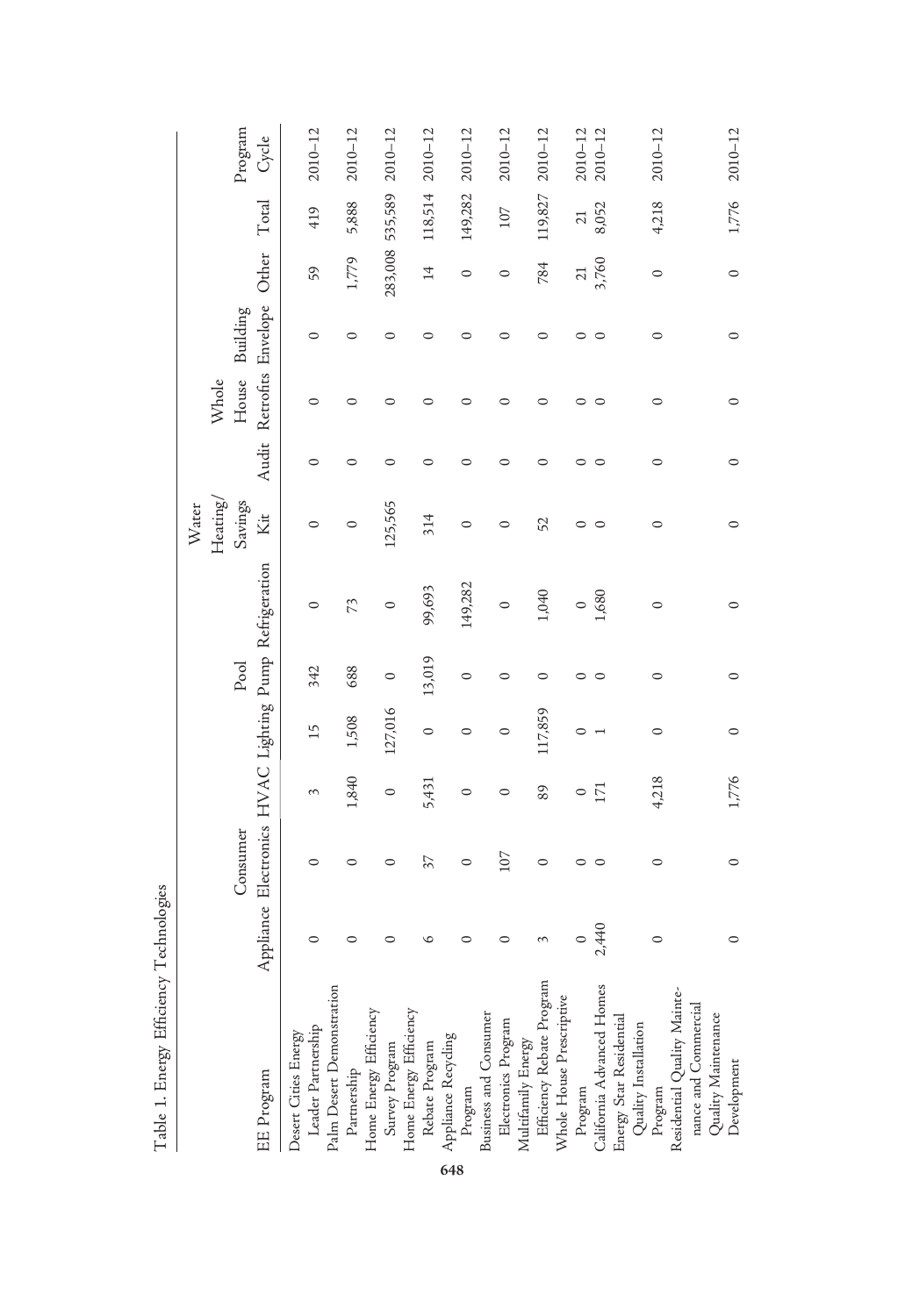| Comprehensive Mobile                                                                                                                                          |                 |         |                  |         |         |           |         |         |         |         |         |         |             |
|---------------------------------------------------------------------------------------------------------------------------------------------------------------|-----------------|---------|------------------|---------|---------|-----------|---------|---------|---------|---------|---------|---------|-------------|
| $H$ ome                                                                                                                                                       |                 | 0       | 2,820            | 8,002   |         |           |         | 0       |         | 0       | 0       | 10,823  | $2010 - 12$ |
| Comprehensive Home                                                                                                                                            |                 |         |                  |         |         |           |         |         |         |         |         |         |             |
| Performance                                                                                                                                                   |                 |         | $\circ$          |         |         |           |         |         |         |         | 518     | 518     | $2010 - 12$ |
| Coin Operated Laundry                                                                                                                                         |                 |         |                  |         |         |           |         |         |         |         |         |         |             |
|                                                                                                                                                               |                 | ○       | $\circ$          | 184     |         | $\subset$ |         | $\circ$ |         | 0       | $\circ$ | 195     | $2010 - 12$ |
|                                                                                                                                                               |                 |         |                  |         |         |           |         |         |         |         |         |         |             |
|                                                                                                                                                               |                 |         |                  |         |         |           |         |         |         |         |         |         |             |
| Program<br>California Statewide<br>Program for Residential<br>Energy Efficiency<br>Comprehensive Home<br>Performance<br>Comprehensive Manufac-<br>tured Homes | 13,561          | 364     | 8,161            | 71,700  | 18,915  | 108,232   | 3,597   | 219,478 | 5,893   | 1,648   | 0       | 451,549 | $2013 - 15$ |
|                                                                                                                                                               |                 |         |                  |         |         |           |         |         |         |         |         |         |             |
|                                                                                                                                                               |                 | 0       | 0                |         |         | C         |         |         |         | $\circ$ | 518     | 518     | $2013 - 15$ |
|                                                                                                                                                               |                 |         |                  |         |         |           |         |         |         |         |         |         |             |
|                                                                                                                                                               |                 |         | 9,512            | 11,069  |         |           |         |         |         |         | 0       | 20,594  | $2013 - 15$ |
| Energy Leader Partnership                                                                                                                                     |                 |         |                  |         |         |           |         |         |         |         |         |         |             |
|                                                                                                                                                               |                 |         |                  | 845     | 1,104   |           |         | 75      |         |         | 1,533   | 5,347   | $2013 - 15$ |
|                                                                                                                                                               | $\circ$         |         | $\frac{1786}{0}$ | 5,433   |         | $\circ$   |         | $\circ$ | $\circ$ |         | $\circ$ | 5,433   | $2013 - 15$ |
| Program<br>Lighting Program<br>New Construction Program                                                                                                       | 2,552           |         |                  |         |         | 1,756     |         |         | 3,199   |         | 3,759   | 11,438  | $2013 - 15$ |
| Residential and Commercial                                                                                                                                    |                 |         |                  |         |         |           |         |         |         |         |         |         |             |
| HVAC Program<br>Residential Energy Efficiency                                                                                                                 | $\circ$         | 0       | 4,959            | $\circ$ | $\circ$ | $\circ$   | $\circ$ |         | $\circ$ | 0       | $\circ$ | 4,959   | $2013 - 15$ |
|                                                                                                                                                               |                 |         |                  |         |         |           |         |         |         |         |         |         |             |
|                                                                                                                                                               | $\overline{10}$ | 14      | 5,511            | 249,487 | 13,015  | 248,084   | 125,936 |         |         | 13      | 283,803 | 926,003 | $2013 - 15$ |
| Program<br>SCG Co-fund                                                                                                                                        | 12,461          | $\circ$ | 856              | $\circ$ | $\circ$ | $\circ$   | $\circ$ |         |         | 2,989   | $\circ$ | 16,306  | $2013 - 15$ |
|                                                                                                                                                               |                 |         |                  |         |         |           |         |         |         |         |         |         |             |
| Statewide Commercial<br>Energy Efficiency Program                                                                                                             | $\circ$         | $\circ$ | 225              | $\circ$ | $\circ$ | $\circ$   | $\circ$ | $\circ$ | $\circ$ | $\circ$ | $\circ$ | 225     | $2013 - 15$ |
| $\rm Total$                                                                                                                                                   | 31,044          | 652     | 47,529           | 593,120 | 47,095  | 609,842   | 255,464 | 219,553 | 9,092   | 4,654   | 579,556 |         |             |
| $\overline{a}$                                                                                                                                                |                 |         |                  |         | F<br>F  |           |         |         |         |         |         |         |             |

Note. The number represents the total count of unique participating households. Note. The number represents the total count of unique participating households.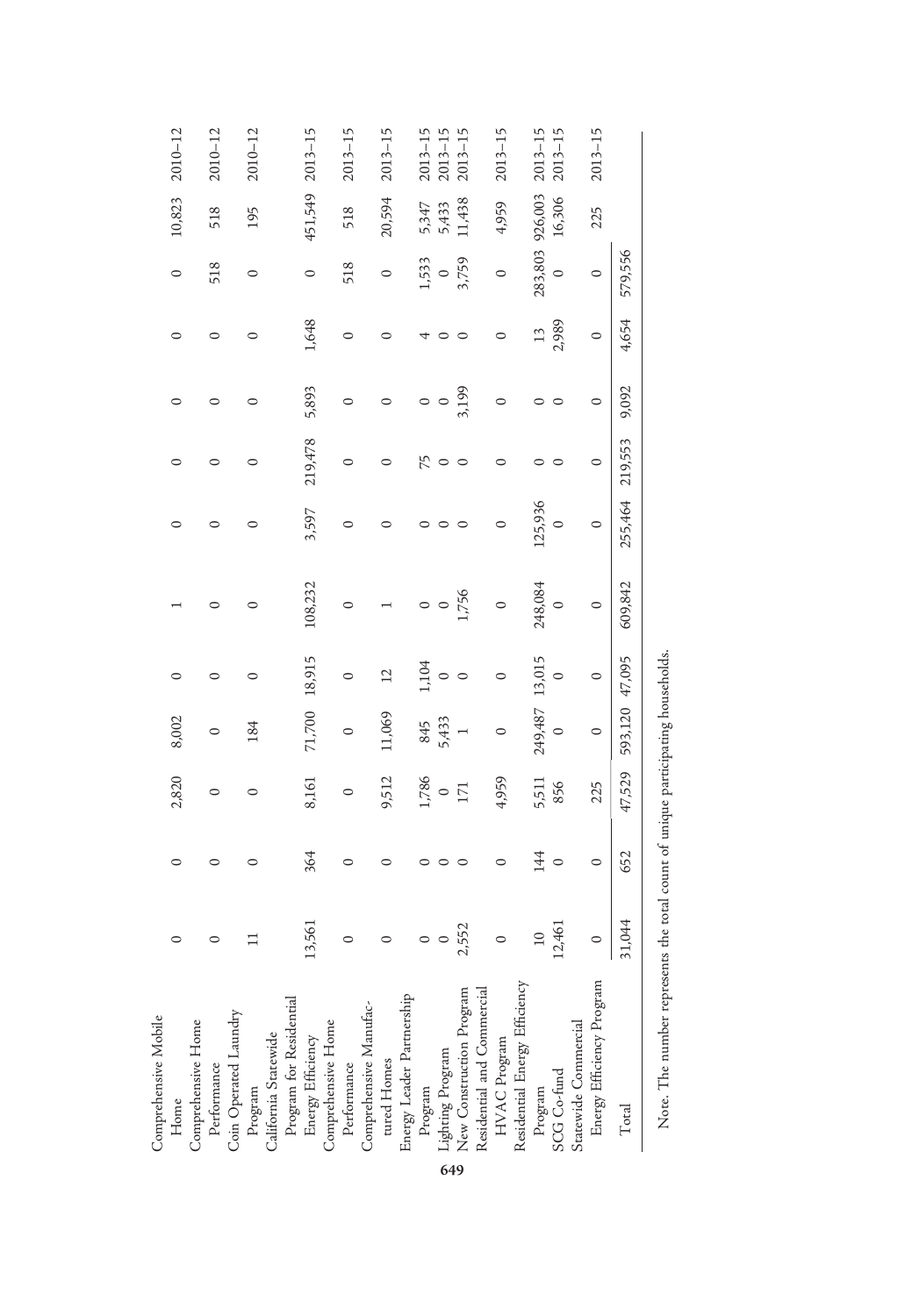| Product        | Upstream/<br>Midstream | Financial Incentives<br>(Medium) | Direct<br>Install | Free/Give-<br>away (Large) | No. of Subsidy<br>Claims |
|----------------|------------------------|----------------------------------|-------------------|----------------------------|--------------------------|
| Appliance      | 118                    | 30,082                           | $\mathbf{0}$      | $\mathbf{0}$               | 30,200                   |
| Consumer       |                        |                                  |                   |                            |                          |
| electronics    | 73,077                 | $\mathbf{0}$                     | 364               | $\Omega$                   | 73,441                   |
| <b>HVAC</b>    | 381                    | 25,597                           | 59,664            | 0                          | 85,642                   |
| Lighting       | 66,343                 | 337,857                          | 531,422           | 448,752                    | 1,384,374                |
| Pool pump      | 6,924                  | 35,482                           | 480               | $\Omega$                   | 42,886                   |
| Refrigeration  | 76                     | 464,673                          | $\mathbf{0}$      | $\Omega$                   | 464,749                  |
| Water heating/ |                        |                                  |                   |                            |                          |
| savings kit    | $\Omega$               | 1,106                            | 8,165             | 260,894                    | 270,165                  |
| Audits         | $\Omega$               | 224,361                          | $\Omega$          | 76                         | 224,437                  |
| Whole house    |                        |                                  |                   |                            |                          |
| retrofit       | 6,872                  | 2,459                            | $\theta$          | $\Omega$                   | 9,331                    |
| Building       |                        |                                  |                   |                            |                          |
| envelope       | $\Omega$               | 5,526                            | $\Omega$          | $\theta$                   | 5,526                    |
| Other          | $\Omega$               | 5,896                            | $\mathbf{0}$      | 293,012                    | 298,908                  |
| Total          | 153,791                | 1,133,039                        | 600,096           | 1,002,734                  | 2,889,659                |

Table 2. Energy Efficiency Upgrade by Type of Subsidies

County (Pincetl and LA Energy Atlas Development Team 2015).<sup>12</sup> Key data for EE program participation are from both the California Public Utilities Commission (CPUC) and Southern California Edison (SCE), the regional electricity utility. Building-level characteristics come from the Los Angeles County Assessor's property data set. Sociodemographic information is from the census database. (See table A2 for more details regarding the source and coverage of our data.)

## 2.1.1. EE Program Data

Program participation data identify residential energy efficiency programs implemented in SCE service territories during 2010–15. Note that 2015 electricity consumption data are unavailable to us, so to assess product upgrade impact on electricity savings, we analyze information only from 2010 to 2014. However, program information from 2015 is useful to prevent us from selecting any future EE participants into our matched control group.

Each time a household claims a rebate or direct financial support to upgrade their home, there is a record that documents important information, such as the installation date, rebate amount, type of product, and predicted energy savings. We use the installation date to generate an EE upgrade participation variable reflecting the starting

<sup>12.</sup> See [www.energyatlas.ucla.edu.](https://www.energyatlas.ucla.edu)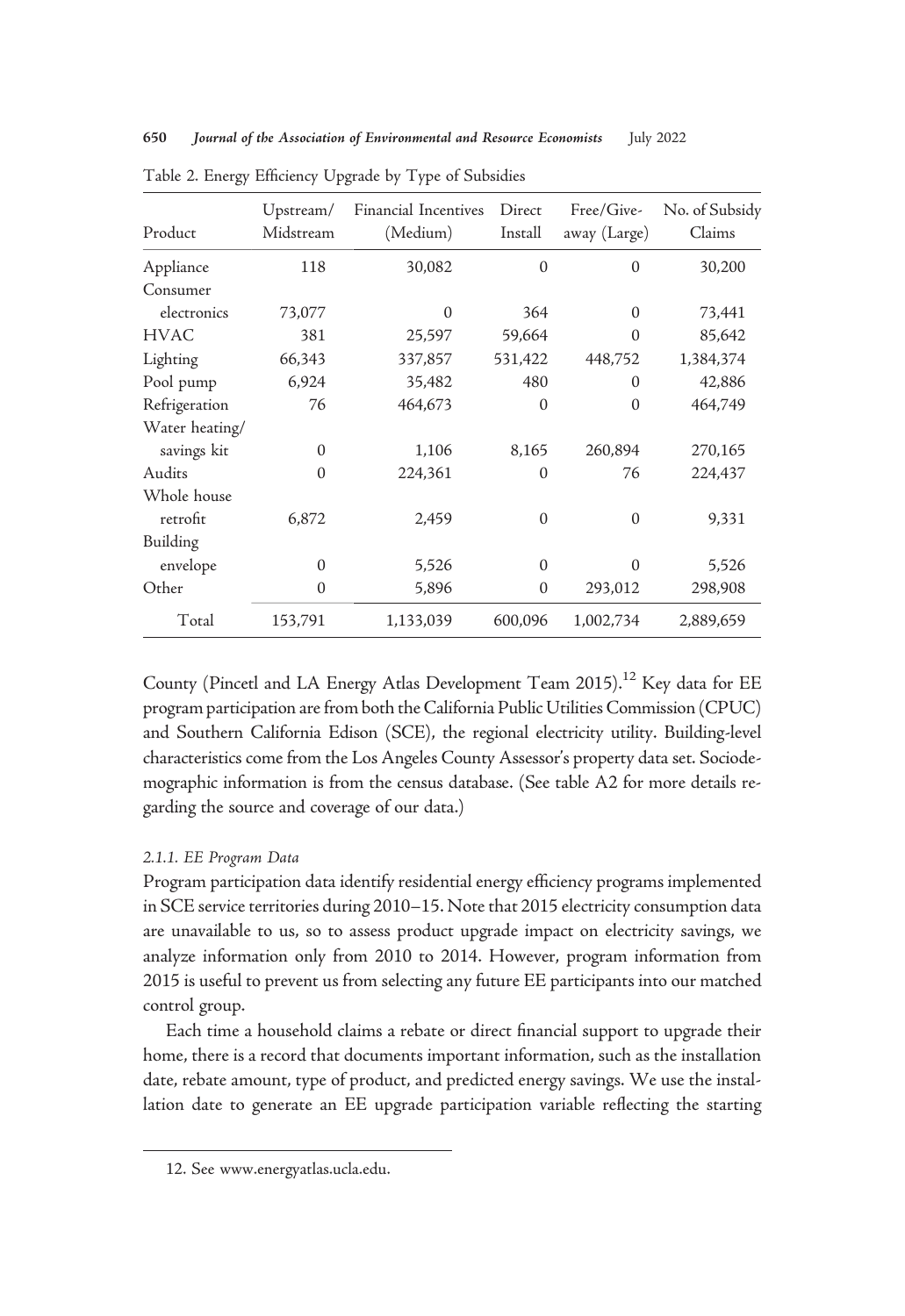month of the upgrade for each household and each product category. All information tracked after the installation date t is considered part of the "treatment period." Note that since we have a short five-year window of data, it is fair to assume that all upgrades remain within their effective lifespan throughout our study. The other important variable is the predicted savings. For each claimed incentive for each type of product, we can calculate the estimated savings based on SCE's internal methodology.

The EE program participation data cover 191 cities (see fig. A1; figs. A1–A5 are available online).<sup>13</sup> Participation comparisons across income categories show higher participation rates from the top income quartile (see table A3). The average uptake rate is 8%, while it is 11.6% within the highest income quartile and 5.5% within the lowest income quartile. Orange County has higher EE adoption rates (12%) than other counties, while the adoption rates of Los Angeles County and Imperial County are lower than average (around 6%). Given the vast variation, we opted for a credible quasi-experimental design to mitigate self-selection bias and best evaluate EE upgrade effectiveness.

## 2.1.2. Electricity Usage Data

Account-level electricity billing data are available from January 2010 through December 2014 across the SCE service territory. Our data contain more than 11 million unique accounts with monthly electricity usage data from 2010 to 2014. The panel data are unbalanced because households may move in and out of a given building, or even area, during the study period, which means that not all households have a complete record running throughout the entirety of the study period.

The unit of analysis is the combination of the household utility account and the building. If a household has moved to a new address, even while carrying over the same utility account, we generate a different ID. This approach accounts for the potential that the same household may consume electricity differently in different homes due to building characteristics such as vintage and square footage. Also, most upgrades are attached to the building and will not be carried over once households move to a new building. So treated households are no longer considered treated once they move.

## 2.1.3. Building Characteristics Data

Building characteristics used in this analysis include (1) use type (i.e., single-family housing, multifamily housing, condominium, etc.), (2) square footage, (3) building vintage, (4) climate zone, (5) energy discount program participation (for low-income households), (6) whether the house is the owner's primary residence, (7) whether the

<sup>13.</sup> Including Irvine, Lancaster, Santa Ana, Palmdale, Valencia, Aliso Viejo, Orange, Rancho Santa Margarita, Corona, Fullerton, Long Beach, Moreno Valley, Lakewood, Newhall, Costa Mesa, Tustin, Mission Viejo, Los Angeles, Torrance, Saugus, etc. However, the data do not cover information for LA City, which is served by the Los Angeles Department of Water and Power (LADWP), a separate utility.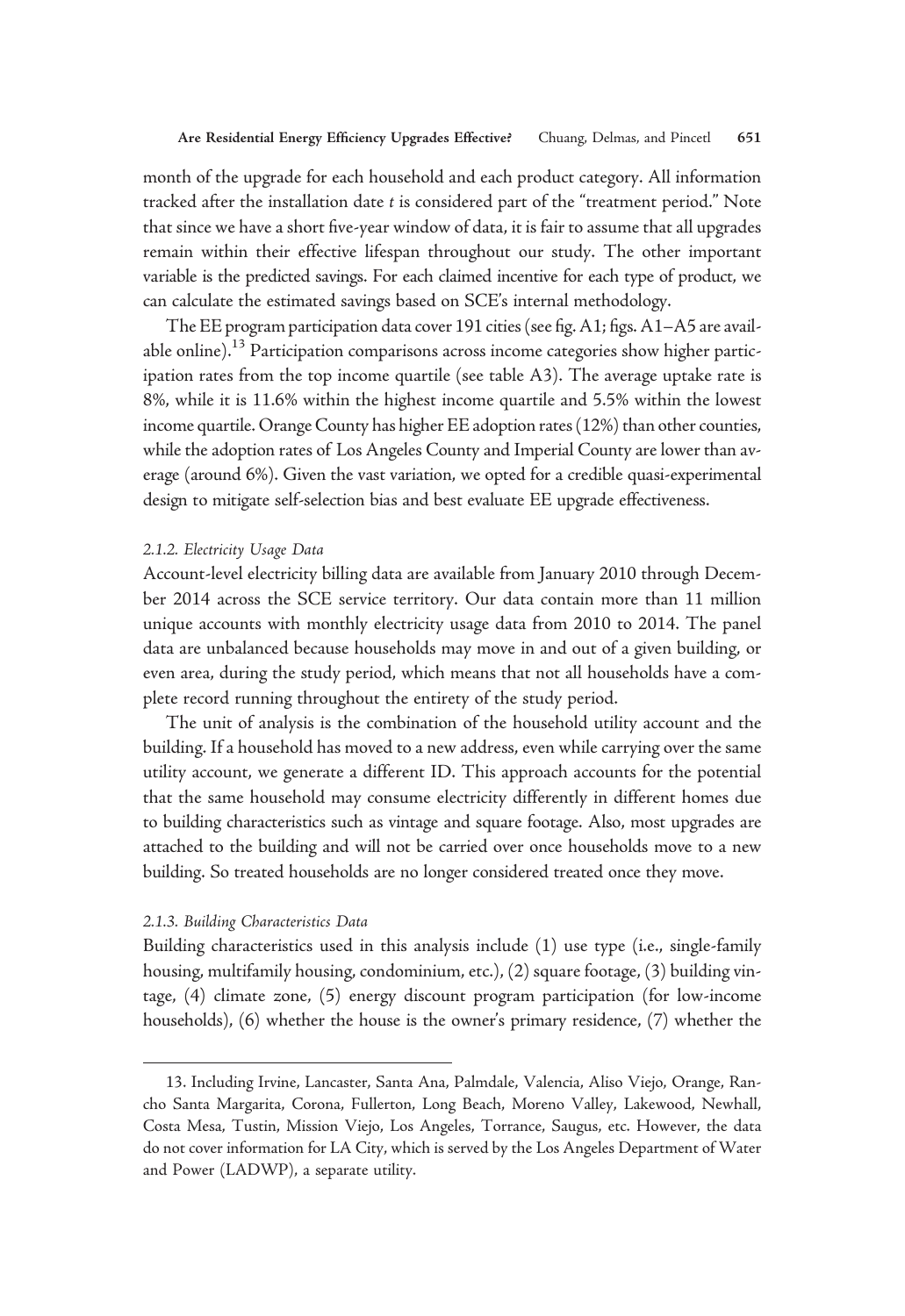household is registered under low-income discount programs, and (8) whether the household is identified as having a swimming pool. The descriptive analysis of the key variables is shown in table A2. For LA County, building use type and ownership information is sourced from the 2016 county assessor office's parcel database, which is publicly available on the LA County GIS portal website. For all other counties, information is from a standardized parcel database created by the Southern California Association of Governments (SCAG). Through a multistage geocoding process developed by the LA Energy Atlas, individual account addresses are associated with parcel boundaries. This process links each utility account and its associated utility consumption records with the building attribute information available for the various parcel database sources.

#### 2.1.4. Sociodemographic Data

We use US census data to obtain sociodemographic information. The census information is taken from the American Communities Survey (ACS) 2006–10 estimated at the block group level. The variables of interest include median income, population density, poverty, ethnicity, education, the percentage of homeowners, and occupancy rate.

## 2.2. Empirical Strategy

We can identify the savings for each product upgrade by comparing the change of electricity consumption over time between participants and nonparticipants under several identification assumptions (see details in the identification section). The challenge in evaluation is that many factors other than energy use may influence whether households participate in an EE upgrade. In order to rule out factors that may confound the EE upgrade, we first find a set of households that were similar to our EE product upgrade participants but who had never claimed any EE upgrade subsidy. We use a matching method to find this comparison group and based our matching criteria on variables cited to be important in previous studies such as location, building characteristics, and demographic variables. As recommended by Rubin (2007), we do not use any outcome variable, such as energy consumption, to construct our control group so as to retain the objectivity of our design.<sup>14</sup> The literature shows that regression models may perform poorly with small covariate overlap (Dehejia and Wahba 1999, 2002; Glazerman et al. 2003; Alix-Garcia et al. 2015), so this pre-match method aimed to improve the covariate overlap to reduce bias before running the panel regression models with various household fixed effects (Dehejia and Wahba 1999, 2002; Ho et al. 2007; Stuart 2010). As expected, our covariates are more balanced after matching (see fig. A2 and matching covariates test results in table 3).

<sup>14.</sup> Nevertheless, we tried matching on location and matching on location and past consumption pattern as in Davis et al. (2014), and the results are robust.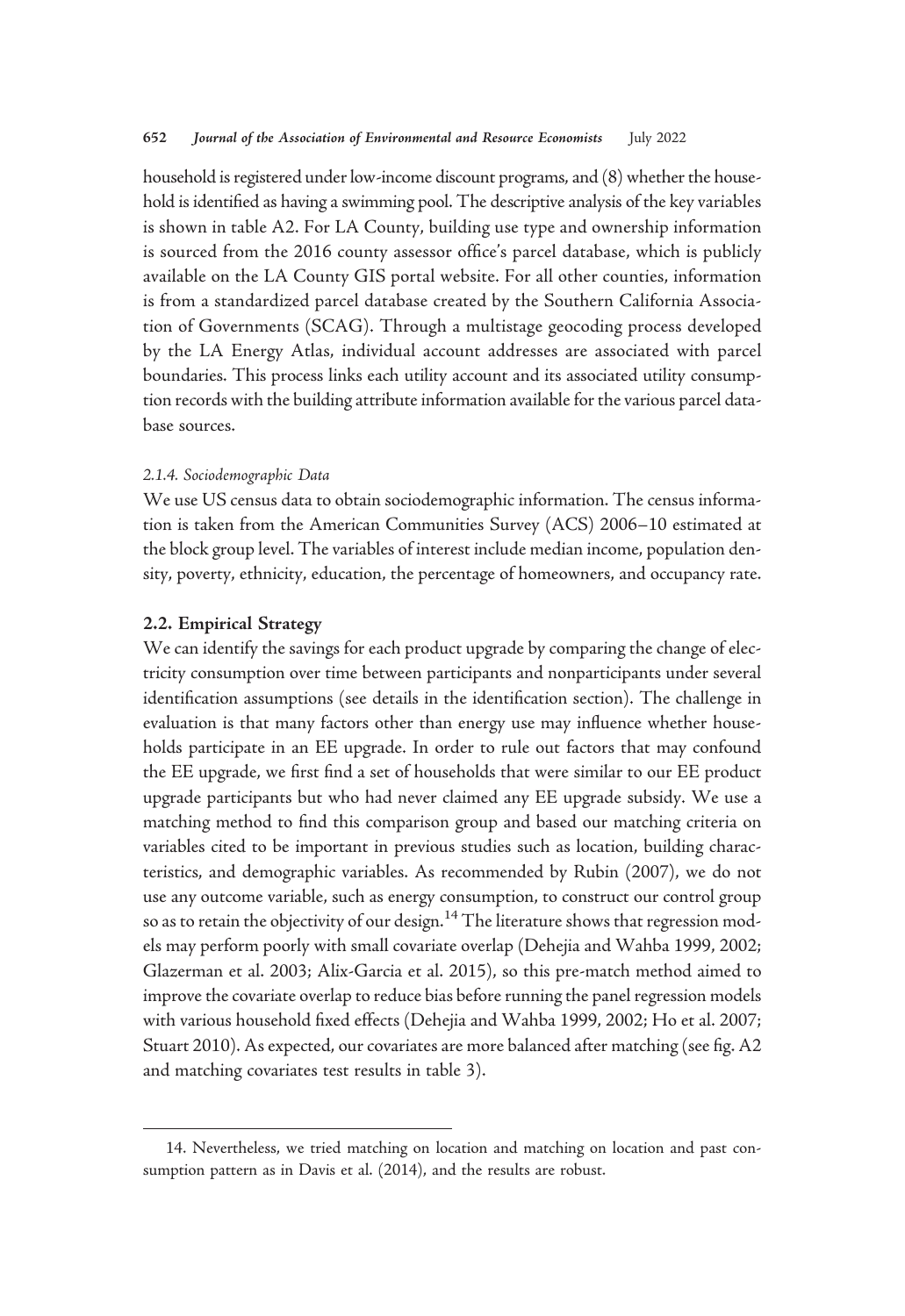We match households that participate in EE upgrades (treated households) in any year between 2010 and 2015 with households that have never participated in any EE upgrades using Mahalanobis Distance Matching with replacement.<sup>15</sup> This matching scheme uses the data from over 10 million nonparticipants and finds the nearest neighbors to our treated households based on the following covariates: exact matching for (1) building type (single-family housing, multifamily housing, condominium, combined residential), (2) vintage bins (built before 1950, between 1950 and 1978, between 1979 and 1990, and after 1990), (3) square footage bins, (4) climate zone, (5) fuzzy nearest distance matching for other covariates including owner-/renter-occupied, $^{16}$  (6) whether the household participated in any low-income electricity discount program (e.g., California Alternate Rates for Energy [CARE] or Family Electric Rate Assistance [FERA]), (7) whether the household had a pool,<sup>17</sup> and (8) census block group variables, such as median income, density, poverty, race, education, age, percentage of ownership, and percentage of occupancy rate. We also include x-y geographic coordinates to improve our location matching.<sup>18</sup> The idea is to establish an appropriate counterfactual sample of households that are as similar to our participants as possible but have never participated in any of the energy efficiency upgrades in our study. Our advantage is to use both sociodemographic and building-level information in selecting our counterfactual group, as the existing literature uses covariates from sociodemographic information (mostly at the census block group level) or past electricity usage to find the counterfactual. Based on table A1, very few studies have building-level information because billing data do not include building characteristics. This limitation may constrain econometric strategies given that building characteristics are considered to be more important determinants in explaining energy efficiency retrofit investment than sociodemographic characteristics (Trotta 2018).

<sup>15.</sup> We also tried without replacement and with different cluster level and the results are similar.

<sup>16.</sup> Based on property tax records, we can identify those who are the building owners and at the same time live in that building as their primary residence.

<sup>17.</sup> Pool ownership information is limited and incomplete. Therefore, for those who do not have pool information, we impute the missing values that simulate the distribution. We can treat this process as if we use this extra pool information to improve the matching method without throwing away observations. We also tried matching without this pool ownership information, and the result is consistent.

<sup>18.</sup> Since we use x-y coordinates in matching, some may worry about spillover effect nonparticipants who live adjacent to our treated participants may become more energy saving; for example, they learn more about energy-related knowledge. Nonetheless, this potential spillover effect will make our savings impacts underestimated, which means that our identified savings, if any, is even stronger in the absence of spillover. Also, we use similar matching covariates but without x-y coordinates, and the results are consistent, indicating small spillover effect.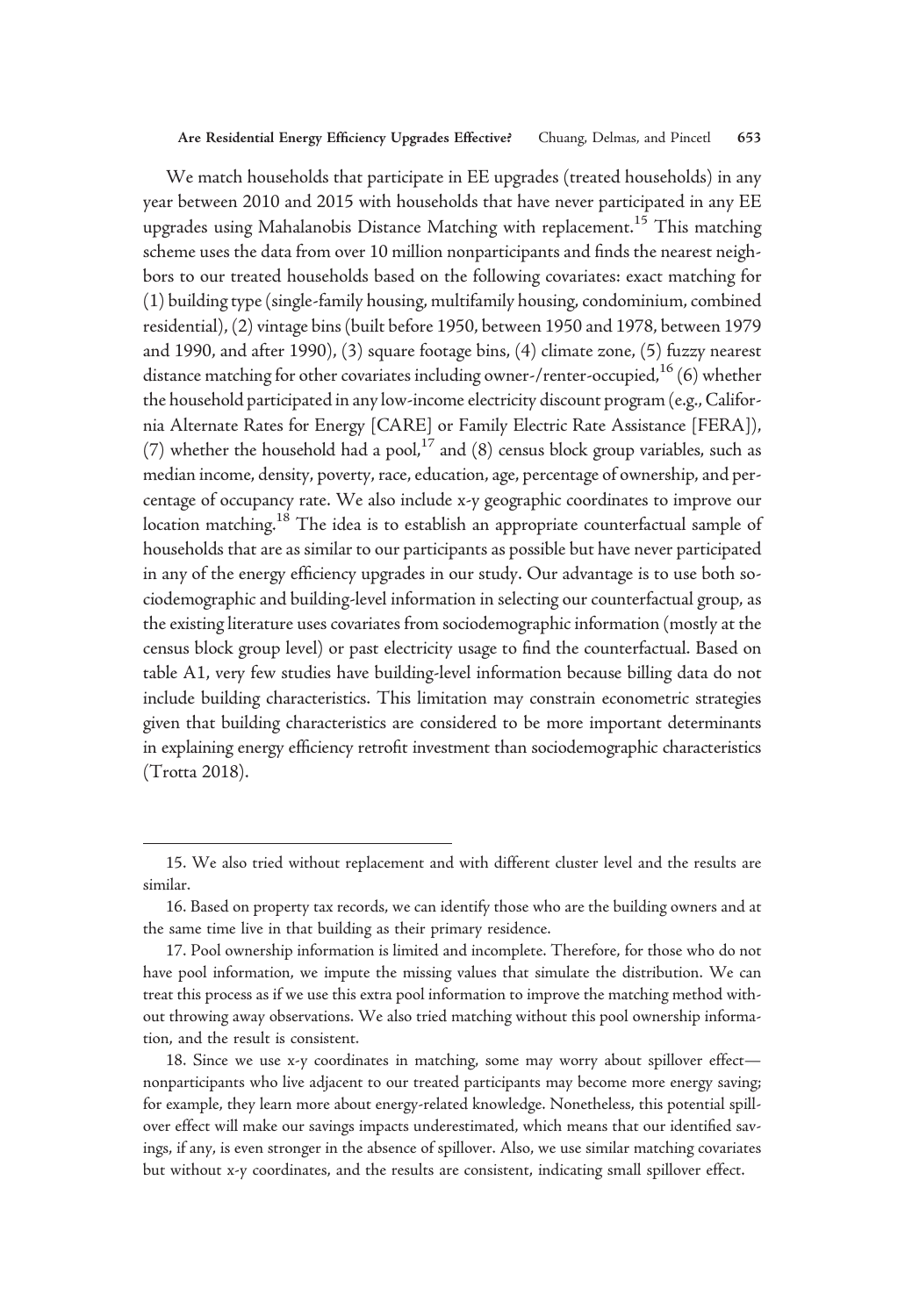| Table 3. Summary Statistics: Energy Efficiency Upgrade Participants and Nonparticipants |             |          |                           |              |                                                            |                    |
|-----------------------------------------------------------------------------------------|-------------|----------|---------------------------|--------------|------------------------------------------------------------|--------------------|
|                                                                                         |             | Non-EE   | EE                        |              | Matched Non-EE Normalized Difference Normalized Difference |                    |
|                                                                                         | All         |          | Participants Participants | Participants | $(3)$ versus $(2)$                                         | $(3)$ versus $(4)$ |
|                                                                                         | $\bigoplus$ | $\odot$  | $\widehat{\mathcal{L}}$   | $\bigoplus$  | $\widetilde{\Theta}$                                       | $\odot$            |
| Account level:                                                                          |             |          |                           |              |                                                            |                    |
| Square footage                                                                          | 1,994       | 1,996    | 1,981                     | 2,007        | $-.002$                                                    | $-0.004$           |
|                                                                                         | (5,646)     | (5, 819) | (3,843)                   | (5, 377)     |                                                            |                    |
| % homeowner also resident                                                               | 32%         | 30%      | 53%                       | 44%          | .335                                                       | .146               |
|                                                                                         | (46)        | (.46)    | (50)                      | (05)         |                                                            |                    |
| % of people with pool                                                                   | 13%         | $13\%$   | 18%                       | 14%          | 660                                                        | .071               |
|                                                                                         | $(+5)$      | (.33)    | (.38)                     | (35)         |                                                            |                    |
| % of people under CARE/FERA                                                             | 22%         | 21%      | 38%                       | 34%          | .281                                                       | .058               |
|                                                                                         | (.41)       | (.40)    | (64)                      | (.48)        |                                                            |                    |
| Census block group:                                                                     |             |          |                           |              |                                                            |                    |
| Median income                                                                           | 66,229      | 65,428   | 75,487                    | 70,148       | 215                                                        | 117                |
|                                                                                         | (31, 595)   | 31,176)  | (34, 782)                 | (34,936)     |                                                            |                    |
| Population density per square mile                                                      | 9,798       | 9,958    | 7,944                     | 7,969        | $-183$                                                     | $-.011$            |
|                                                                                         | (8,376)     | (8,463)  | (7,029)                   | (7, 424)     |                                                            |                    |
| Population under poverty                                                                | 348         | 354      | 285                       | 324          | $-142$                                                     | $-0.090$           |
|                                                                                         | (358)       | (361)    | (317)                     | (355)        |                                                            |                    |
| Total population: white                                                                 | 1,298       | 1,293    | 1,353                     | 1,308        | .047                                                       | .036               |
|                                                                                         | (916)       | (917)    | (911)                     | (866)        |                                                            |                    |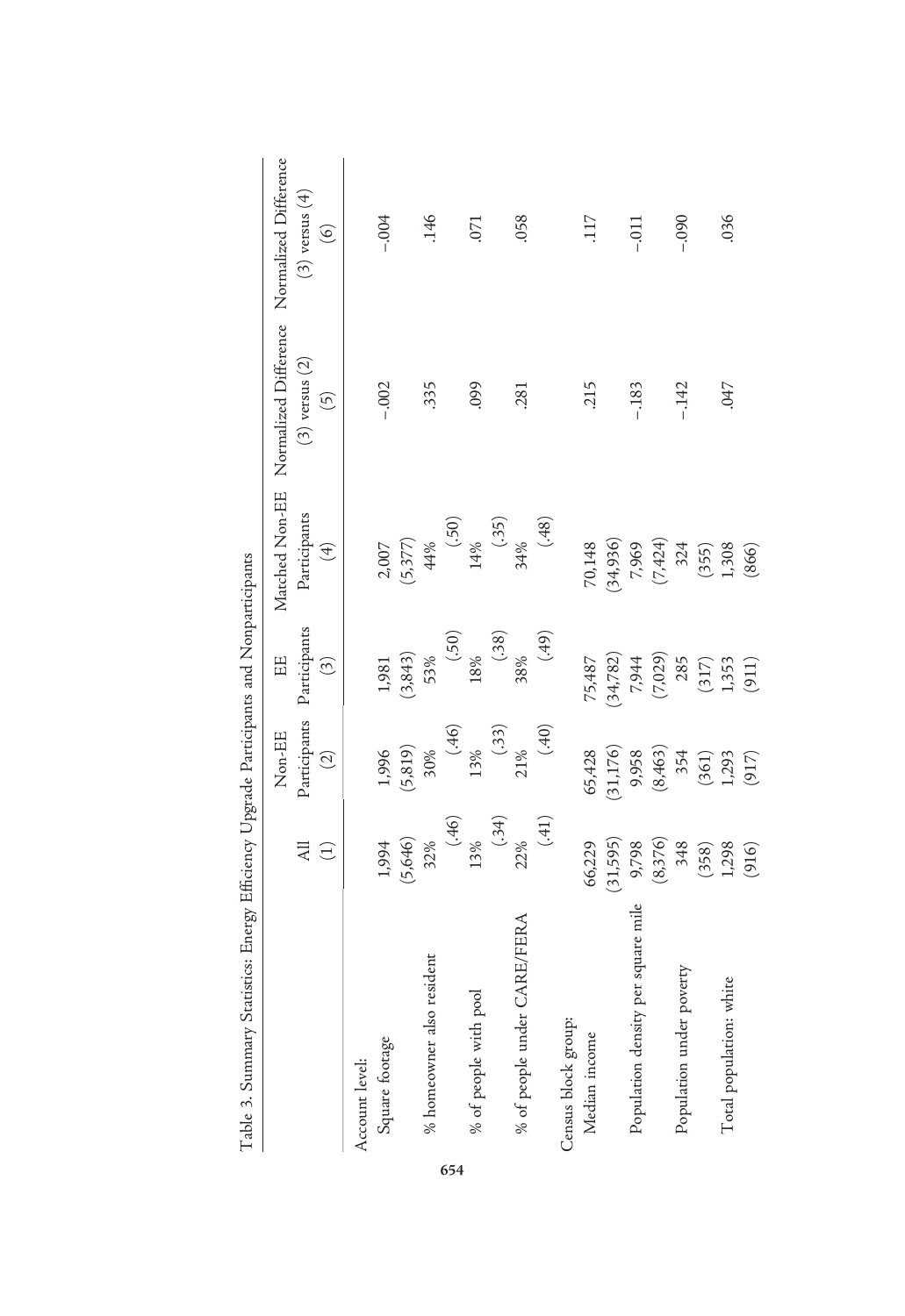| Total population: black       |                                                                                |                                                                                                |                                                                                                    |                                                                                                            | $-0.87$    | $-0.035$ |
|-------------------------------|--------------------------------------------------------------------------------|------------------------------------------------------------------------------------------------|----------------------------------------------------------------------------------------------------|------------------------------------------------------------------------------------------------------------|------------|----------|
|                               | $\begin{array}{c} 173 \\ (290) \\ 293 \\ (418) \\ 950 \\ (870) \end{array}$    | 176<br>(292)<br>(416)<br>959<br>(875)                                                          | $142$<br>$(256)$<br>$329$<br>$(445)$<br>$844$<br>$(810)$                                           | $\begin{array}{c} 153 \\ (263) \\ 276 \\ (407) \\ 855 \\ (811) \\ \end{array}$                             |            |          |
| Total population: Asian       |                                                                                |                                                                                                |                                                                                                    |                                                                                                            | .065       | $.087$   |
|                               |                                                                                |                                                                                                |                                                                                                    |                                                                                                            |            |          |
| Total population: Hispanic    |                                                                                |                                                                                                |                                                                                                    |                                                                                                            | $260 -$    | $-.014$  |
|                               |                                                                                |                                                                                                |                                                                                                    |                                                                                                            |            |          |
| % of population with at least |                                                                                |                                                                                                |                                                                                                    |                                                                                                            |            |          |
| a bachelor degree             |                                                                                |                                                                                                |                                                                                                    |                                                                                                            | <b>110</b> | .067     |
|                               |                                                                                |                                                                                                |                                                                                                    |                                                                                                            |            |          |
| % of homeowner                |                                                                                |                                                                                                |                                                                                                    |                                                                                                            | .276       | .117     |
|                               | $(9, 8)$<br>$(34)$<br>$(45)$<br>$(52)$<br>$(52)$<br>$(52)$<br>$(54)$<br>$(56)$ | $(1,3)$<br>$(3,3)$<br>$53\%$<br>$(2,7)$<br>$(2,7)$<br>$(3,8)$<br>$(8,6)$<br>$(8,6)$<br>$(8,6)$ | $47\%$<br>$(33)$<br>$63\%$<br>$(26)$<br>$93\%$<br>$(39)$<br>$(39)$<br>$83.4$<br>$(9.2)$<br>$(8,2)$ | $(34)$<br>$(35)$<br>$(36)$<br>$(37)$<br>$(37)$<br>$(37)$<br>$(38)$<br>$(39)$<br>$(39)$<br>$(39)$<br>$(39)$ |            |          |
| Occupancy rate                |                                                                                |                                                                                                |                                                                                                    |                                                                                                            | .064       | .162     |
|                               |                                                                                |                                                                                                |                                                                                                    |                                                                                                            |            |          |
| Age                           |                                                                                |                                                                                                |                                                                                                    |                                                                                                            | 172        | .041     |
|                               |                                                                                |                                                                                                |                                                                                                    |                                                                                                            |            |          |
| Observations                  | 1,042,015                                                                      |                                                                                                |                                                                                                    |                                                                                                            |            |          |
|                               |                                                                                |                                                                                                |                                                                                                    |                                                                                                            |            |          |

655

Note. Standard deviations are in parentheses. Matches are found through one to one covariate matching with replacement on the Mahalanobis metric. Exact matches are required on building use type (single family, multifamily, condo, etc.), vintage bins, climate zone, square footage percentile (only for single and multifamily housing). Other marching covariates are from the census block group–level variables, such as median income, density, poverty, white, black, Asian, Hispanic, education, age, percentage of ownership, percentage of occupancy rate, and also variables at the account level, including whether homeowner or not, geographic location—x-y coordinates, whether the household is registered under CARE/FERA energy discount programs for low-income households, and whether the household is identified as having a pool or not. Normalized difference is the difference in average covariate values, divided by the square root of the sum of variances for both groups (Imbens and Wooldridge 2009). The last matching covariates are from the census block group–level variables, such as median income, density, poverty, white, black, Asian, Hispanic, education, age, percentage of Note. Standard deviations are in parentheses. Matches are found through one to one covariate matching with replacement on the Mahalanobis metric. Exact matches are required on building use type (single family, multifamily, condo, etc.), vintage bins, climate zone, square footage percentile (only for single and multifamily housing). Other —x-y coordinates, whether the household is registered under CARE/FERA energy discount programs for low-income households, and whether the household is identified as having a pool or not. Normalized difference is the difference in average covariate values, divided by the square root of the sum of variances for both groups (Imbens and Wooldridge 2009). The last ownership, percentage of occupancy rate, and also variables at the account level, including whether homeowner or not, geographic location two columns give the sum of the normalized differences across all the covariates. two columns give the sum of the normalized differences across all the covariates.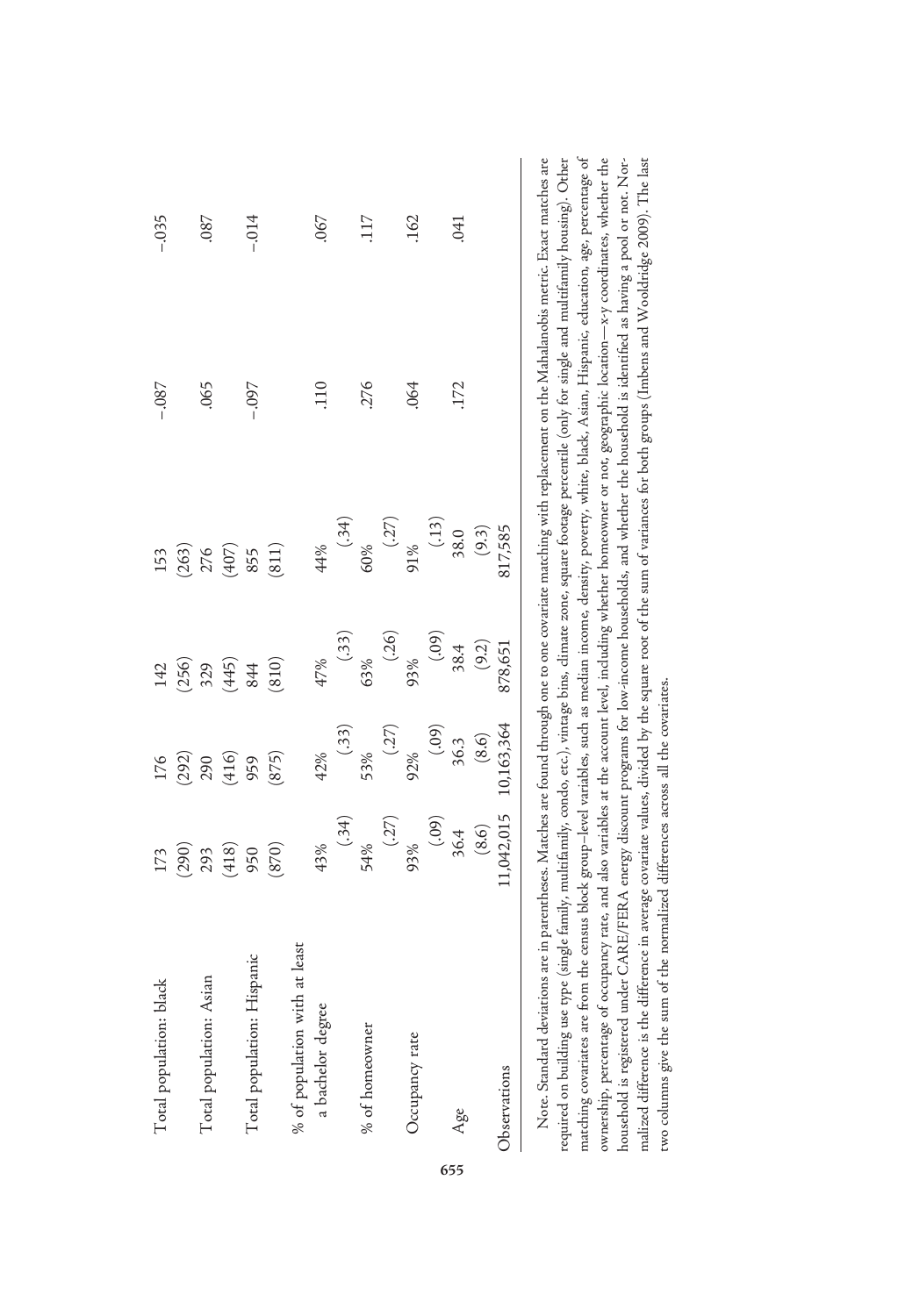After matching, we use panel regression models controlling for household fixed effects or household-month fixed effects. This approach helps eliminate unobservable household-level characteristics that do not change over time. Household size, political affiliation, and environmental attitude are all examples of time-invariant variables that may affect upgrade participation as well as electricity consumption. The specification controls for household-month fixed effects, which helps rule out household-specific unobservable seasonal usage patterns. Finally, we control for time fixed effects for any unobservable factors that may confound the EE upgrade participation.

In the post-matching estimations, we rely on the difference-in-difference (DID) technique to identify the product upgrade effectiveness. First, we determine the difference in electricity use between EE upgrade participants and nonparticipants to account for the systematic electricity usage difference (first "difference"). Then we calculate another difference to compare electricity usage before and after retrofits for participants as well as nonparticipants (second "difference").

To evaluate the overall treatment effects for residential households, we estimate panel regressions (eq. [1]) with various fixed effects on the pre-matched sample with the following specification:

$$
\ln(\text{Energy}_{imt}) = \beta \text{EE}_{imt} + \alpha_{im} + \gamma_{mt} + \varepsilon_{imt}, \tag{1}
$$

where  $\text{EE}_{imt}$  is an indicator variable for identifying household, *i* switches from zero to one when that household joined any  $EE$  upgrade in month  $m$  year  $t$ . We use the month when households installed the product to determine their treatment status. To understand energy usage, we use ln(Energy<sub>imt</sub>) which is the natural log of energy usage (in kilowatt-hours  $[kWh]$ ) for household  $i$  in month  $m$  year  $t$ . Because of the large variation of this variable (e.g., extremely heavy energy users in Beverly Hills), we use a natural logarithm to smooth the consumption variable at the highest end of the distribution. This method also eliminates noisy observations that have zero electricity consumption, as just keeping a refrigerator on will take at least 20 kWh a month. Unfortunately, we do not include natural gas consumption data, as they are unavailable to us.

Household-month fixed effects  $(\alpha_{im})$  take into account unobservable household characteristics in a certain month that may affect energy usage as well as the systematic seasonal pattern of the household's electricity consumption. These household-month fixed effects address unobservable time-invariant differences in attributes between EE upgrade participants and nonparticipants. In this context, "unobservable timeinvariant differences" refer to those characteristics that may affect both EE upgrade participation and electricity usage. These include, for example, a person's environmental attitudes, household size, political views, or even personal behavioral biases.

We also include month-year time fixed effects  $(\gamma_{mt})$  to control for economic or administrative shocks in each time period. As savings impacts may be overstated with changes in administrative capacities over time,  $\gamma_{mt}$  differences out some confounding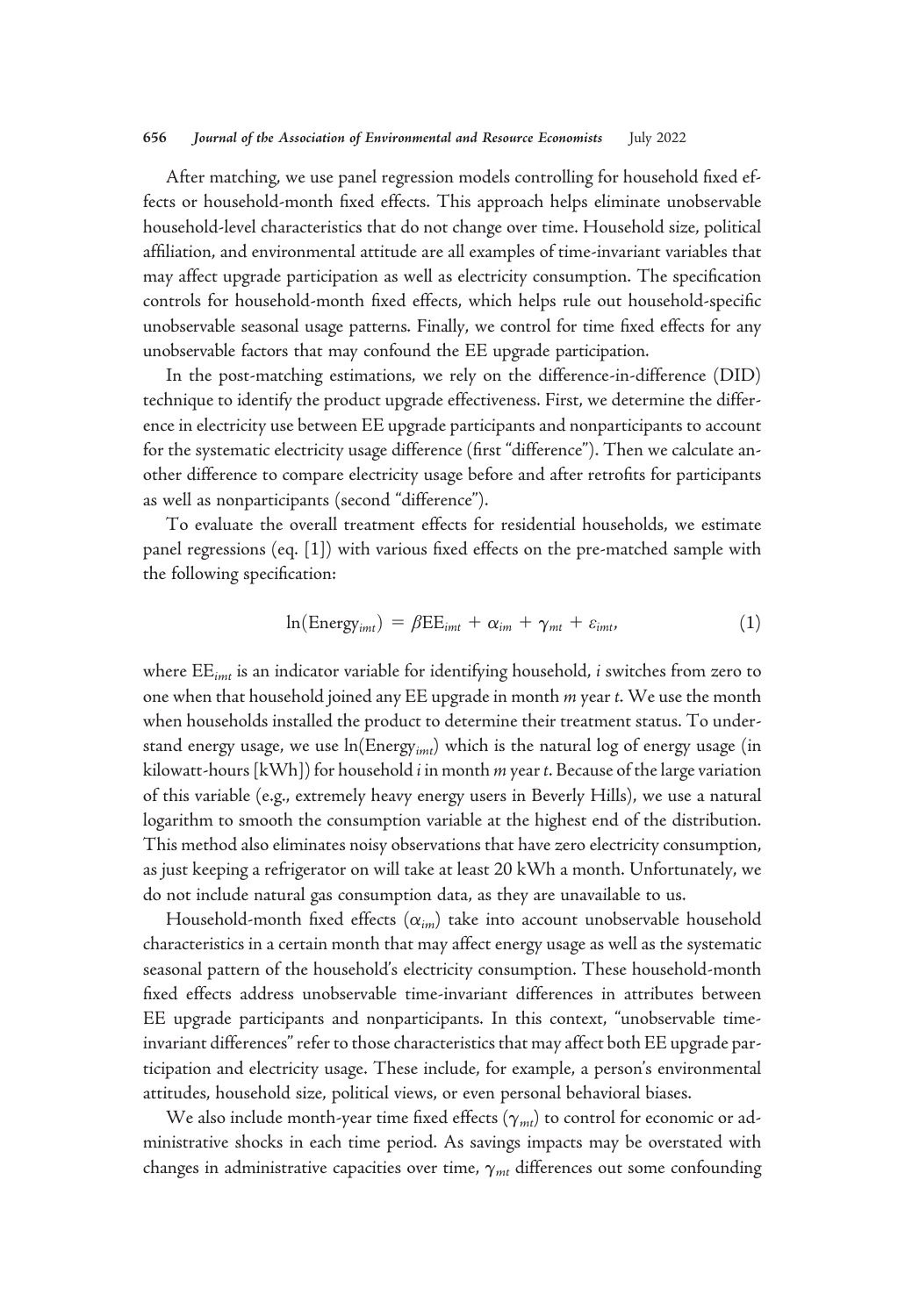factors such as administrative and economic shocks. It also controls for the fact that the background technology of various energy efficiency products may simply improve over time.

To better understand what type of upgrade works better, we further analyze EE upgrade effectiveness for different types of products. We estimate equation (2):

$$
\ln(\text{Energy}_{imt}) = \beta_1 \text{EEProduct1}_{imt} + \beta_2 \text{EEProduct2}_{imt} ... \alpha_{im} + \gamma_{mt} + \varepsilon_{imt}, \quad (2)
$$

where  $\text{EEProduct1}_{imt}$ ,  $\text{EEPreduct2}_{imt}$  ... are indicator variables that identify when household i switches from zero to one as that household upgrades an EE product (i.e., consumer electronics, HVAC retrofits, lighting, etc.) in month m year t. Our main goal is to test the mean change in electricity consumption associated with the EE product upgrade (i.e., parameters  $\beta_1, \beta_2 \dots \beta_{10}$ ). We are interested in testing the effectiveness of different end-use products (whether  $\beta_1 < 0$ ;  $\beta_2 < 0$  ...  $\beta_{10} < 0$ ). There are 10 primary products delivered with financial incentives, including appliances, consumer electronics, HVAC, lighting, pool pump, refrigeration, audits, whole house retrofits, building envelope, and other equipment.

## 2.3. Identification

Our rich data allow us to control for most of the building covariates identified in the literature as important influences on the decision of whether or not to adopt EE. In addition, the large number of fixed effects helps us control for a large number of timevariant and unobservable confounds. However, it is important to note that even with our large sample and rich heterogeneous building information, our approach may not be immune to some forms of bias. Therefore, our main contribution is to examine the heterogeneous effects of different EE product upgrades. We discuss below some of the identification challenges of the analysis and how we address them.

The first potential concern is the parallel trend assumption, which requires that in the absence of treatment, the difference between "treatment" and "control" group is constant over time. We conduct robustness checks where we control for group-specific time trend. As the recent literature recommends a move away from relying purely on traditional parallel trend pretests (Bilinski and Hatfield 2019; Freyaldenhoven et al. 2019; Roth 2019; Rambachan and Roth 2021), $^{19}$  we also conduct a falsification test and sensitivity analysis (see discussion in the robustness check section). The results of these tests are robust for the most effective upgrades—pool pump and refrigeration (see detailed discussion in the robustness check section).

Second, the decision to upgrade might depend on the type of products. For example, households may decide to upgrade their dishwasher when it is broken (exogenous timing), while they may not wait for this natural transition to take on a whole house or

<sup>19.</sup> The preexisting trends for the most effective products, pool pump and refrigerator, appear to be parallel (see fig. A2).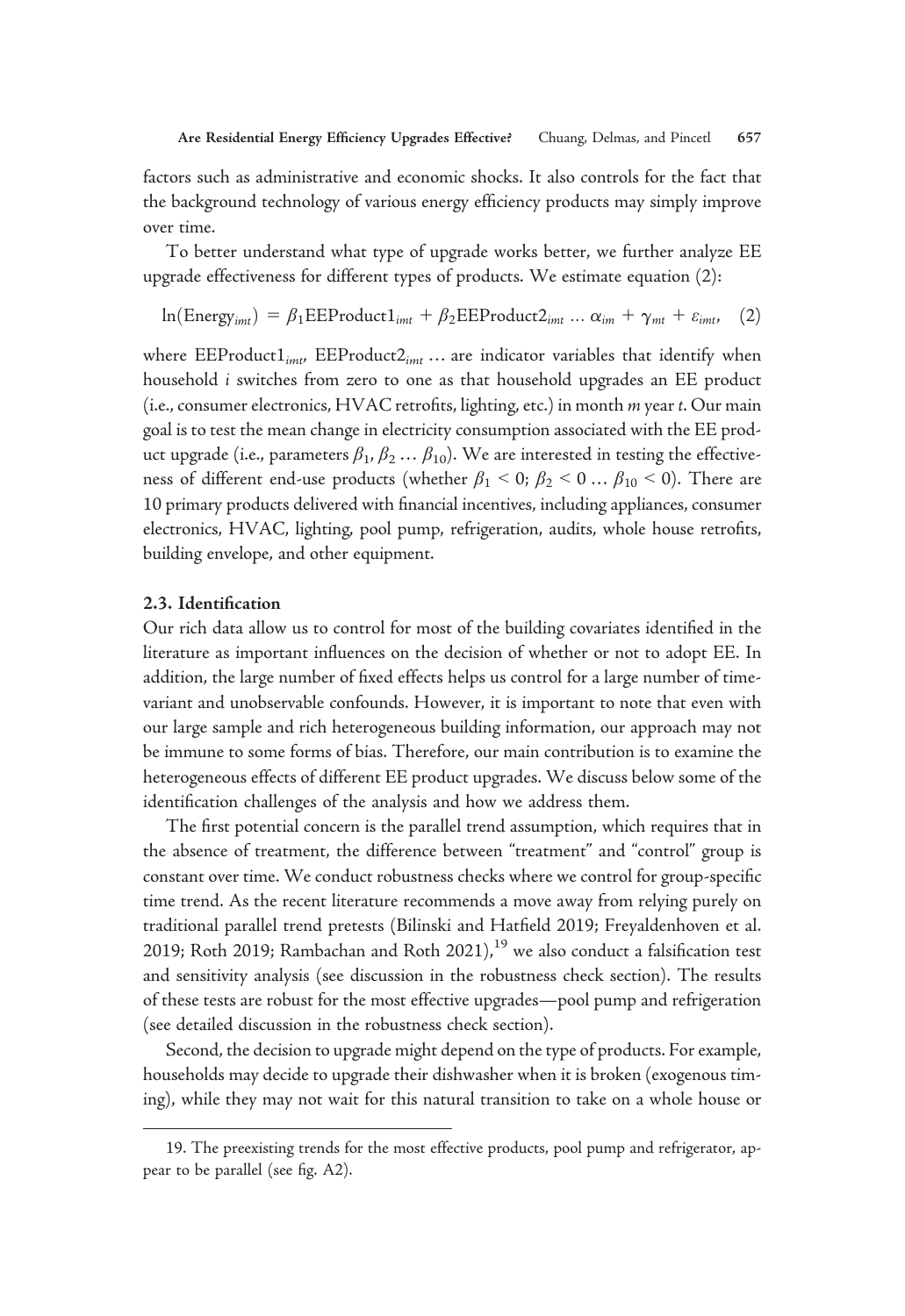HVAC retrofit project (endogenous timing). In addition, households may choose to enroll in a whole house retrofitting project when they have an additional household member who moves into the home or when their employment status changes. We deal with this concern through robustness checks where we control for extra household specific time control and use lagged treatment variables (see detailed discussion in the robustness check section). Moreover, the distinguishable seasonal savings patterns (in fig. 2) for HVAC and whole house retrofit reassures us that we have captured the impact from EE upgrade rather than this other confounding household event (e.g., employment change).

Third, one might be concerned that savings impacts are not completely "additional" even when the upgrade participation timing is exogenous (e.g., broken appliances). In the data, we can only observe the product upgrades covered by the program subsidy, but we cannot observe the product upgrades in the absence of these programs. Households could have purchased the very same EE upgrade without the subsidy, resulting in overestimation of our savings effects. In this case, the savings associated with product upgrades are an upper bound, since we cannot attribute all the savings impacts to the programs. Yet if we find that EE upgrades are ineffective (which happens in many of our products), the overestimation would make our result even stronger.

Despite these limitations, our study still sheds lights on sensible comparison among different EE technologies, type of subsidies, and building characteristics. Therefore, one of our contributions is to examine the heterogeneous effects of different EE product upgrades.

#### 3. MAIN RESULTS

## 3.1. Summary Statistics

Table 3 shows summary statistics of various characteristics of EE participants and nonparticipants in our total sample and matched sample. EE Participants constitute 8% of the total sample.<sup>20</sup> They are more likely to own their homes, live in newer buildings, and reside in areas with lower population densities and higher incomes. Participation rates are higher among white and Asian populations, and lower among African American and Hispanic populations. Participants also tend to be from neighborhoods with more highly educated populations. $21$  This indicates that participation correlates with greater access to resources and further justifies our matching method to improve covariates overlap.

To test covariate balance, we calculate the normalized difference in means between EE participants and nonparticipants in the whole sample, and between EE participants and matched nonparticipants (see table 3 and fig. A2). The normalized difference in

<sup>20.</sup> The adoption rate for any energy efficiency upgrade during our five study years is about 8% (see also table A3).

<sup>21.</sup> All of these numbers are purely summary statistics without controlling for other covariates.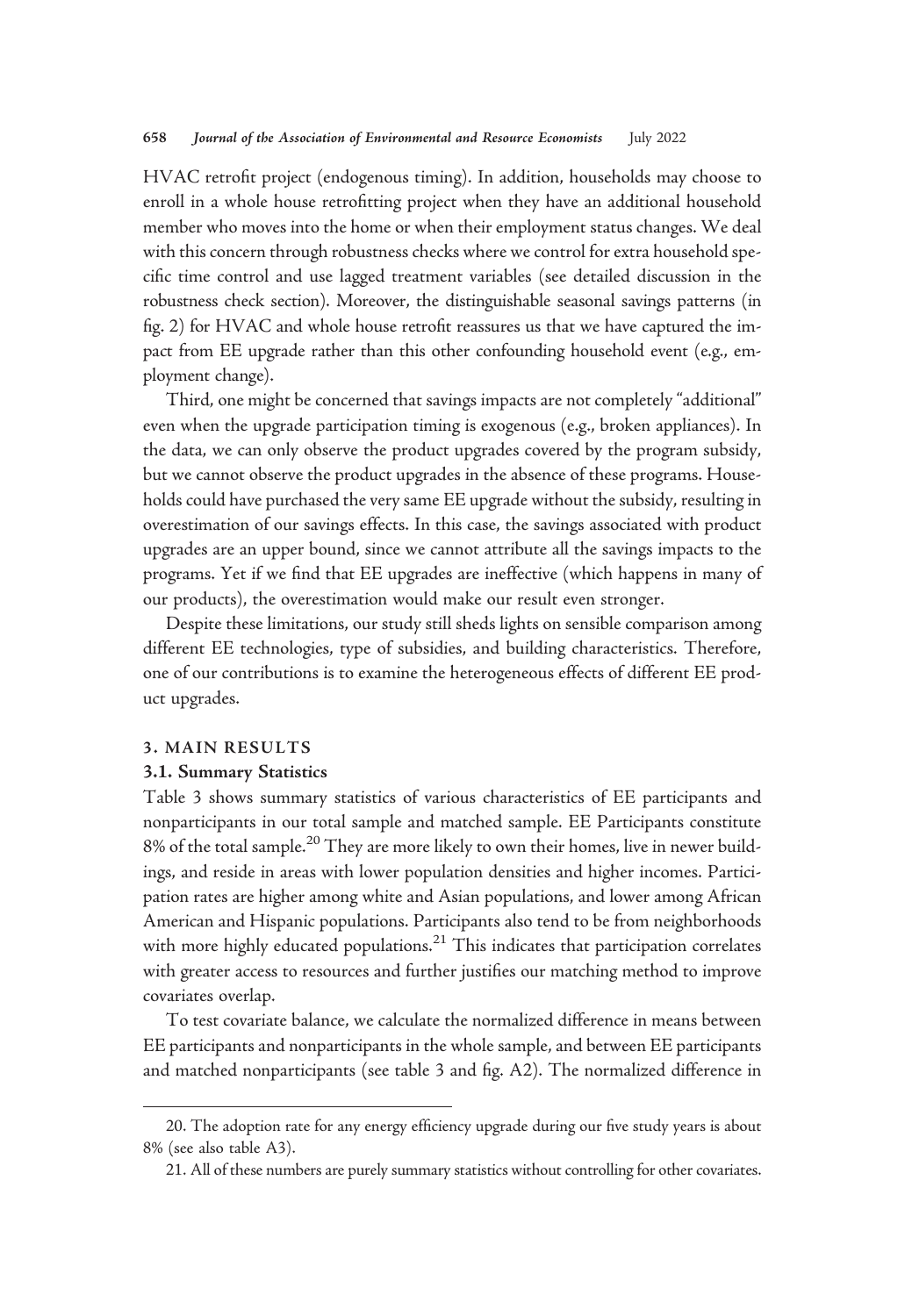means represents the difference in means between the treatment and control groups divided by the square root of the sum of variances for both treated and control groups. We calculate the standardized difference of various attributes in order to compare whether our matching method improves the similarity of the control and treatment group. This is the most common way to diagnose covariate balance (Rosenbaum and Rubin 1985; Stuart 2010).

Our matching improves covariate balance in almost every aspect (see fig. A2). Most covariates have a smaller normalized difference in means except for the Asian population and the occupancy rate. With matching, not only has the covariate balance greatly improved but also all the normalized differences in means are smaller than 0.25 standard deviations—the suggested rule of thumb in the literature (Rubin 2001; Imbens and Wooldridge 2009).

## 3.2. Overall Treatment Effects

Our results show that residential EE upgrade incentives reduce overall electricity usage by 4%, or 26 kWh per month (see the bottom row in table 4). This is equivalent to 311 kWh of annual savings. Using this figure for 8% participating households of approximately 15 million SCE customers, we estimate that overall upgrade effectiveness is equivalent to 75 gigawatt hours in annual savings  $(311 \cdot 15,000,000 \cdot 8\% / 5 =$ 74,640,000 kWh). This electricity reduction is equivalent to preventing 52,770 tons of carbon dioxide emissions annually.<sup>22</sup> Of course, these numbers are approximate as they are based on back-of-the-envelope calculations and only on the financial incentivized upgrades we evaluated. Nevertheless, they provide helpful estimates to begin to understand the impacts of EE upgrades in California.

# 3.3. Individual Product Effects

Beyond the overall positive results, we also examine which type of upgrade delivers the most energy savings. Table 4 presents the coefficient estimates for various EE upgrades based on equation (2). All the specifications are based on the matched sample for estimating the average treatment effect on the treated. Column 4 is based on specifications with the most conservative fixed effects—household-month fixed effects and time fixed effects as in our estimation equation (2). Columns 1 and 2 include alternative fixed effects—column 1 is with household and county-month-year fixed effects; column 2 is with household and city-month-year fixed effects. Columns 1–3 are clustered at the household level to control for serial correlation. In column 4, we cluster the standard errors at the building level to control for spatial and serial correlation. As standard

<sup>22.</sup> Based on the EPA's 2017 data, the emission factor in the United States is 7.07  $\times$  10<sup>-4</sup> metric tons CO<sub>2</sub>/kWh. The information is retrieved from [https://www.epa.gov/energy/greenhouse](https://www.epa.gov/energy/greenhouse-gases-equivalencies-calculator-calculations-and-references) [-gases-equivalencies-calculator-calculations-and-references](https://www.epa.gov/energy/greenhouse-gases-equivalencies-calculator-calculations-and-references).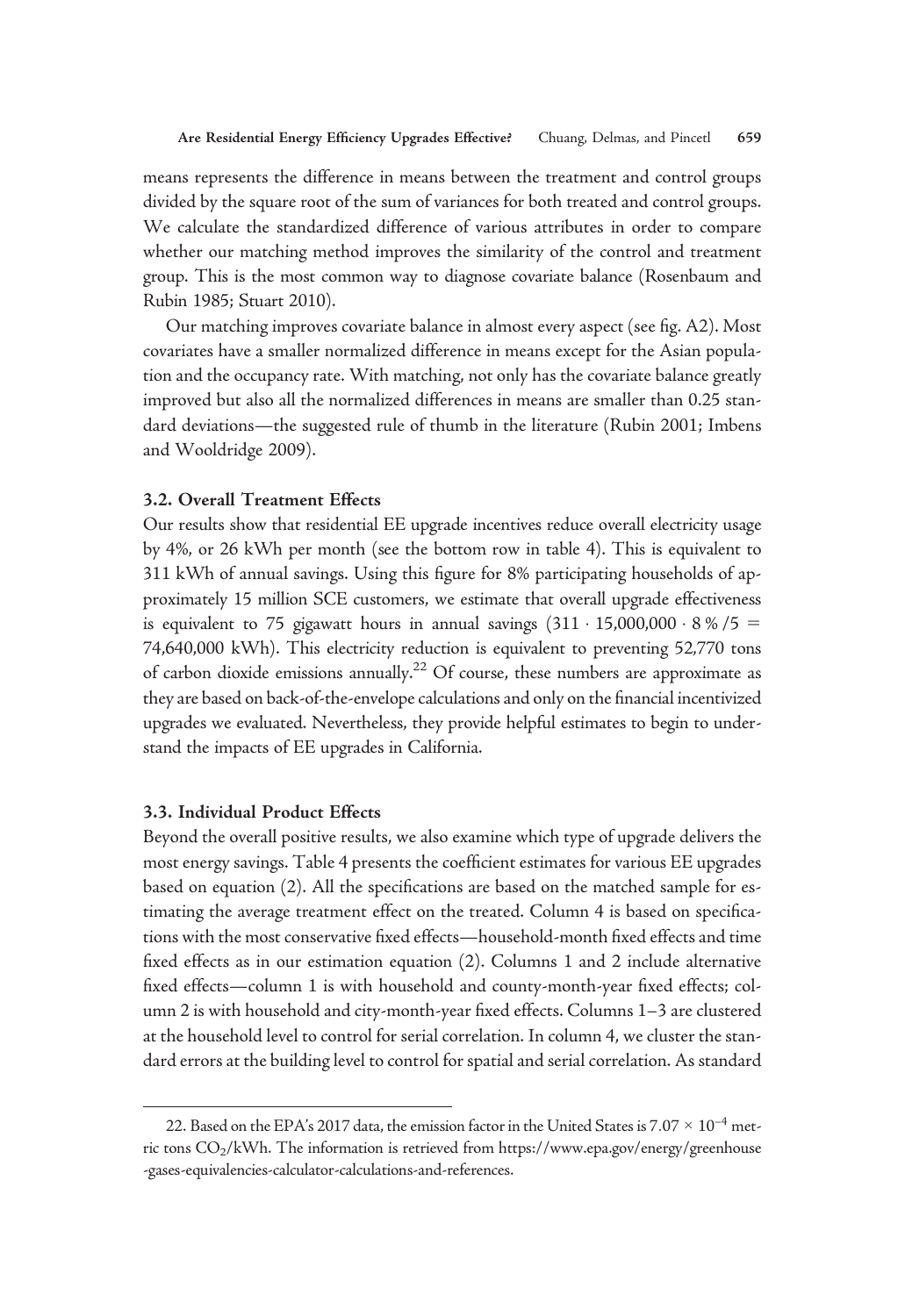|                                      |             |             | 2010-14 log(usage) |              |
|--------------------------------------|-------------|-------------|--------------------|--------------|
| Variables                            | (1)         | (2)         | (3)                | (4)          |
| Appliance                            | $.0370***$  | $.0350***$  | $.0255***$         | $.0255***$   |
|                                      | (.0027)     | (.0030)     | (.0032)            | (.0043)      |
| Consumer electronics                 | $-.0017$    | .0190       | $-.0108$           | $-.0108$     |
|                                      | (.0205)     | (.0250)     | (.0284)            | (.0285)      |
| <b>HVAC</b>                          | $.0054**$   | $.0131***$  | $-.0030$           | $-.0030$     |
|                                      | (.0021)     | (.0029)     | (.0026)            | (.0029)      |
| Lighting                             | $-.0038***$ | $-.0079***$ | $-.0042***$        | $-.0042$     |
|                                      | (.0012)     | (.0013)     | (.0015)            | (.0026)      |
| Pool pump                            | $-.1186***$ | $-.1222***$ | $-.1266***$        | $-.1266***$  |
|                                      | (.0019)     | (.0022)     | (.0023)            | (.0023)      |
| Refrigeration                        | $-.0639***$ | $-.0684***$ | $-.0617***$        | $-.0617***$  |
|                                      | (.0007)     | (.0008)     | (.0009)            | (.0009)      |
| Audits                               | $-.0207***$ | $-.0224***$ | $-.0268***$        | $-.0268***$  |
|                                      | (.0008)     | (.0008)     | (.0010)            | (.0010)      |
| Whole house retrofit                 | $.0275***$  | $-.0086$    | $.0147**$          | $.0147**$    |
|                                      | (.0052)     | (.0067)     | (.0065)            | (.0065)      |
| Building envelope                    | $.0242***$  | $.0238***$  | $.0197***$         | $.0197**$    |
|                                      | (.0045)     | (.0046)     | (.0054)            | (.0085)      |
| Household and county-year-month      |             |             |                    |              |
| fixed effect                         | Yes         | No          | No                 | No           |
| Household and city-time fixed effect | No          | Yes         | $\rm No$           | No           |
| Household-month fixed effects        | No          | No          | <b>Yes</b>         | Yes          |
| Month-year fixed effects             | No          | No          | Yes                | Yes          |
| Observations                         | 51,441,373  | 42,863,329  | 51,441,373         | 51,441,373   |
| R-squared                            | .8038       | .8206       | .9009              | .9009        |
| Overall savings:                     |             |             |                    |              |
| Effect on log(kWh per month)         |             |             |                    | $-.0401***$  |
|                                      |             |             |                    | (.0005)      |
| Effect on kWh per month              |             |             |                    | $-25.929***$ |
|                                      |             |             |                    | (.525)       |

Table 4. Impact of Energy Efficiency Upgrade on Electricity Usage

Note. This table reports coefficient estimates and standard errors (in parentheses) from six separate regressions—the top four are from eq. (2), and the bottom two are from eq. (1). For the top four regressions, the coefficients of interest are indicator variables for households that have participated in the EE upgrade financial incentive programs for that specific product (i.e., lighting, HVAC, etc.). For the bottom regressions estimating overall savings, the coefficients of interest are indicator variables for households who have ever participated in any EE upgrade. In almost all regressions (cols. 1–4 and the first bottom row), the dependent variable is the natural log of 2010–14 monthly electricity consumption in kilowatt-hours. Estimations are based on matching EE participants with those who have never participated in the programs in the following variables: exact match on building type (single family, multifamily, condo, etc.), vintage bin, climate zone, square footage percentile (only for single and multifamily housing), also fuzzy nearest distance matching on variables, such as median income, density, poverty, white, black, Asian, Hispanic, education, age, percentage of ownership, percentage of occupancy rate, whether homeowner is also resident or not, geographic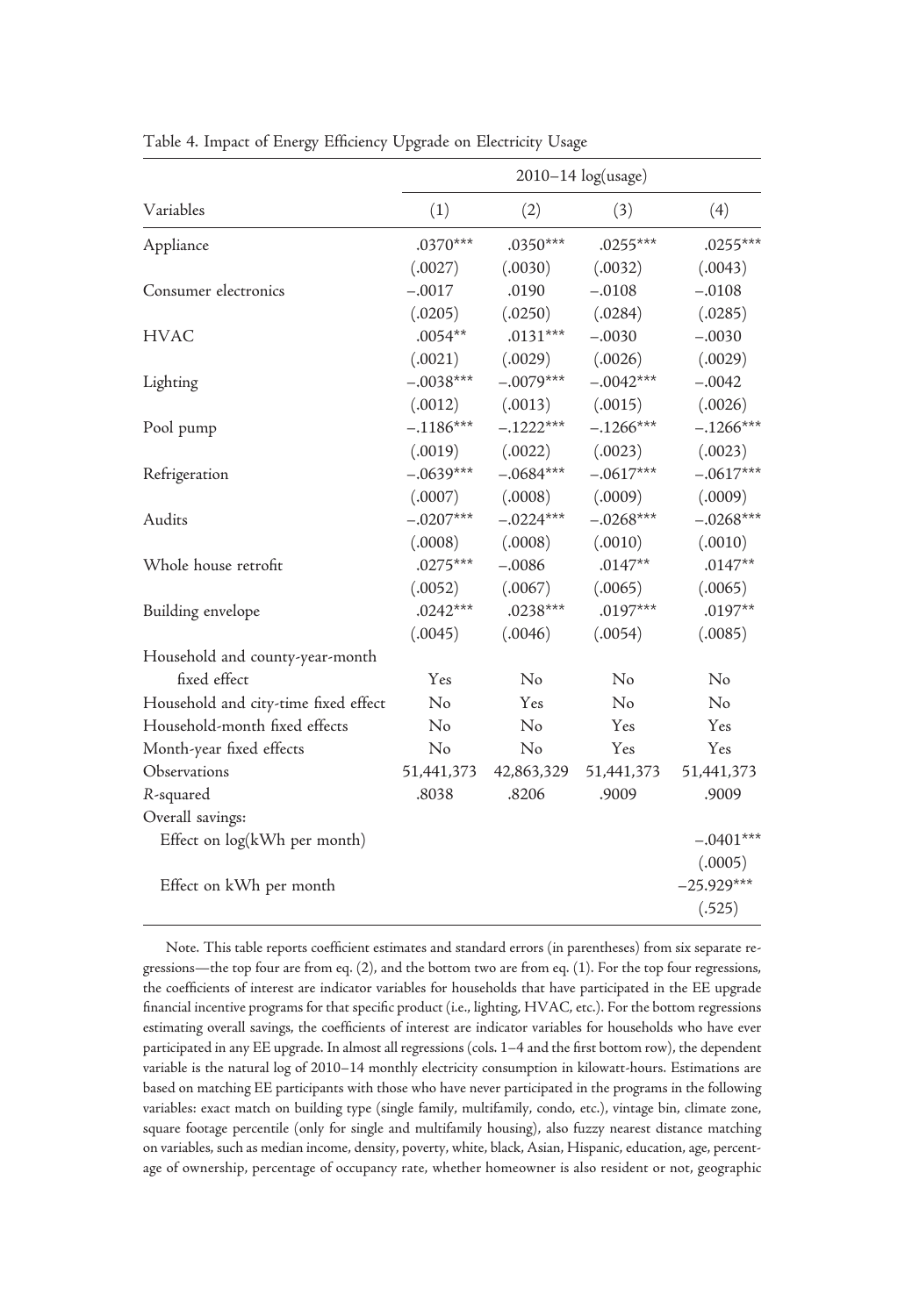errors clustered at the building level yield more conservative results, we use this specification in the rest of the regressions.

Overall, the magnitude and the significance of the results do not change much, especially for those products that deliver the most savings. For example, pool pump upgrades, on average, deliver 11% to almost 13% of savings; incentives on refrigeration upgrades generate 6%–7% of savings, on average. However, in the case of lighting upgrades, we find that the magnitude of savings is smaller and insignificant in the more conservative specification (col. 4) than in the less conservative specification (cols. 1 and 3).

Table 4, column 4, highlights the results based on our preferable specification including household-month and time fixed effects and our most conservative standard error estimation. The results are illustrated in figure 1. A negative number in the figure means that EE product upgrade participants decreased electricity usage. Based on the results from all the multiple statistical models, pool pump upgrades yield the highest savings. Households participating in these upgrades, on average, reduce their energy consumption by 12%–13%. The result accounts for seasonal patterns: HVAC may be utilized more in the summer, making those upgrades attractive during certain months of the year. In this case, we may underestimate the savings impact (with small savings) because electricity usage may suddenly go up right after upgrading the pump. As we control for household-month fixed effects, we rule out this selection in month factor by comparing electricity savings in the same month of the year, before and after program participation. Other effective programs for reducing electricity consumption include incentives for upgrading refrigeration (including refrigerator and freezer). Households who have new efficient refrigerators or freezers reduce their electricity consumption by 6% on average.

Lighting upgrades result in relatively small savings—0.3% to 0.7% reductions, and statistically indifferent from zero in our most conservative estimate.<sup>23</sup> The result could

location—x-y coordinates, whether household is registered under CARE/FERA energy discount programs for low-income households, and whether the household is identified as having a pool or not. Standard errors are clustered at the household level for the first three regressions, reported in cols. 1–3. Mean pretreatment electricity consumption is 710 kilowatt-hours per month for households who have ever participated in the energy efficiency programs. Standard errors are clustered at the building level for the last regression, reported in col. 4. Specifications using city-time fixed effects have fewer observations because households at the city boundaries are dropped. We do not report the"other" category, but to prevent from overlapping program effect we still control for "other" upgrades (including the water savings kit).

<sup>\*</sup>  $p < .1$ . \*\*  $p < .05$ . \*\*\*  $p < .01$ .

<sup>23.</sup> This zero savings result is robust after dropping light bulb incentives given away at the distributors/retailers because after interviewing the program managers at SCE, we found that they worry that upstream/midstream light bulb incentives may not be correctly recorded in the program data.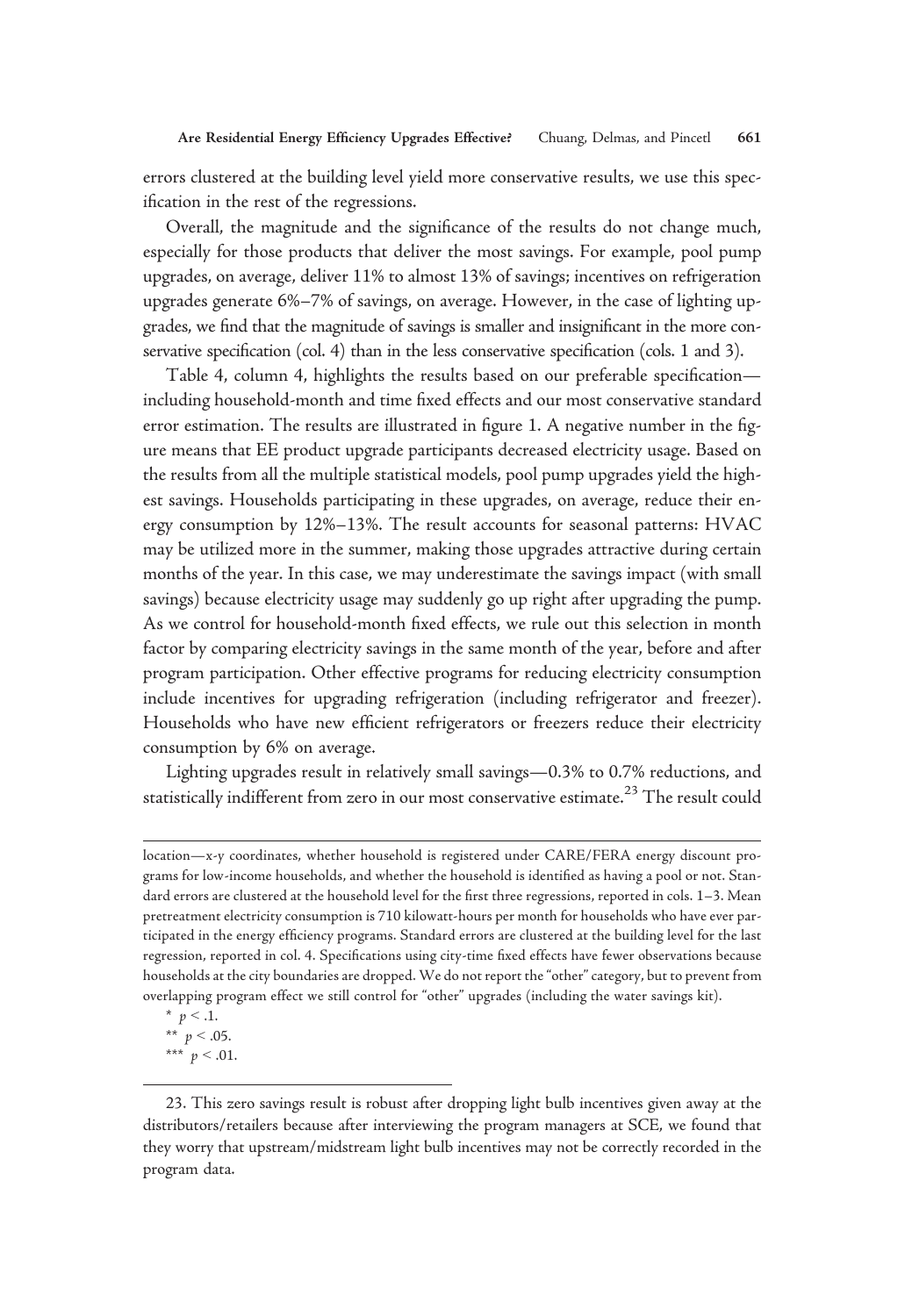

Figure 1. Energy efficiency upgrade overall regression result. Each figure plots estimated coefficients and 95th percentile confidence intervals corresponding to an indicator variable for households that have participated in the EE upgrade, one for each type of upgrade. The dependent variable in all regressions is the natural log of 2010–14 monthly electricity consumption in kilowatt-hours, and the regressions include household-month fixed effects and time fixed effects. Standard errors are clustered at the building level. Estimations are based on matching EE participants with those who have never participated in the programs in the following variables: exact match on building type (single family, multifamily, condo, etc.), vintage bin, climate zone, square footage percentile (only for single and multifamily housing), also fuzzy nearest distance matching on variables, such as median income, density, poverty, white, black, Asian, Hispanic, education, age, percentage of ownership, percentage of occupancy rate, whether homeowner is also resident or not, geographic location—x-y coordinates, whether household is registered under CARE/FERA energy discount programs for low-income households, and whether the household is identified as having a pool or not. We do not report the "other" category, but to prevent from overlapping program effect we still control for those "other" upgrades (including the water savings kit).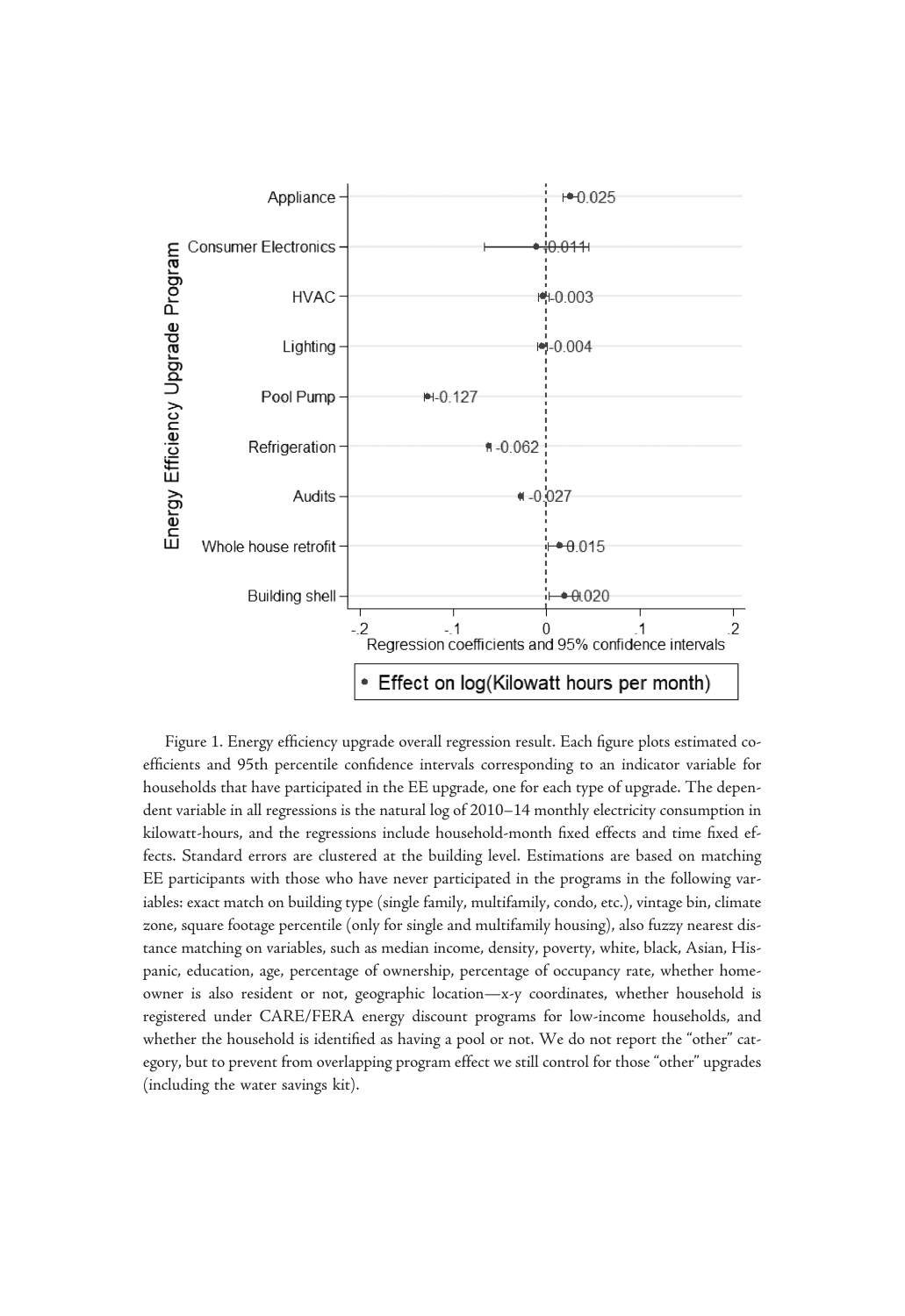be attributable to any of the following three factors. First, lighting may constitute only a small part of household electricity consumption. Second, some light bulbs may not be installed when they are given away for free. Third, light bulb upgrades may have been adopted anyway without those subsidies. We will not be able to directly verify the third mechanism, but we investigate the second mechanism indirectly in the next section by examining the product impact heterogeneity.

Audits, conditional on controlling for upgrading other technologies, can generate around 2%–3% savings. This impact may come from a household's behavioral change as "nudge"-style intervention can be quite successful (Allcott and Kessler 2019). We also find suggestive evidence of the behavioral change from a survey conducted by the evaluation agency. Those who participated in the SCE audits engaged in more energy savings behaviors than nonparticipants (DNV.GL 2017b).

Other upgrades do not yield large impacts in terms of electricity savings. These include appliance upgrades (mostly dishwashers and clothes washers), HVAC retrofit, whole house retrofit, and building envelope upgrades. This could indicate rebound effects, which happen when households increase their electricity consumption with more efficient appliances. It is also possible that some households, when upgrading, may have chosen larger appliances, which may lead to increased energy consumption.<sup>24</sup> There may also be cases where households, when made aware of being able to save energy, spend less effort on energy conservation (Asensio and Delmas 2016).<sup>25</sup> For example, after upgrading to a more energy efficient product, people may not unplug their charging devices nor turn off unused lights. We do not have direct evidence in the data to determine the most likely explanation. We investigate this issue in the next section through an analysis of heterogeneous effects. Finally, consumer electronics upgrades yield less conclusive results across models—the lack of savings resulting from these upgrades may be due to the small sample size.

In summary, energy savings vary significantly by product type. While pool pumps and refrigeration upgrades are associated with significant energy savings (12%–13% and 6%, respectively), HVAC retrofits generate statistically insignificant savings overall.<sup>26</sup> Furthermore, subsidies targeting clothes washers and dishwashers, entire home retrofits, and building envelope upgrades are associated with increases in overall consumption. The results are consistent throughout the models.

<sup>24.</sup> Houde and Aldy (2017) find that rebate programs induce a potential income effect that EE participants upgrade to a more energy efficient yet larger appliance.

<sup>25.</sup> Asensio and Delmas (2016) observe residential households' dynamic energy behaviors at the appliance level through high-frequency smart-meter technology, and they find that when households save energy by turning lights off, there is potential associated rebound effect of increasing energy usage by plug load and heating and cooling.

<sup>26.</sup> This similar result was also found in previous impact studies conducted by government contracted evaluators (DNV.GL 2014a).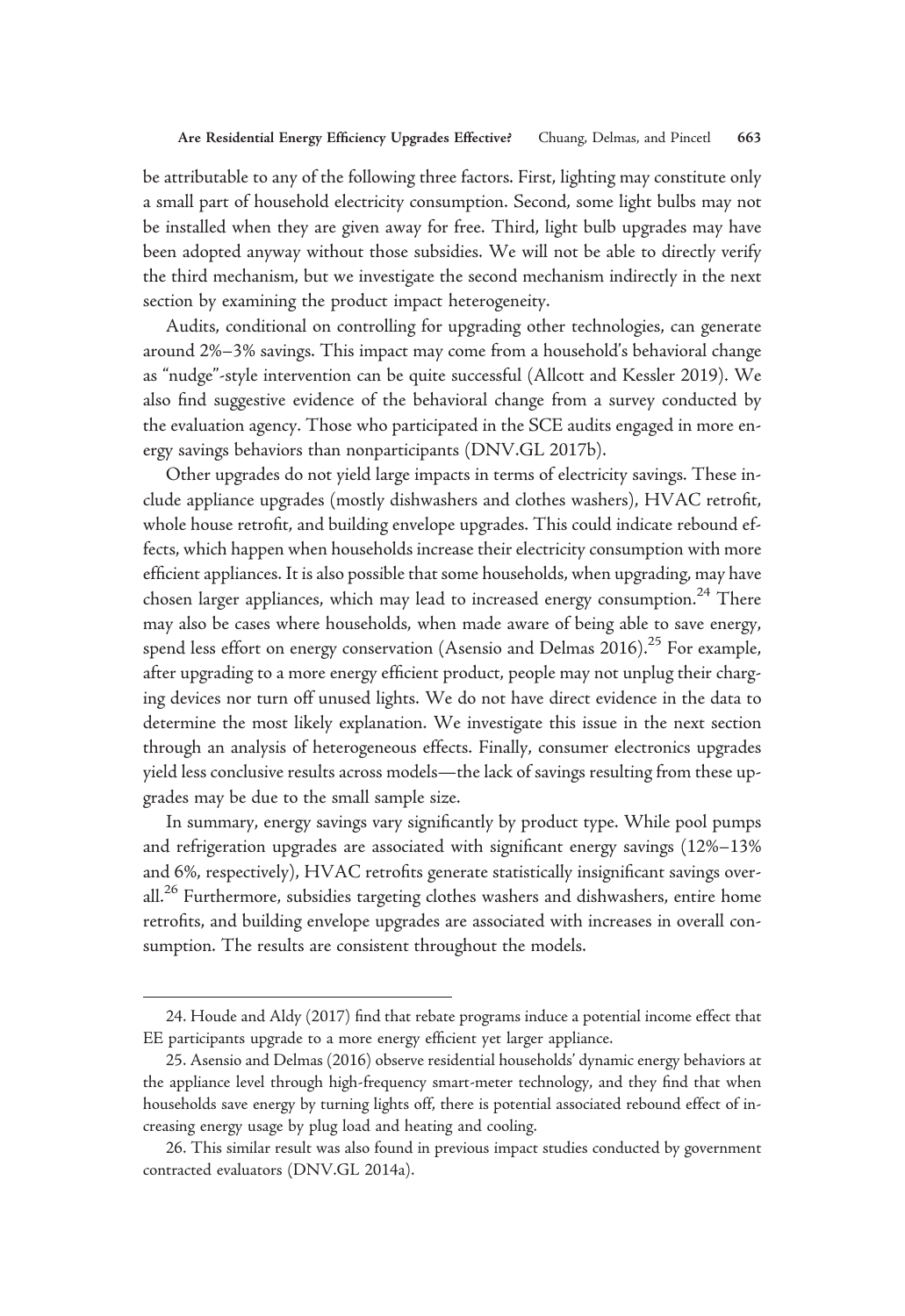#### 664 Journal of the Association of Environmental and Resource Economists July 2022

We also present the graphical analysis, plotting the coefficients and 95% confidence intervals for each individual product before and after the installation date. These event study figures help us visually examine the electricity consumption pattern before and after the EE upgrade. The results are presented in figure A3. The graphical analysis shows the consistency of the result—pool pump and refrigeration upgrades are effective in terms of saving energy, and the impact is quite consistent over time. The graph also confirms one of the important identification assumptions in a difference-in-difference design—the trends in the pretreatment period between control and treatment group look mostly parallel. However, assuming the pretreatment difference in trend carries out is still a strong assumption. (We provide further robustness tests in the robustness check section.)

To evaluate how the results may differ by season, we run the same model as above by month. We present our results in figure 2 (for detailed coefficients, see tables A4, A5). We find pool pump and refrigeration upgrades to be most effective, leading to savings in all seasons. This may be because pool pump and refrigeration use about the same amount of electricity throughout the year in California.<sup>27</sup> HVAC upgrades have a stronger seasonal effect—positive savings in the summer but none, or even negative savings, in other months. This result is consistent with the literature, which shows that HVAC upgrades deliver savings during different months of the year or even different times of day (Boomhower and Davis 2020). The result highlights the concern that the effectiveness of HVAC upgrades may be limited by the behavioral responses of the users, unlike more"passive" upgrade products like pool pump and refrigeration. Whole house retrofits exhibit seasonal savings patterns similar to HVAC upgrades but with larger confidence intervals and smaller savings in the summer months. This indicates that the effectiveness of HVAC upgrades and whole house retrofits may depend on weather and electricity usage patterns.

## 3.4. Comparison with Engineering Predictions

In order to quantify our estimates and compare them to the ex ante engineering estimates recorded by SCE, we estimate a regression similar to equation (2), but instead of taking the log of the dependent variable, we use the level of monthly electricity consumption in kilowatt-hours as the outcome variable. The ex ante savings predictions are based on SCE's original gross savings projection achieved by a specific physical upgrade. For each specific product upgrade, we calculate its average predicted monthly savings based on SCE's assigned life-cycle savings for that installed product. For example, most products have a life cycle of more than five years, which is longer than the time

<sup>27.</sup> The almost no seasonality result for pool pump upgrades may be perplexing. Yet we find evidence that a large portion of households operate their pool in the same manner year round in Southern California (DNV.GL 2016).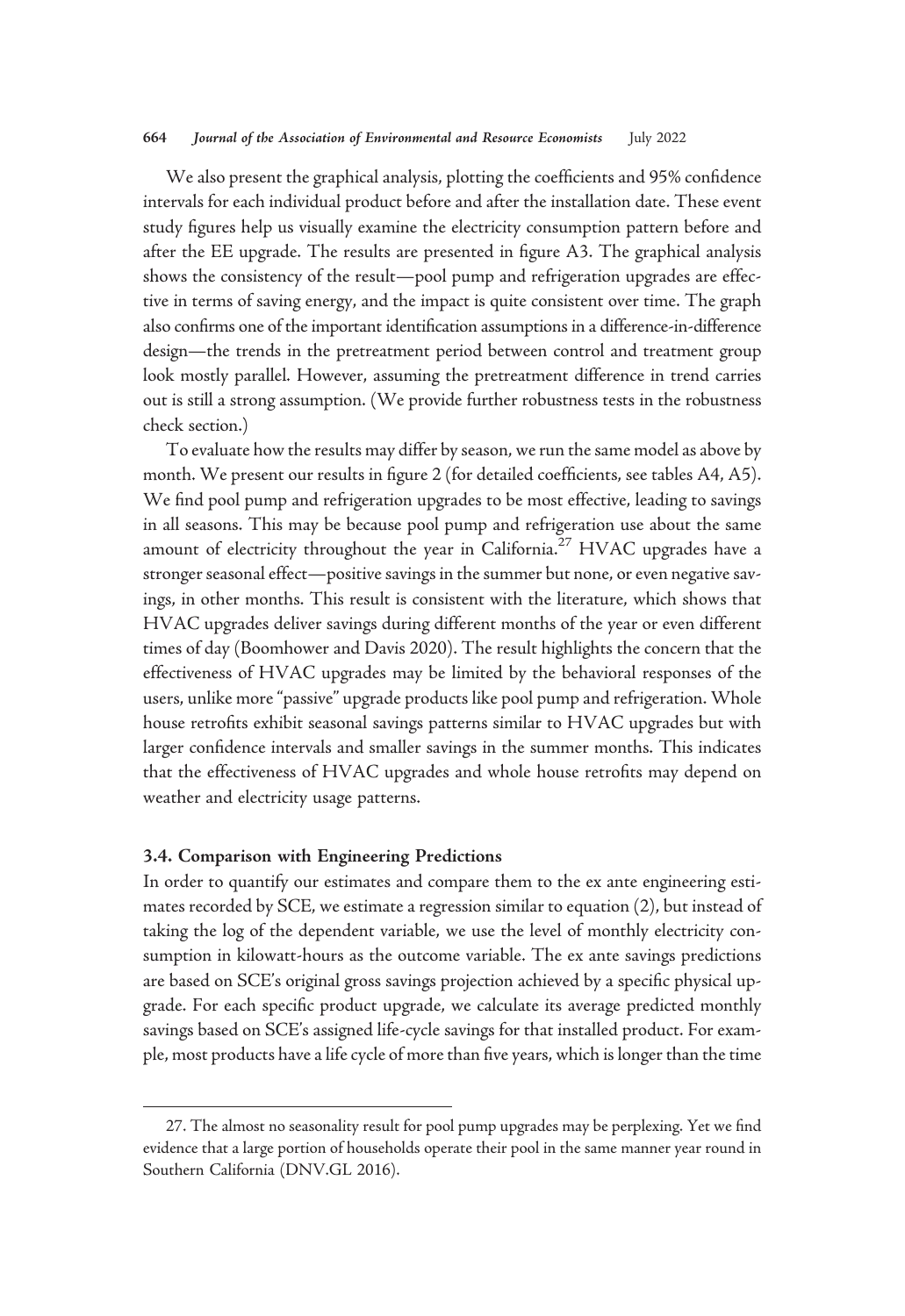

Figure 2. Percentage change in electricity consumption by product and month. Each figure plots estimated coefficients and 95th percentile confidence intervals corresponding to an indicator variable for households that have participated in the EE program, one for each month. The dependent variable in all regressions is the natural log of 2010–14 monthly electricity consumption in kilowatt-hours, and the regressions include household-month fixed effects and time fixed effects. Standard errors are clustered at the building level. Estimations are based on matching EE participants with those who have never participated in the programs in the following variables: exact match on building type (single family, multifamily, condo, etc.), vintage bin, climate zone, square footage percentile (only for single and multifamily housing), also fuzzy nearest distance matching on variables, such as median income, density, poverty, white, black, Asian, Hispanic, education, age, percentage of ownership, percentage of occupancy rate, whether homeowner is also resident or not, geographic location—x-y coordinates, whether household is registered under CARE/FERA energy discount programs for low-income households, and whether the household is identified as having a pool or not.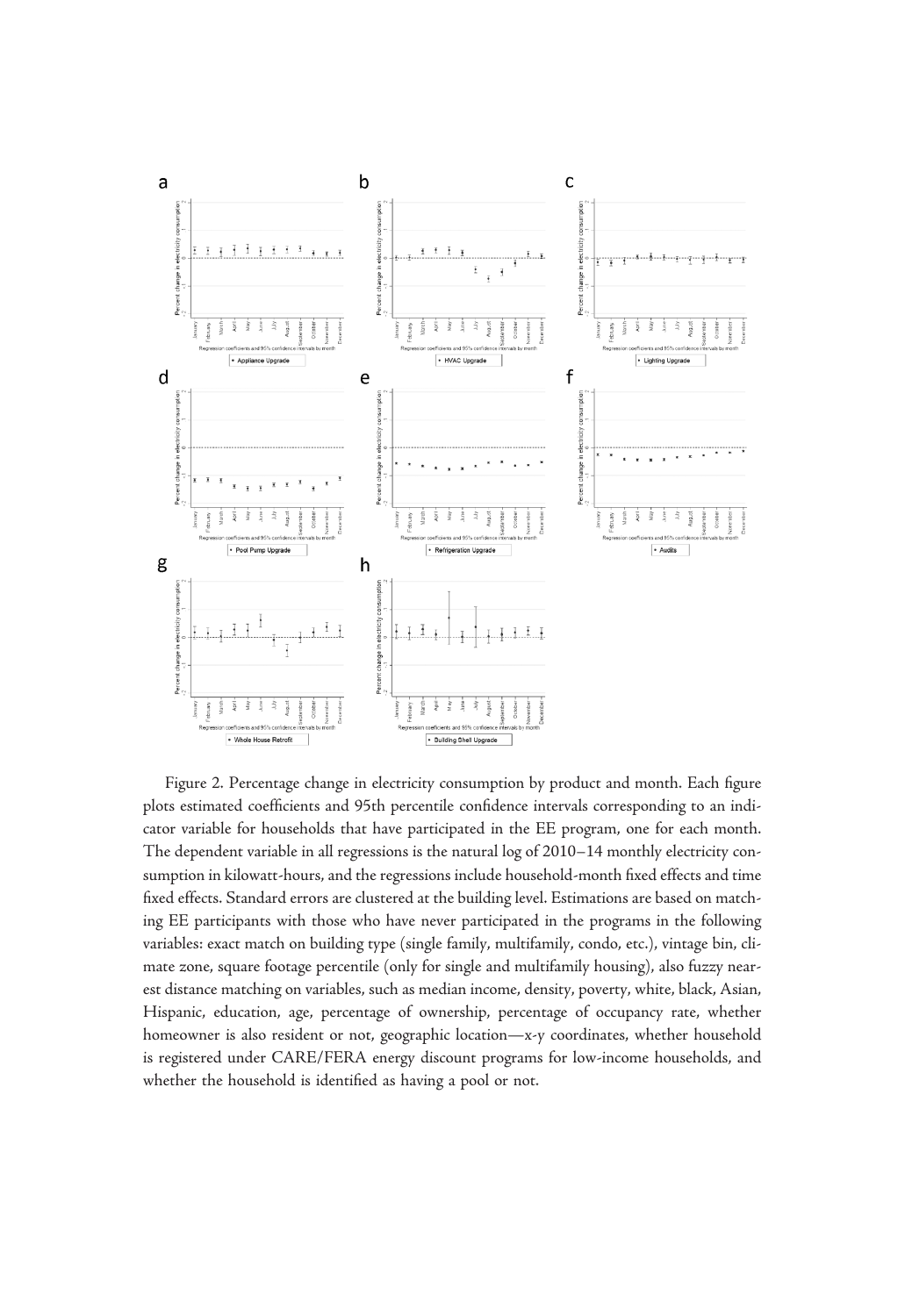period of our data, so we directly divide the predicted annual savings by 12 to get monthly savings. For products that have a life cycle of less than five years, we calculate their predicted average monthly savings for five years (predicted annual savings times the life cycle of the product and divided by 60). This ex ante projection is generated based on SCE's engineering department and multiple program teams, analysts from the public and CPUC, and other industry affiliates and professionals. SCE has a socalled workpaper to determine the deemed savings based on the type of measure the customer installed, the program, and other important variables such as customers' housing, climate zone, and so forth.<sup>28</sup> Thus, the imposed assumptions of those ex ante savings must be approved by CPUC following specific guidelines.<sup>29</sup> The comparison is summarized in table 5. We also calculate the realization rate, where we divide our estimated average savings by the engineering estimates to see how much the actual savings has achieved the predicted ex ante engineering estimates. As utilities receive funding based on the predicted engineering estimates, the realization rate helps policy makers evaluate how well each type of upgrade achieves its promise.

As table 5 shows, energy savings are inconsistent with ex ante engineering estimates. For example, lighting upgrades achieve only 7% of the engineering estimates of expected savings,<sup>30</sup> and whole house retrofits achieve just 18%. The result of whole house retrofits seems puzzling. However, this finding is not unprecedented, as such low realization rates are also found in previous impact evaluation reports conducted by consulting companies with smaller sample sizes (12%–50% in DNV.GL [2014b]; –48% to highest 24% in DNV.GL [2017a]). Previous reports also provide some potential reasons for these findings, such as an overestimation of the ex ante savings in the retrofit planning stage or a potential rebound effect generated by adding an extra furnace, central air conditioning, or additional square footage during the retrofit. Despite the small effects, whole house retrofits still seem to generate more savings than other product upgrades, such as dishwasher, clothes washer, and building envelope (see table 5).

Pool pump upgrades, on the other hand, generate larger savings than the ex ante estimations. This is likely due to the assumptions made during the engineering estimation process. For example, it is assumed that single-family customers upgrade from a two-speed pool pump (a more efficient type) to a variable speed pool pump (the most efficient type) even if they actually upgrade from a single speed pool pump (a less efficient type). It is also assumed that the pump is used for only a few hours a day. These assumptions, approved by CPUC under specific guidelines, lead to underestimation in

<sup>28.</sup> Examples of previous approved workpapers can be downloaded from CPUC's website, [http://deeresources.net/workpapers.](http://deeresources.net/workpapers)

<sup>29.</sup> An example guideline describing the process utilities have to follow to generate workpapers can be found at [http://www.deeresources.com/](http://www.deeresources.com/files/DEER2020/download/CPUC%20WP%20workplan_12242018_Rev1.pdf)files/DEER2020/download [/CPUC%20WP%20workplan\\_12242018\\_Rev1.pdf.](http://www.deeresources.com/files/DEER2020/download/CPUC%20WP%20workplan_12242018_Rev1.pdf)

<sup>30.</sup> The estimated coefficients for lighting programs are not significant in our most conservative specification.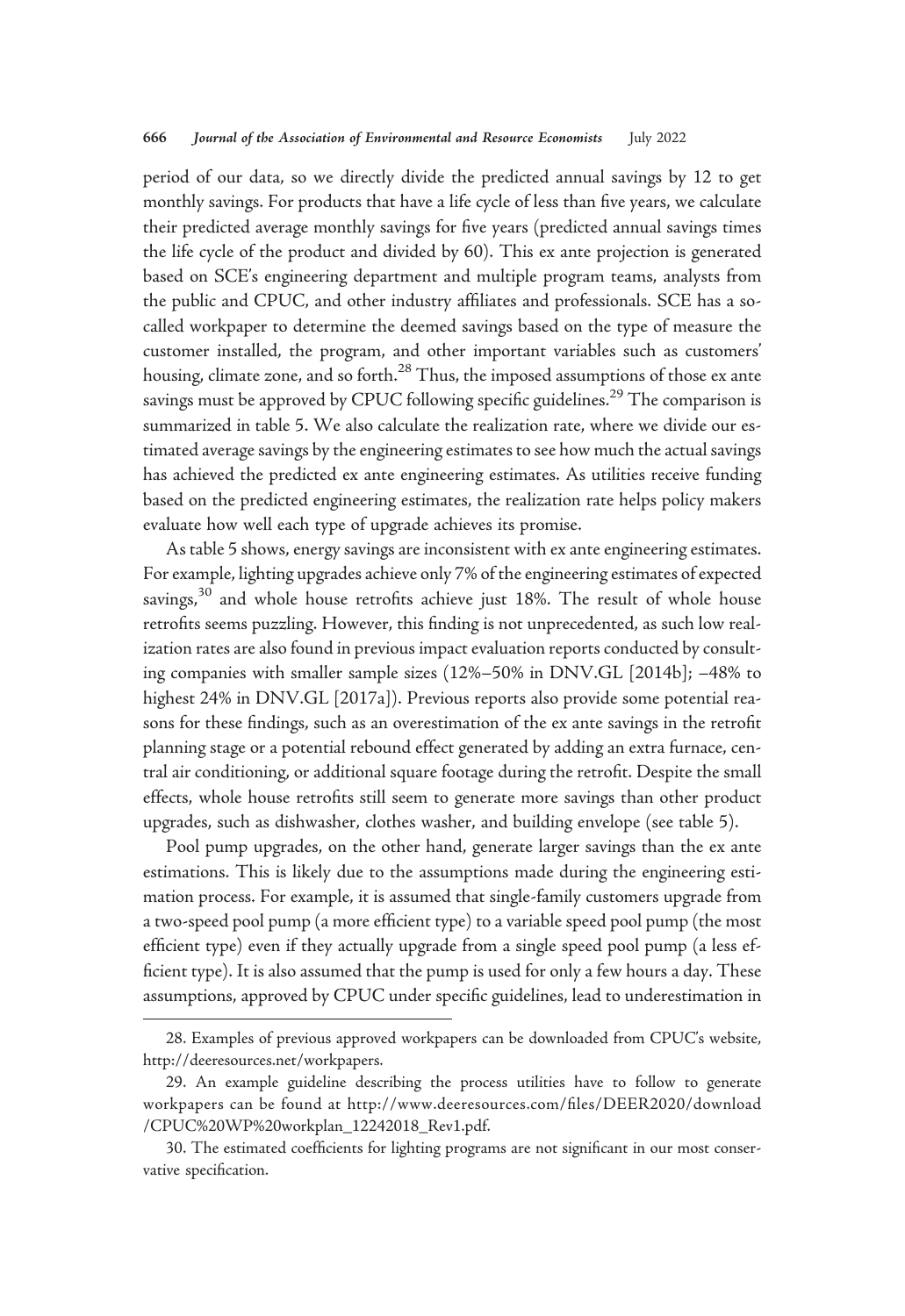|                               |                                      | $2010 - 14$                                |                  |
|-------------------------------|--------------------------------------|--------------------------------------------|------------------|
|                               |                                      | Changes in Monthly Electricity Usage (kWh) |                  |
| Variables                     | Measured with<br><b>Billing Data</b> | Utility Engineering<br>Estimates           | Realization Rate |
| Appliance                     | $5.004**$                            | $-14.19$                                   | $\cdots$         |
|                               | (2.123)                              |                                            |                  |
| Consumer electronics          | $-28.336$                            | $-15.55$                                   | $\cdots$         |
|                               | (20.324)                             |                                            |                  |
| <b>HVAC</b>                   | $-14.241***$                         | $-21.89$                                   | 65%              |
|                               | (1.555)                              |                                            |                  |
| Lighting                      | $-.313$                              | $-4.25$                                    | 7%               |
|                               | (1.001)                              |                                            |                  |
| Pool pump                     | $-123.979***$                        | $-42.17$                                   | 294%             |
|                               | (1.914)                              |                                            |                  |
| Refrigeration                 | $-32.335***$                         | $-53.25$                                   | 61%              |
|                               | (.475)                               |                                            |                  |
| Audits                        | $-24.017***$                         | $-10.59$                                   | 227%             |
|                               | (.657)                               |                                            |                  |
| Whole house retrofit          | $-10.514***$                         | $-55.35$                                   | 19%              |
|                               | (3.865)                              |                                            |                  |
| Building envelope             | .770                                 | $-5.19$                                    | .                |
|                               | (4.944)                              |                                            |                  |
| Household-month fixed effects | Yes                                  |                                            |                  |
| Month-year fixed effects      | Yes                                  |                                            |                  |
| Observations                  | 51,570,259                           |                                            |                  |
| R-squared                     | .9699                                |                                            |                  |

Table 5. Comparison of the Impact of Energy Efficiency Upgrade on Electricity Usage with Ex Ante Estimates

Note. This table reports coefficient estimates and standard errors (in parentheses). The coefficients of interest are indicator variables for households that have participated in the EE upgrade financial incentive programs for that specific product (i.e., lighting, HVAC, etc.). In this table, the dependent variable is the 2010– 14 monthly electricity consumption in kilowatt-hours. Estimations are based on matching EE participants with those who have never participated in the programs in the following variables: exact match on building type (single family, multifamily, condo, etc.), vintage bins, climate zone, square footage percentile (only for single and multifamily housing), also fuzzy nearest distance matching on census block group–level variables, such as median income, density, poverty, white, black, Asian, Hispanic, education, age, percentage of ownership, percentage of occupancy rate. Other matching covariates are from the census block group–level variables, such as median income, density, poverty, white, black, Asian, Hispanic, education, age, percentage of ownership, percentage of occupancy rate, and also variables at the account level, including whether homeowner or not, geographic location—x-y coordinates, whether the household is registered under CARE/FERA energy discount programs for low-income households, and whether the household is identified as having a pool or not. Mean pretreatment electricity consumption is 710 kilowatt-hours per month for households that have ever participated in the energy efficiency programs. Standard errors are clustered at the building level. Ex ante savings are reported using the median value. We do not report the "other" category, but to prevent from overlapping program effect, we still control for "other" upgrades (including the water savings kit).

\* 
$$
p < .1
$$
.  
\n\*\*  $p < .05$ .  
\n\*\*\*  $p < .01$ .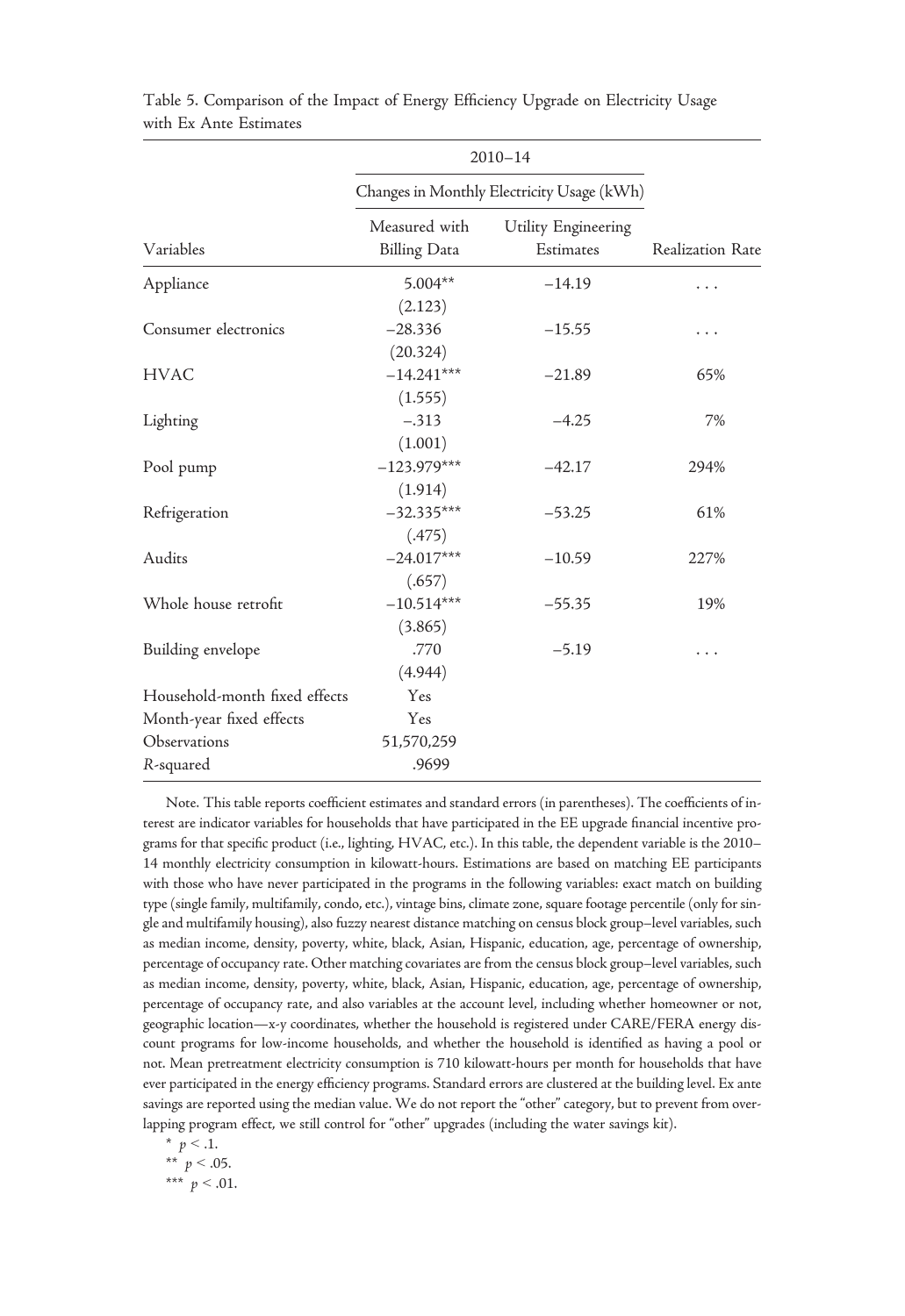ex ante predictions. The results indicate that the bias of engineering estimates, which often lack relevant information on individual behavior, can go both ways, validating the importance of conducting EE evaluations with individual meter or billing data.

# 4. HETEROGENEOUS EFFECTS

#### 4.1. Financial Incentives

We further investigate product upgrade effectiveness based on the level and delivery mechanism of the financial incentives. We report estimates based on the product upgrade effectiveness interacted with the way subsidies were distributed and the level of subsidy (see table A6). For example, some product upgrades offer indirect financial incentives to upstream actors (i.e., product manufacturers) and midstream actors (i.e., retailers or service providers), while others offer downstream incentives that target end users through mail-in or in-store rebates or discount.

Giving away free light bulbs (results in rows 6, 9) generates smaller savings, compared to those that provide partial financial incentives (table A6, rows 6, 9).<sup>31</sup> On average, lighting rebates lead to 3% significant savings, while free lighting upgrades lead to only 0.3%–0.4% savings. The result remains the same when controlling for the quality of light bulbs using the ex ante predicted savings (table A6, col. 2). This indicates larger impacts among products with cost-sharing delivery methods as compared to the same type of products given away for free. This is in line with the public finance literature that has identified several positive effects of cost sharing. First, there might be a selection effect (or screening effect) where cost sharing helps select those who need the product more and therefore use more (Ashraf et al.  $2010$ ).<sup>32</sup> Second, there might be a psychological effect where people exhibit behavioral bias by using the product more if they pay for it (similar to sunk cost effect) (Thaler 1980; Arkes and Blumer 1985). Third, there might be a signaling effect where people view the product as having higher quality, thus encouraging its usage (Bagwell and Riordan 1991; Riley 2001). These results about free products only apply to lighting. However, we observe differences regarding the type of subsidy provided for HVAC and pool pump upgrades, which can be provided either as a monetary subsidy for the equipment, or a subsidy for the labor through direct install. The results show that the direct install subsidy is associated with decreases in electricity for pool pumps but not HVAC. Furthermore, the subsidies can be provided to the upstream/midstream (contractor or retailer) or downstream (to the consumer). We find that downstream subsidies are associated with decreases in electricity in the case of lighting and pool pumps.

<sup>31.</sup> The exception is HVAC programs. Results for upstream/midstream HVAC and HVAC rebate programs are not significant because there are much fewer observations in upstream/ midstream HVAC programs. We cannot conclude whether this statement applies to HVAC.

<sup>32.</sup> In contrast, free lighting programs may give free light bulbs to those who do not need them, for example, people who just replaced their light bulbs or those who would never throw out perfectly good light bulbs even though the new light bulbs save energy.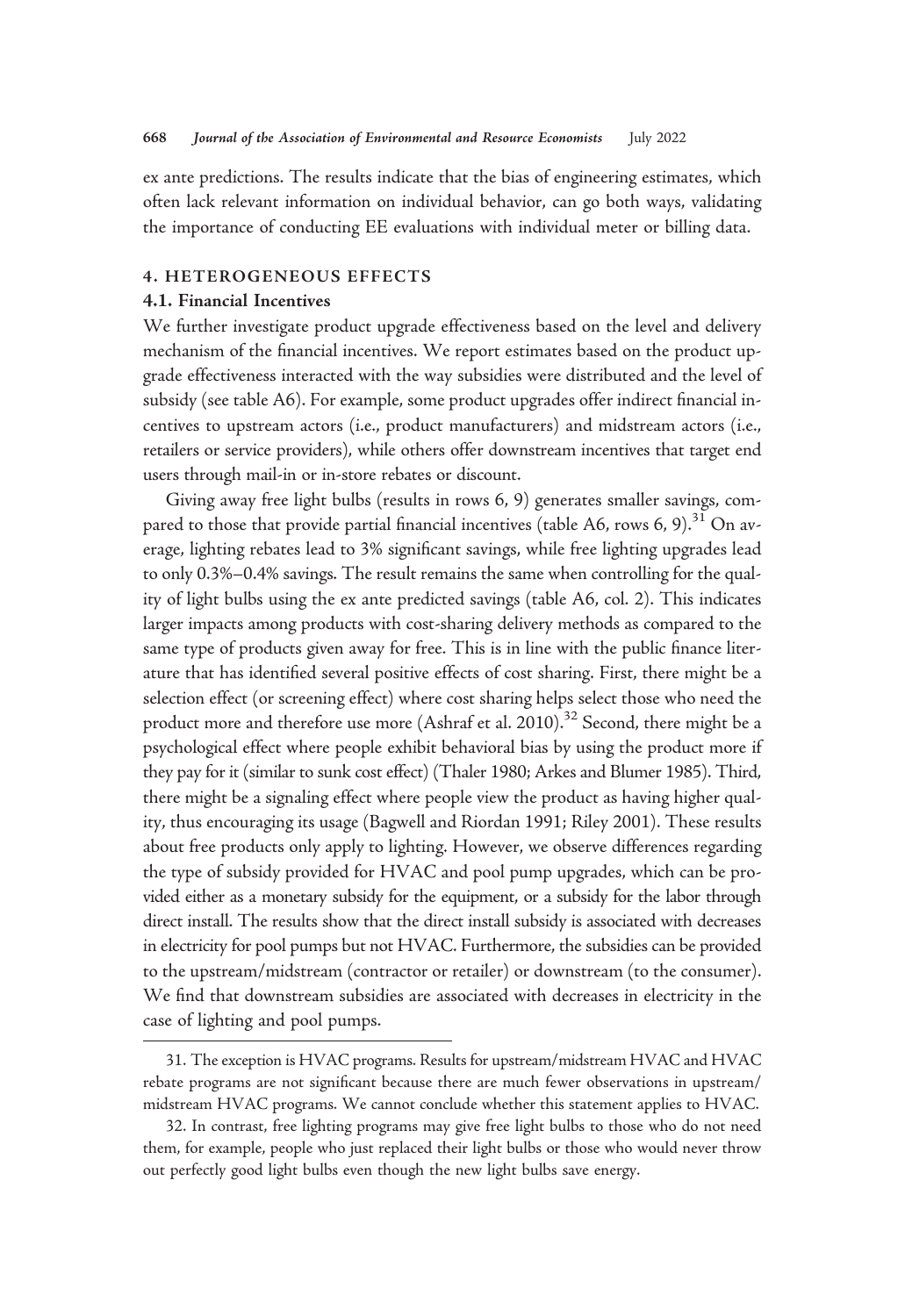Therefore, cost sharing may induce a positive selection of households who need or value the product more and thus use the product more appropriately. The result highlights the possibility of improving the effectiveness of the EE upgrades by choosing the appropriate delivery mechanism for different products. The result is not very conclusive comparing upgrades giving incentives to the upstream/midstream entity versus to the end users.<sup>33</sup>

## 4.2. Household and Building Characteristics

We also conducted subgroup analysis. We estimate equation (2) by income quartile, vintage, square footage, and climate zone to understand where EE upgrades deliver the largest/least savings. This analysis can help policy makers better target upgrades and areas that deliver the largest savings.

We find that the magnitudes of the coefficient for pool pump and refrigeration upgrades are consistent with the main result in table 4, column 4, based on the subgroup analysis. Therefore, we focus our analysis of heterogeneous effects among products that have potential rebound effects—EE participants seem to use more electricity after upgrading, compared to nonparticipants. Then we try to compare electricity usage among different income quartiles, square footage quartiles, and vintage subgroups.

We compare savings between those who live in a lower income neighborhood (below median income) and those who live in a higher income neighborhood (above median income) using median income information from the census block group data (see table A7). We do not see significant differences by income groups across various products, except for audits.<sup>34</sup> Audits lead to slightly lower savings for households in lower income neighborhood (2% savings) than households in higher income neighborhood (3% savings), although this difference is economically minuscule. However, since income is identified under a coarse block group, rather than account or building level, we need to take this result with a grain of salt.

In addition, we compare savings between those who live in a larger home (first and second square footage quartile) and those who live in a smaller home (third and fourth square footage quartile) (see table  $A7$ ).<sup>35</sup> Most of the comparisons based on the size of

<sup>33.</sup> Pool pump programs incentivizing end users seem to generate slightly larger savings than incentivizing upstream/midstream manufacturers and contractors. However, the difference may not be considered large in economic terms.

<sup>34.</sup> Even though the coefficients of HVAC, lighting, and whole house retrofit look slightly different by income group, the differences are not statistically different. We also find a consistent pattern by income quartile.

<sup>35.</sup> For multifamily housing and condominiums, we cannot clearly identify each account's exact square footage—we can only identify the building structure they live in based on geocoding their account address to match with assessors' tax database. Therefore, we use single-family housing for this subgroup analysis.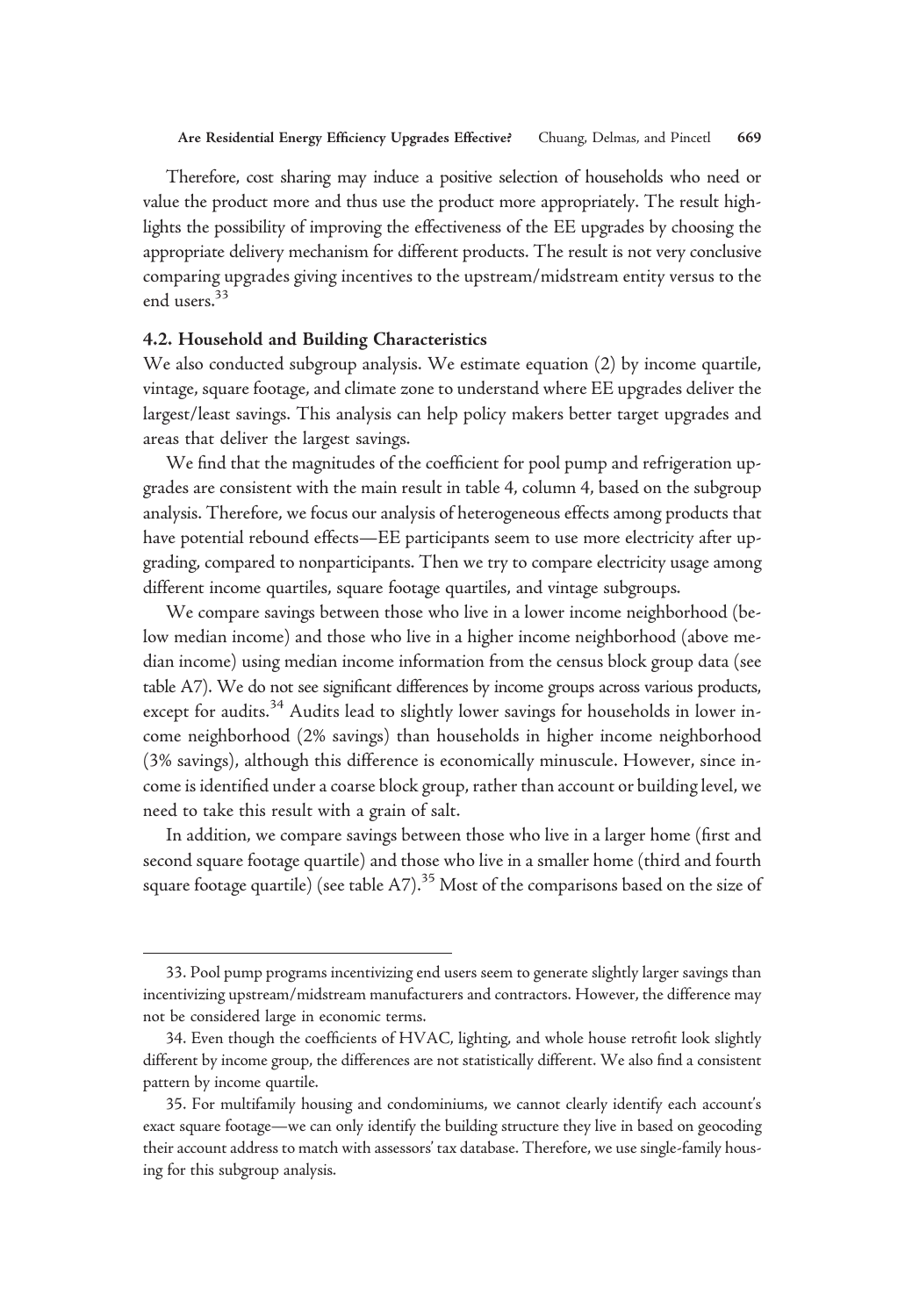the building do not yield economically significant differences. The only exception is audits. Audits lead to around 5% savings for large buildings (third and fourth quartile), and 1% savings for smaller homes (first and second quartile). This result may simply be due to the larger savings potential in retrofitting a large building.

We also compare savings between those who live in a home built before 1978 and those in a home built after 1978 (see table A7). We chose 1978 as the cut-off year because this is the year when California Title 24 Building Energy Efficiency Standards were established.<sup>36</sup> The most interesting results here concern HVAC and whole house retrofits. For HVAC, coefficients are positive before 1978 and negative after 1978. This indicates that participants who upgrade their HVAC systems in older buildings use more electricity after upgrading, compared to the nonparticipants. It could be that energy efficient HVAC and building efficiency may complement each other. Indeed, Liang et al. (2017) found that some initial building attributes may affect the effectiveness of retrofits. For example, HVAC duct sealing retrofits, a type of popular retrofitting in our data, can be more effective with better roof insulation. We also find suggestive evidence that those who have participated in both HVAC and whole house retrofits reduced their electricity consumption by 8% more than those who have simply done  $HVAC$  retrofit.<sup>37</sup>

Regarding whole house retrofitting, the coefficient is negative before 1978 and positive after 1978. This result indicates that older homes benefit from the retrofitting. This is consistent with engineering assumptions that EE investments in older buildings may yield larger savings potential. However, newer homes increase their consumption after the retrofit. This surprising result could be explained by an increase in the size of the appliances installed or adding an extra unit (such as room air conditioner, central air conditioning, furnace) during the retrofit. Based on anecdotal evidence from one anonymous SCE program manager, some people increase the size of their homes when conducting a whole house retrofit. The government contracted report also found evidence of all the stated potential rebound actions (DNV.GL 2014b).<sup>38</sup>

The results for the whole building retrofits are the opposite. After retrofitting, participants in older buildings consume approximately 2%–3% less electricity, while participants in newer buildings use more electricity. This heterogeneous effect in whole building retrofits indicates that older buildings may have larger savings potential. Nevertheless, we recognize the fact that all whole house building retrofits have also potential to improve

<sup>36.</sup> There may be a lagged effect for Title 24 implementation that attenuates this comparison. However, this attenuation effect will make our results even stronger if we find drastic heterogeneous program effects comparing buildings constructed before 1978 with those built after 1978.

<sup>37.</sup> We have only 46 households that participated in both HVAC and the whole house retrofit programs, so we are not able to estimate further by the building type.

<sup>38.</sup> DNV.GL (2014). Whole House Retrofit Impact Evaluation of Energy Upgrade California Programs Work Order 46, [http://www.calmac.org/publications/CPUC\\_WO46\\_Final](http://www.calmac.org/publications/CPUC_WO46_Final_Report.pdf) [\\_Report.pdf](http://www.calmac.org/publications/CPUC_WO46_Final_Report.pdf).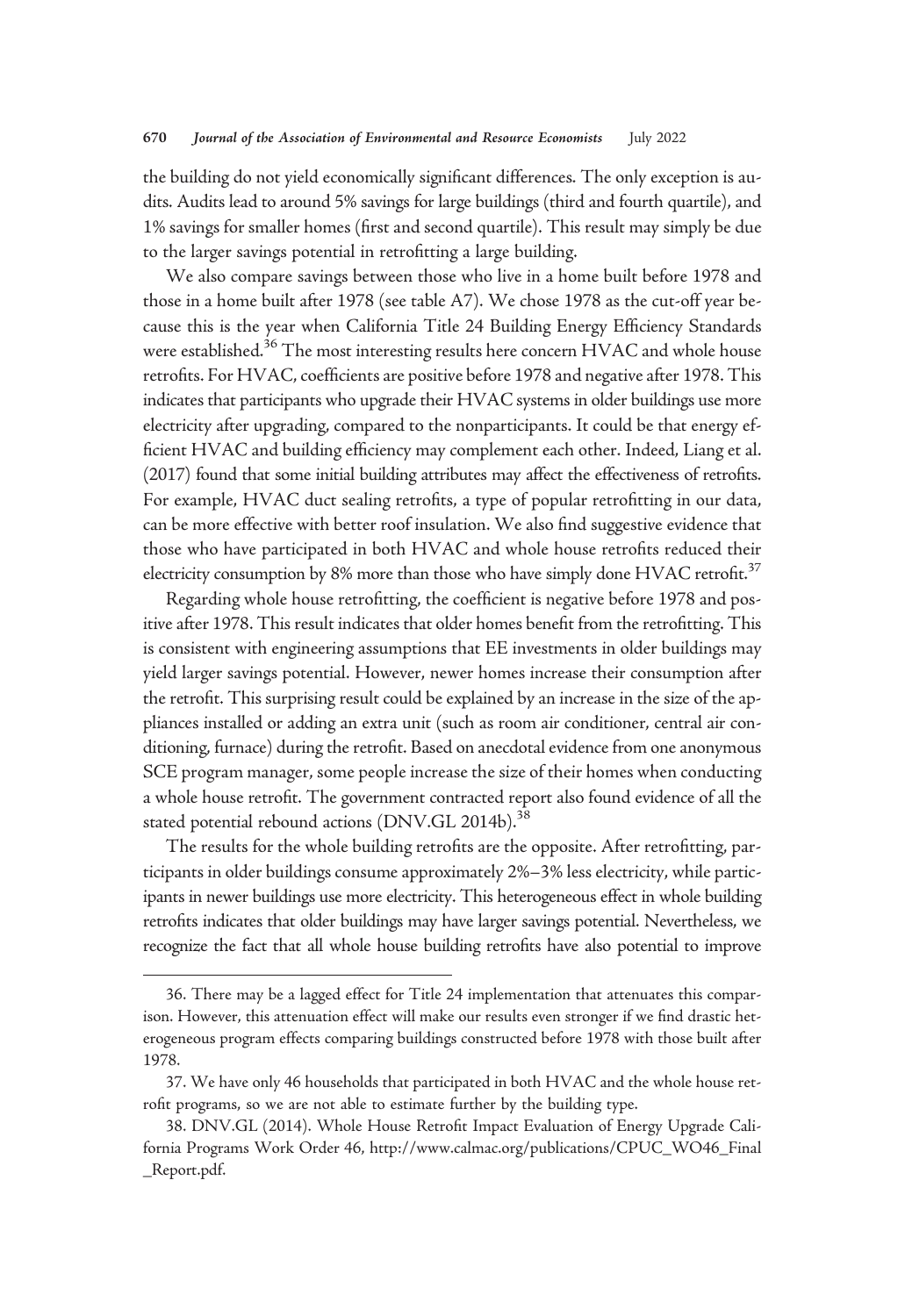natural gas savings. However, we do not have access to natural gas data for further analysis. This limitation may cause us to underestimate the overall energy savings from whole house retrofits, and the magnitude of this underestimation will depend on the use of natural gas services in homes.

We further examine the impact of different EE product upgrades by climate zone (see table A8). A climate zone is defined based on its weather pattern according to California Energy Commission's definition (see fig. A4). The overall results are consistent with the main results. The energy savings estimates of HVAC and whole house retrofits are heterogeneous, as we expect them to be more sensitive to the local weather pattern. This result is in line with figure 2, which shows the seasonal impact of HVAC and whole house retrofits.<sup>39</sup>

We compare product effectiveness across different building use types (see table A9). The classification is based on building use and construction design. The final categories used in the paper are based on the categorization adopted by Arizona State University Researchers (Reyna and Chester 2015), namely, single family, multifamily, condominium, mixed use (any residential usage mixed with commercial or industrial usage), and residential other (e.g., mobile home). The ranking of the savings is mostly consistent with the overall result—pool pump and refrigeration upgrades are on average the most effective in terms of electricity savings. It seems like building envelope upgrades save much more electricity in other types of residential buildings,<sup>40</sup> compared with single-family, multifamily, and condominium buildings.

# 4.3. Interaction Effect

Some products may work better when adopted in combination with other technological upgrades. We examine some of the most common combinations to better understand their impact. We find some intriguing results for HVAC and refrigeration upgrades: HVAC upgrades work better when a whole house retrofit is also conducted (see table A10). However, electricity savings are not statistically significant when an HVAC upgrade is done with a building envelope upgrade (though the coefficient is negative). The full interaction results (see table A11) are consistent with the results in table A10. We also find a similar effect for refrigeration, where refrigeration upgrade is more effective with the house retrofitting (see table A10, col. 3). Upgrading refrigeration and retrofitting the whole house together can further decrease 3.9% of electricity consumption, in addition to the original 6% of savings from the refrigeration upgrade (results are consistent in table A11 when we

<sup>39.</sup> For example, HVAC retrofits deliver 1% savings in climate zone 10, which requires higher demand for energy needed to heat a building (1,678 heating degree days for the representative city in the zone), while they deliver a 5% increase in electricity consumption in zone 6, where heating is not in high demand (742 heating degree days for the representative city in the zone). The savings results from whole house retrofits also differ from zone to zone.

<sup>40.</sup> This is driven especially by mixed use buildings.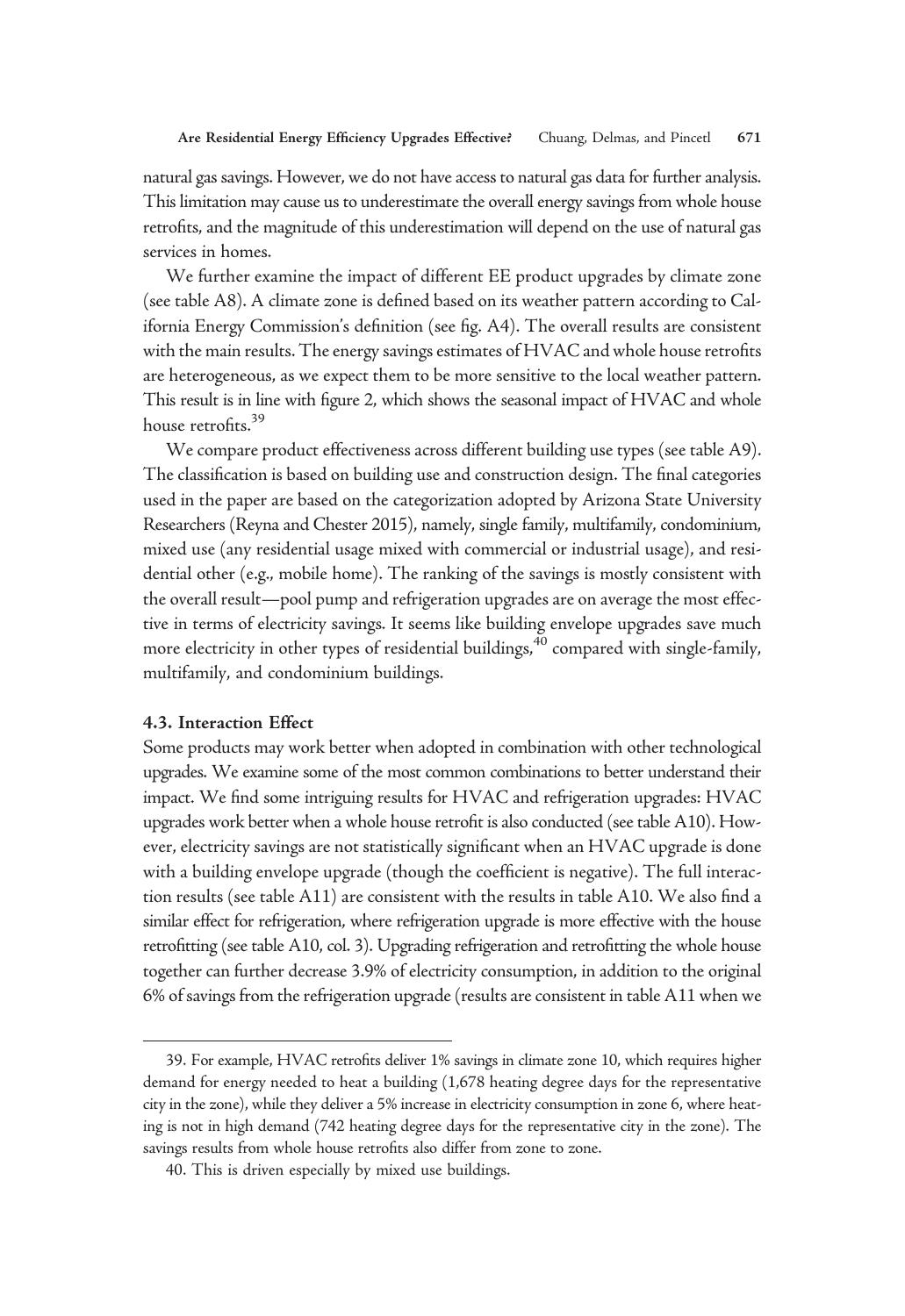conduct a similar analysis interacting refrigeration with all other products). Yet, upgrading both refrigeration and building envelope does not show a significant enhancing effect. Finally, lighting upgrade, if done in conjunction with other various upgrades (such as appliance, HVAC, refrigeration, and whole house retrofit) can save more electricity. It is worth noting that HVAC and refrigeration upgrades both work better in combination with whole house retrofit, but the interaction of HVAC and refrigeration upgrades and building envelope upgrade is insignificant. This might be because a whole house retrofit is a more comprehensive home enhancement than a building envelope upgrade. A whole house retrofit aims to configure all aspects of the house to be as energy efficient as possible as well as to make all improvements complement each other. For example, a house retrofit usually ensures that all key issues such as air quality, dampness management, and ventilation are managed appropriately.<sup>41</sup>

As a large amount (44%) of the EE participants upgraded more than one product, these results indicate that the impact of lighting upgrades may be overstated if one fails to control for overlapping upgrade product impact. In summary, the most effective interactions include HVAC, refrigeration, and lighting upgrades conducted with a whole house retrofit.

# 5. ROBUSTNESS CHECKS

One important assumption for this difference-in-difference estimation is that in the absence of the subsidy, the matched nonparticipants should have a similar electricity consumption pattern to EE upgrade participants after controlling for household-month and time fixed effects–parallel trend assumption. This assumption is not directly testable. Still, we can assess the robustness of our results based on several different tests.

First, we conduct a falsification test, as the recent literature recommends a move away from relying on traditional parallel trend pretests (Bilinski and Hatfield 2019; Freyaldenhoven et al. 2019; Roth 2019; Rambachan and Roth 2021).<sup>42</sup> We randomly assign the installation date two years before the actual reported installation date. As expected, the impact for those effective programs, namely, pool pump and refrigeration upgrade programs, disappears or appears to be very small if we randomly assign two years before the installation date for the EE participants (see table A12).

Second, we conduct another robustness test to control for the group-specific time trend (see table A13) (Mora and Reggio 2012; Bhuller et al. 2013; Dobkin et al. 2018; Rambachan and Roth 2021). Specifically, we apply an alternative "parallel growth" assumption to control for this normalized time trend for each product. In other words, we assume that the acceleration rate of the outcome difference between the control and

<sup>41.</sup> See https://www.retrofi[tacademy.org/what-does-whole-house-retro](https://www.retrofitacademy.org/what-does-whole-house-retrofit-mean-to-me/)fit-mean-to-me/.

<sup>42.</sup> The preexisting trends for the most effective products, pool pump and refrigerator, appear to be parallel (see fig. A2).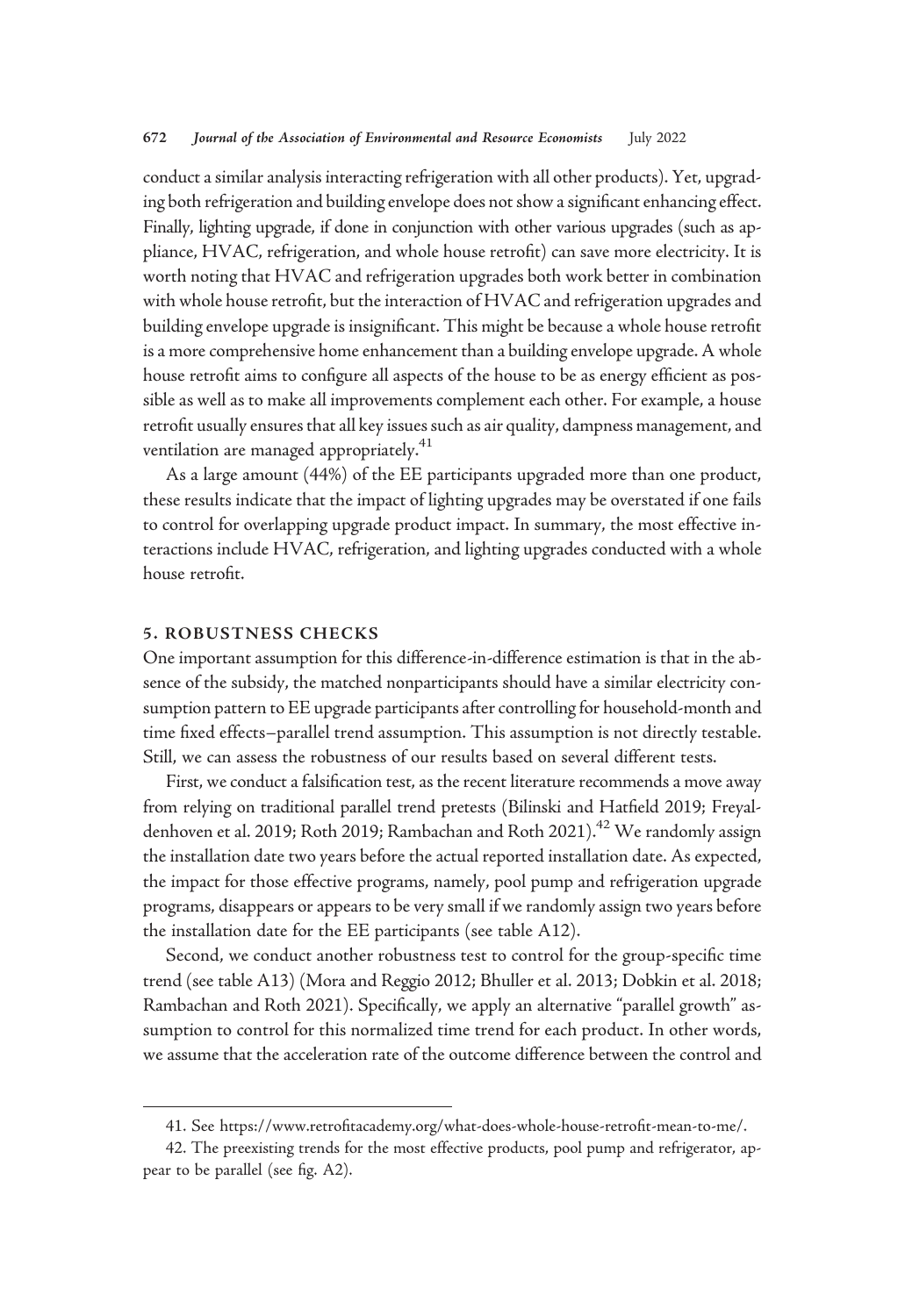the treated would have been constant in the absence of the treatment. Using this alternative assumption, we find that the results for the pool pump and refrigeration upgrades are consistent. The savings results for appliance, HVAC, whole house retrofit, and building envelope upgrades are slightly higher than the previous estimation. Nonetheless, they still yield either very small or nonsignificant savings results compared with their ex ante engineering estimates, indicating concerns for a rebound effect.

Third, we conduct a sensitivity analysis based on the approach in Rambachan and Roth (2021), which allows the presence of nonlinear differential trends between treatment and control groups. This method is useful even when the researchers have detected a violation of the parallel trend assumption, as the analysis helps to see how large this nonlinearity is for the detected results to break down. To do this, we estimate an eventstudy specification under different assumptions about the degree of the nonlinearity— M, where  $M = 0$  when the control and treatment groups follow a linear trend. A larger M means a larger change in the differential slope from period to period. Based on our calculation, our savings results are reasonably robust for the most effective upgrades, namely, pool pump and refrigeration, as the breakdown values are both sufficiently large.<sup>43</sup> See some more details in appendix C and figure A5. Finally, we assess the robustness of our results by adding a household-specific time trend variable—a similar test to that conducted by Davis et al. (2014) (see table A14). We explain the details in appendix C.

We also tried different types of matching. We conduct the matching separately by each type of product as some may be concerned that people who adopted different technologies may be different (see table A15).We also conduct two other matching algorithms used by Davis et al. (2014) (see table A16): we match the EE participants with the never participants by only their location through the x-y coordinates (col. 1), and we use location and households' previous electricity usage (col. 2). The results are all quite stable. $44$ 

We ran 11 separate regressions to estimate savings impact for each type of upgrade one by one without controlling for overlapping upgrades (see table A17). We find that most results are consistent with our main results in table 5, except for lighting. The savings estimations are slightly overestimated if we do not control for other product types. This result again stresses the need to control for overlapping product effect.

Finally, we conduct several other robustness checks. As the actual upgrade may take time to be effective, we allow lags (one month, two month, three month) for the treatment as alternative specification. We also take into account special cases where

<sup>43.</sup> In our case, the breakdown value of M is 0.025 for pool pump, and 0.015 for refrigerator. To put this into economics context, it is equivalent to a 20% (2.5/0.126) change in electricity price, and 12% change in electricity price (1.5/0.126), respectively, if we assume that the shortrun price elasticity in electricity demand is 0.126 (Labandera et al. 2017).

<sup>44.</sup> The slight difference is that in table A15 when products were matched one by one, incentives for whole house retrofitting and building envelope no longer associated with positive coefficients, yet they are not statistically different from zero.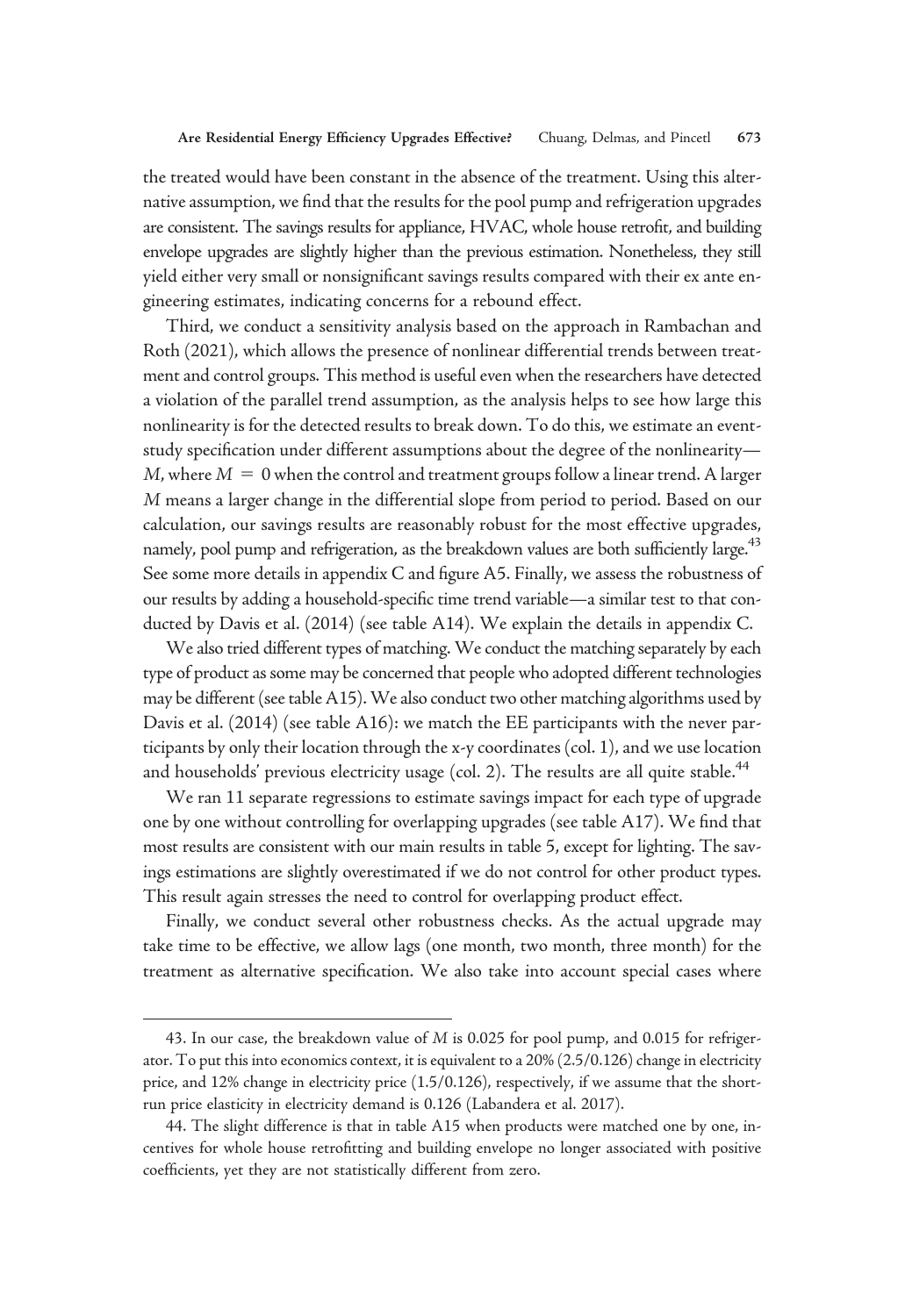households may have installed solar panels or when households may move to different buildings during our study period. We use not yet participating households as the alternative control group to reestimate the coefficients. All the results are consistent to the main results. See all the details in appendix C and tables A18 to A20.

## 6. CONCLUSION

Given the large amount of public funds spent on promoting energy efficiency upgrades, our analysis adds credible empirical evidence about the effectiveness of existing EE upgrades. Overall, our results—based on all upgrades providing financial incentives in SCE service territory—point to around 4% energy savings. However, when looked at individually, it is clear that some EE product upgrades are more effective than others. For example, subsidizing pool pump and refrigeration upgrades consistently leads to high rates of energy savings (12% and 6%, respectively), while other upgrades raise concerns over rebound effects. In other words, as evidenced by the literature, customers may use more energy or purchase larger units when the per unit cost of energy service is cheaper (Davis 2008; Houde and Aldy 2017; Sun 2018). Though there is not yet enough information to distinguish the mechanisms behind the rebound effect, we identify building types that exhibit the effect and advise policy makers to keep these in mind when developing incentive programs.

In addition, the results highlight the importance of incorporating end-use billing data in impact evaluations, as we find discrepancies between engineering estimates and actual measured savings. For example, the CPUC's overall impact evaluation report, which is based on engineering estimates, claims that lighting programs could deliver large savings. However, this is not what we find in our analysis. Some of this discrepancy may come from ineffective program implementation rather than problems with the product itself for example, we find that giving away free light bulbs is associated with nonsignificant savings, while subsidizing the cost of new light bulbs is more effective.

Our study highlights the potential for improving EE upgrade effectiveness by choosing the appropriate subsidy for different products. The results also indicate that policy makers should consider the allocation of program funding not simply based on engineering projections but also based on real measured impacts such as those described in this study. For example, lighting programs, which are seen worldwide as effective methods of increasing energy efficiency, may only have minor effects in regions like California. Measured impacts can be collected by better monitoring new programs and correcting accordingly. Upgrade incentives for HVAC, building envelope, and dishwasher incentives may generate cobenefits such as home comfort and convenience, but progress toward the overall environmental target of reducing electricity consumption may need further investigation.

It is worth noting that one limitation of this analysis results from the categorization of product types, for example, HVAC upgrades do not clearly distinguish between air conditioning units and heating systems. The inability to distinguish two separate energy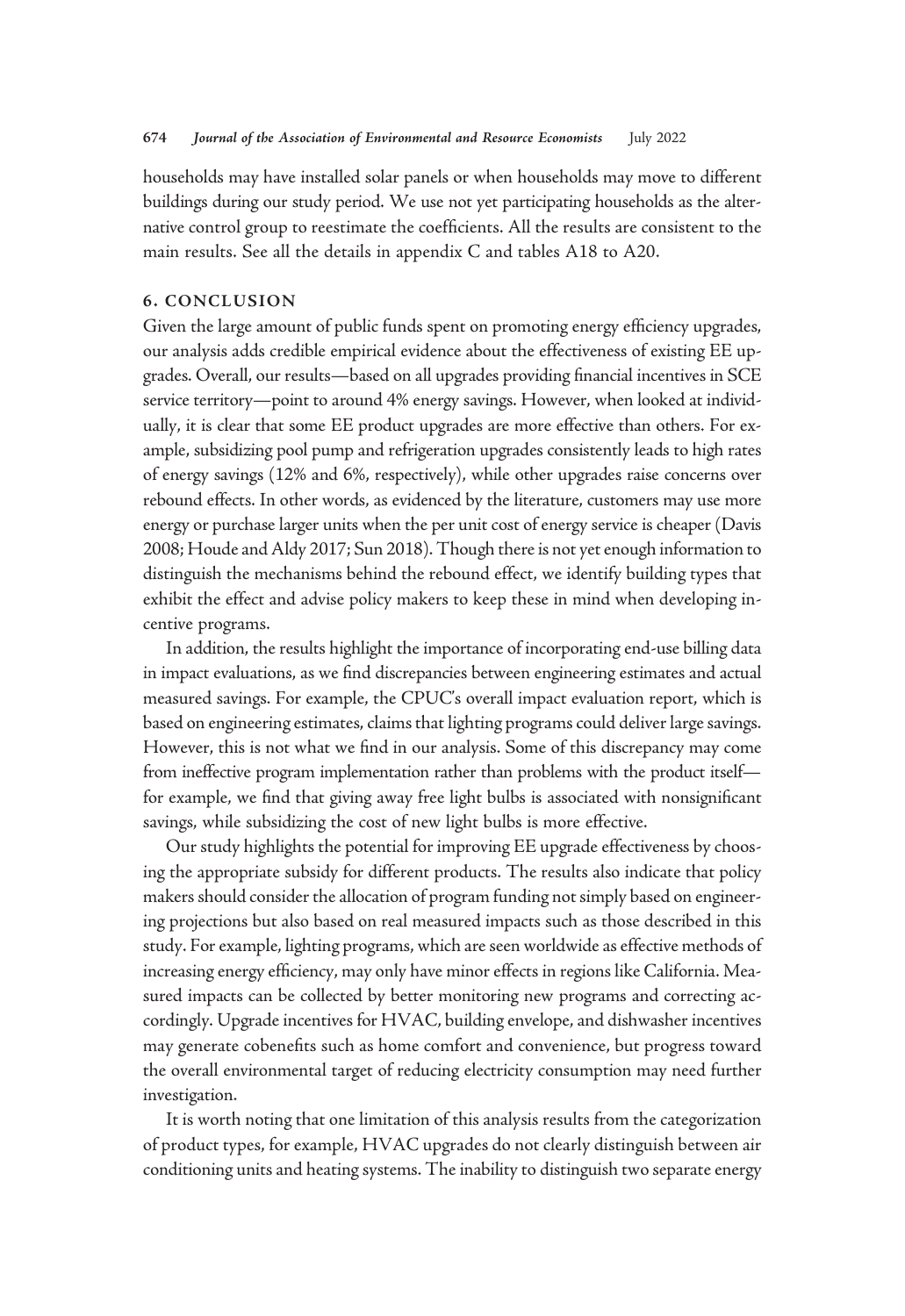delivery systems limits our ability to evaluate the effectiveness of each system individually. Therefore, for future evaluation purposes, we recommend creating a more refined classification of the program data. This classification could be informed by the"technology category" as defined in the Building Energy Data Exchange Specification (BEDES), which is a dictionary of terms developed by the US Department of Energy for stakeholders to facilitate important energy investment decisions.We recommend that, within this classification scheme, categories that represent a broad collection of energy services (i.e., heating, ventilation, cooling) be broken down into individual categories. Each of these categories could then be separately analyzed for performance/effectiveness.

Furthermore, while electricity is a major energy source for residential homes in the United States, natural gas is also widely used. While the analysis of natural gas is beyond the scope of this analysis, it would be helpful to evaluate natural gas in future work. Indeed, it is possible that some households during a remodel decide to switch the energy source of their appliances. However, current market research indicates that this might not be a widespread phenomenon during the time period of our analysis. Nevertheless, our results need to be evaluated with caution, particularly as electricity appliances become more efficient and compete more effectively with gas appliances.

An important complement to our study will be to understand the low uptake of energy efficiency upgrades. In order to implement the most effective programs, policy makers may need to better understand how different program designs affect adoption rates. For example, pool pump upgrades may have great savings potential but will have low adoption potential in a low-income neighborhood without many pools, while HVAC and whole house retrofits may exhibit greater adoption potential for low-income families and generate larger side benefits, such as home comfort. To better understand this distributional effect, future researchers should conduct household-level surveys or experiments to determine, for example, the optimal cost-sharing level for various energy efficiency upgrades.

#### **REFERENCES**

- Adan, Hassan, and Franz Fuerst. 2016. Do energy efficiency measures really reduce household energy consumption? A difference-in-difference analysis. Energy Efficiency 9 (5): 1207-19.
- Adekanye, Oluwatobi G., Alex Davis, and Inês L. Azevedo. 2021. Do LED lightbulbs save natural gas? Interpreting simultaneous cross-energy program impacts using electricity and natural gas billing data. Environmental Research Communications 3 (1): 015003.
- Alberini, Anna, Will Gans, and Charles Towe. 2016. Free riding, upsizing, and energy efficiency incentives in Maryland homes. Energy Journal 37 (1): 259–90.
- Alberini, Anna, and Charles Towe. 2015. Information v. energy efficiency incentives: Evidence from residential electricity consumption in Maryland. Energy Economics 52: S30–S40.
- Alix-Garcia, Jennifer M., Katharine R. E. Sims, and Patricia Yañez-Pagans. 2015. Only one tree from each seed? Environmental effectiveness and poverty alleviation in Mexico's payments for ecosystem services program. American Economic Journal: Economic Policy 7 (4): 1–40.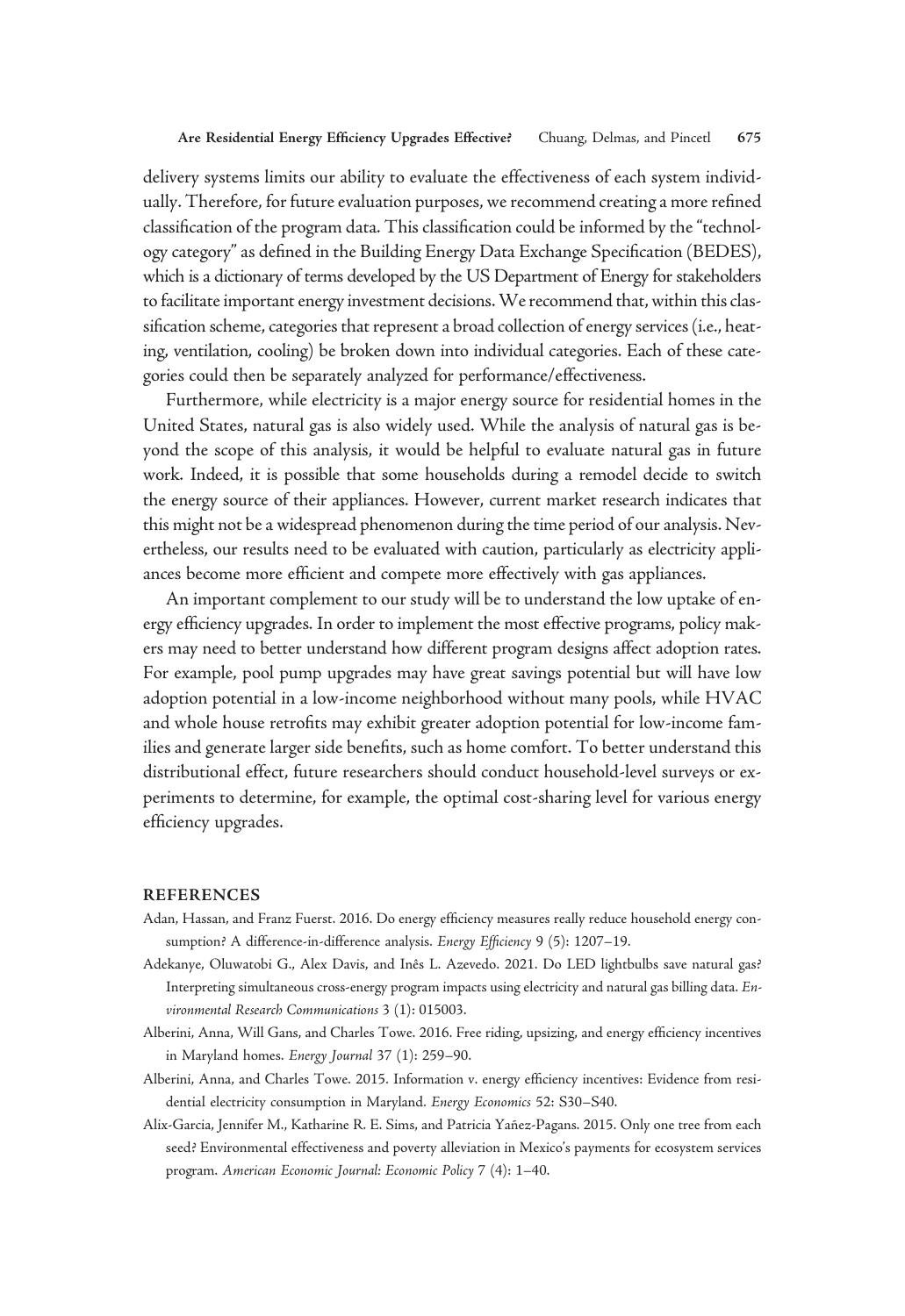## 676 Journal of the Association of Environmental and Resource Economists July 2022

- Allcott, Hunt, and Michael Greenstone. 2012. Is there an energy efficiency gap? Journal of Economic Perspectives 26 (1): 3–28.
- ———. 2017. Measuring the welfare effects of residential energy efficiency programs. Unpublished manuscript.
- Allcott, Hunt, and Judd B. Kessler. 2019. The welfare effects of nudges: A case study of energy use social comparisons. American Economic Journal: Applied Economics 11 (1): 236–76.
- Allcott, Hunt, and Sendhil Mullainathan. 2010. Behavior and energy policy. Science 327 (5970): 1204– 5.
- Arkes, Hal R., and Catherine Blumer. 1985. The psychology of sunk cost. Organizational Behavior and Human Decision Processes 35 (1): 124–40.
- Asensio, Omar Isaac, and Magali A. Delmas. 2016. The dynamics of behavior change: Evidence from energy conservation. Journal of Economic Behavior and Organization 126:196–212.
	- ———. 2017. The effectiveness of US energy efficiency building labels. Nature Energy 2 (4): 1–9.
- Ashraf, Nava, James Berry, and Jesse M. Shapiro. 2010. Can higher prices stimulate product use? Evidence from a field experiment in Zambia. American Economic Review 100 (5): 2383–413.
- Aydin, Erdal, Nils Kok, and Dirk Brounen. 2017. Energy efficiency and household behavior: The rebound effect in the residential sector. RAND Journal of Economics 48 (3): 749–82.
- Bagwell, Kyle, and Michael H. Riordan. 1991. High and declining prices signal product quality. American Economic Review 81:224–39.
- Bhuller, Manudeep, Tarjei Havnes, Edwin Leuven, and Magne Mogstad. 2013. Broadband internet: An information superhighway to sex crime? Review of Economic studies 80 (4): 1237–66.
- Bilinski, Alyssa, and Laura A. Hatfield. 2019. Nothing to see here? Non-inferiority approaches to parallel trends and other model assumptions. Unpublished manuscript.
- Boomhower, Judson, and Lucas W. Davis. 2014. A credible approach for measuring inframarginal participation in energy efficiency programs. Journal of Public Economics 113:67–79.
- —. 2020. Do energy efficiency investments deliver at the right time? American Economic Journal: Applied Economics 12 (1): 115–39.
- Chen, Victor L., Magali A. Delmas, William J. Kaiser, and Stephen L. Locke. 2015. What can we learn from high-frequency appliance-level energy metering? Results from a field experiment. Energy Policy 77:164– 75.
- CPUC (California Public Utilities Commission). 2015. 2010–2012 energy efficiency annual progress evaluation report. CPUC, San Francisco.
- ———. 2016. Regulating energy efficiency—a primer on the CPUC's energy efficiency programs. CPUC, San Francisco.
- Davis, Lucas W. 2008. Durable goods and residential demand for energy and water: Evidence from a field trial. RAND Journal of Economics 39 (2): 530–46.
- Davis, Lucas W., Alan Fuchs, and Paul Gertler. 2014. Cash for coolers: Evaluating a large-scale appliance replacement program in Mexico. American Economic Journal: Economic Policy 6 (4): 207–38.
- Davis, Lucas W., and Paul J. Gertler. 2015. Contribution of air conditioning adoption to future energy use under global warming. Proceedings of the National Academy of Sciences 112 (19): 5962–67.
- Davis, Lucas W., Sebastian Martinez, and Bibiana Taboada. 2020. How effective is energy-efficient housing? Evidence from a field trial in Mexico. Journal of Development Economics 143:102390.
- Dehejia, Rajeev H., and Sadek Wahba. 1999. Causal effects in nonexperimental studies: Reevaluating the evaluation of training programs. Journal of the American Statistical Association 94 (448): 1053 –62.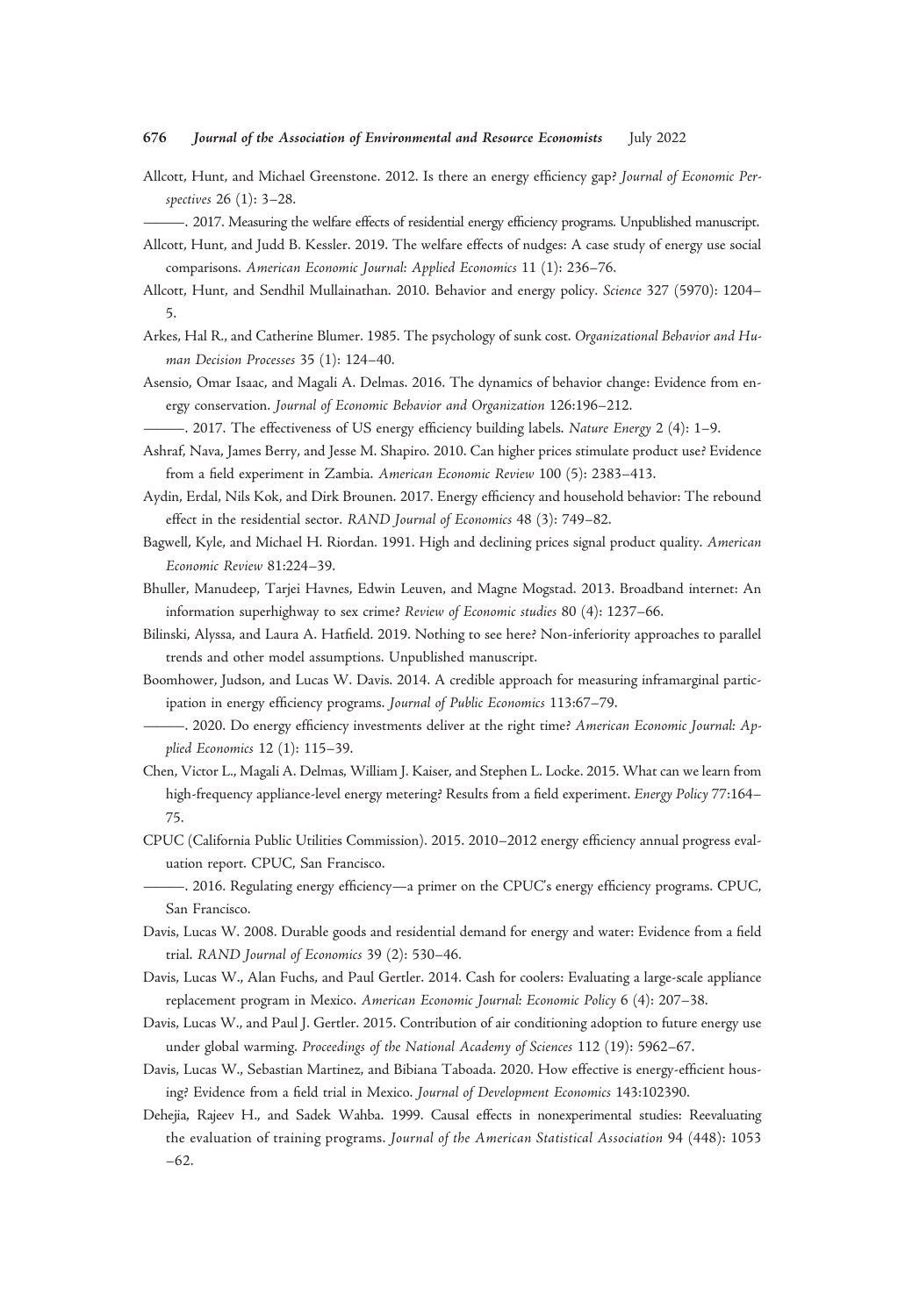- -. 2002. Propensity score-matching methods for nonexperimental causal studies. Review of Economics and Statistics 84 (1): 151–61.
- Delmas, M. A., M. Fischlein, and O. I. Asensio. 2013. Information strategies and energy conservation behavior: A meta-analysis of experimental studies from 1975 to 2012. Energy Policy 61:729–39.
- DNV.GL. 2014a. HVAC impact evaluation final report WO32 HVAC. Vol. 1, Report. [http://calmac.org](http://calmac.org/publications/FINAL_HVAC_Impact_Evaluation_WO32_Report_28Jan2015_Volume1_Report.pdf) [/publications/FINAL\\_HVAC\\_Impact\\_Evaluation\\_WO32\\_Report\\_28Jan2015\\_Volume1\\_Report.pdf](http://calmac.org/publications/FINAL_HVAC_Impact_Evaluation_WO32_Report_28Jan2015_Volume1_Report.pdf).
	- ———. 2014b. Whole house retrofit impact evaluation of energy upgrade California programs Work Order 46. [http://www.calmac.org/publications/CPUC\\_WO46\\_Final\\_Report.pdf.](http://www.calmac.org/publications/CPUC_WO46_Final_Report.pdf)
- ———. 2016. Impact evaluation of 2013–2014 SDG&E residential VSD pool pump program. [http://](http://www.calmac.org/publications/Res6_2013-2014_SDGE_VSD_Pool_Pump_Program_Evaluation_FINAL_REPORT_to_CALMAC.pdf) [www.calmac.org/publications/Res6\\_2013-2014\\_SDGE\\_VSD\\_Pool\\_Pump\\_Program\\_Evaluation](http://www.calmac.org/publications/Res6_2013-2014_SDGE_VSD_Pool_Pump_Program_Evaluation_FINAL_REPORT_to_CALMAC.pdf) [\\_FINAL\\_REPORT\\_to\\_CALMAC.pdf.](http://www.calmac.org/publications/Res6_2013-2014_SDGE_VSD_Pool_Pump_Program_Evaluation_FINAL_REPORT_to_CALMAC.pdf)
- ———. 2017a. Final report: 2015 home upgrade program impact evaluation. [http://www.calmac.org](http://www.calmac.org/publications/RES_5.1_HUP_FINAL_REPORT_ATR_06-30-17.pdf) [/publications/RES\\_5.1\\_HUP\\_FINAL\\_REPORT\\_ATR\\_06-30-17.pdf.](http://www.calmac.org/publications/RES_5.1_HUP_FINAL_REPORT_ATR_06-30-17.pdf)
- ———. 2017b. Universal audit tool impact evaluation: Residential. [http://www.calmac.org/publications](http://www.calmac.org/publications/EDRes9_UAT_ResReport_CALMAC_final.pdf) [/EDRes9\\_UAT\\_ResReport\\_CALMAC\\_](http://www.calmac.org/publications/EDRes9_UAT_ResReport_CALMAC_final.pdf)final.pdf.
- Dobkin, C., A. Finkelstein, R. Kluender, and M. J. Notowidigdo. 2018. The economic consequences of hospital admissions. American Economic Review 108 (2): 308–52.
- EIA (Energy Information Administration). 2009. Household energy use in California. [https://www.eia](https://www.eia.gov/consumption/residential/reports/2009/state_briefs/pdf/ca.pdf) [.gov/consumption/residential/reports/2009/state\\_briefs/pdf/ca.pdf](https://www.eia.gov/consumption/residential/reports/2009/state_briefs/pdf/ca.pdf).
- Energy Commission and Public Utilities Commission. 2005. Energy action plan II implementation roadmap for energy policies. [http://docs.cpuc.ca.gov/word\\_pdf/REPORT/51604.pdf.](http://docs.cpuc.ca.gov/word_pdf/REPORT/51604.pdf)
- Fowlie, Meredith, Michael Greenstone, and Catherine Wolfram. 2018. Do energy efficiency investments deliver? Evidence from the weatherization assistance program. Quarterly Journal of Economics 133 (3): 1597–644.
- Freyaldenhoven, Simon, Christian Hansen, and Jesse M. Shapiro. 2019. Pre-event trends in the panel event-study design. American Economic Review 109 (9): 3307–38.
- Gillingham, Kenneth, Amelia Keyes, and Karen Palmer. 2018. Advances in evaluating energy efficiency policies and programs. Annual Review of Resource Economics 10:511–32.
- Giraudet, Louis-Gaëtan, Sébastien Houde, and Joseph Maher. 2018. Moral hazard and the energy efficiency gap: Theory and evidence. Journal of the Association of Environmental and Resource Economists 5 (4): 755– 90.
- Glazerman, Steven, Dan M. Levy, and David Myers. 2003. Nonexperimental versus experimental estimates of earnings impacts. Annals of the American Academy of Political and Social Science 589 (1): 63–93.
- Graff Zivin, Joshua, and Kevin Novan. 2016. Upgrading efficiency and behavior: Electricity savings from residential weatherization programs. Energy Journal 37 (4): 1–23.
- Guardian. 2009. America's new green guru sparks anger over climate change U-turns, May 23. [https://](https://www.theguardian.com/environment/2009/may/24/steven-chu-environmentalist-anger) [www.theguardian.com/environment/2009/may/24/steven-chu-environmentalist-anger.](https://www.theguardian.com/environment/2009/may/24/steven-chu-environmentalist-anger)
- Ho, Daniel E., Kosuke Imai, Gary King, and Elizabeth A. Stuart. 2007. Matching as nonparametric preprocessing for reducing model dependence in parametric causal inference. Political Analysis 15 (3): 199– 236.
- Hong, S. H., T. Oreszczyn, I. Ridley, and Warm Front Study Group. 2006. The impact of energy efficient refurbishment on the space heating fuel consumption in English dwellings. Energy and Buildings 38 (10): 1171–81.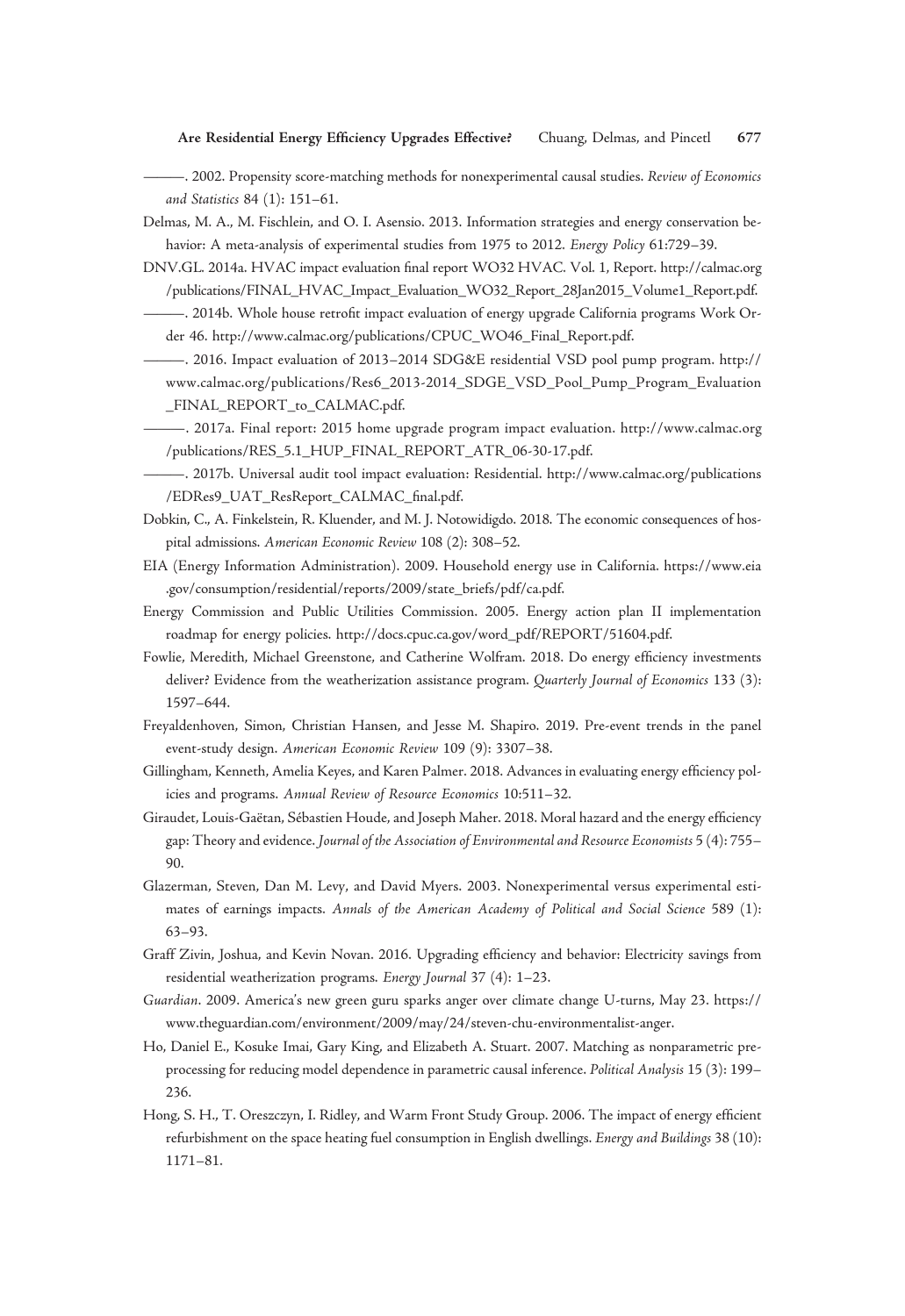#### 678 Journal of the Association of Environmental and Resource Economists July 2022

- Houde, Sébastien, and Joseph E. Aldy. 2017. Consumers' response to state energy efficient appliance rebate programs. American Economic Journal: Economic Policy 9 (4): 227–55.
- Imbens, Guido W., and Jeffrey M. Wooldridge. 2009. Recent developments in the econometrics of program evaluation. Journal of Economic Literature 47 (1): 5–86.
- Labandeira, Xavier, José M. Labeaga, and Xiral López-Otero. 2017. A meta-analysis on the price elasticity of energy demand. Energy Policy 102:549–68.
- Liang, Jing, Yueming Qiu, Timothy James, Benjamin L. Ruddell, Michael Dalrymple, Stevan Earl, and Alex Castelazo. 2017. Do energy retrofits work? Evidence from commercial and residential buildings in Phoenix. Journal of Environmental Economics and Management 92:726–43.
- Liddle, Brantley, Tian Sheng Allan Loi, Anthony D. Owen, and Jacqueline Tao. 2020. Evaluating consumption and cost savings from new air-conditioner purchases: The case of Singapore. Energy Policy 145:111722.
- Mathew, Paul A., Laurel N. Dunn, Michael D. Sohn, Andrea Mercado, Claudine Custudio, and Travis Walter. 2015. Big-data for building energy performance: Lessons from assembling a very large national database of building energy use. Applied Energy 140:85–93.
- McKinsey and Company 2009. Unlocking energy efficiency in the U.S. economy. Technical report, McKinsey Global Energy and Materials.
- Mora, Ricardo, and Iliana Reggio. 2012. Treatment effect identification using alternative parallel assumptions. Unpublished manuscript.
- Novan, Kevin, and Aaron Smith. 2018. The incentive to overinvest in energy efficiency: Evidence from hourly smart-meter data. Journal of the Association of Environmental and Resource Economists 5 (3): 577–605.
- Pincetl, Stephanie, Robert Graham, Sinnott Murphy, and Deepak Sivaraman. 2016. Analysis of highresolution utility data for understanding energy use in urban systems: The case of Los Angeles, California. Journal of Industrial Ecology 20 (1): 166–78.
- Pincetl, Stephanie, and LA Energy Atlas Development Team. 2015. LA energy atlas. California Center for Sustainable Communities, University of California, Los Angeles.
- Qiu, Yueming, and Anand Patwardhan. 2018. Big data and residential energy efficiency evaluation. Current Sustainable/Renewable Energy Reports 5 (1): 67–75.
- Rambachan, Ashesh, and Jonathan Roth. 2021. An honest approach to parallel trends. Unpublished manuscript.
- Reyna, Janet L., and Mikhail V. Chester. 2015. The growth of urban building stock: Unintended lock-in and embedded environmental effects. Journal of Industrial Ecology 19 (4): 524–37.
- Riley, John G. 2001. Silver signals: Twenty-five years of screening and signaling. Journal of Economic literature 39 (2): 432–78.
- Rosenbaum, Paul R., and Donald B. Rubin. 1985. Constructing a control group using multivariate matched sampling methods that incorporate the propensity score. American Statistician 39 (1): 33-38.
- Roth, Jonathan. 2019. Pre-test with caution: Event-study estimates after testing for parallel trends. Unpublished manuscript.
- Rubin, Donald B. 2001. Using propensity scores to help design observational studies: Application to the tobacco litigation. Health Services and Outcomes Research Methodology 2 (3–4): 169–88.
- ———. 2007. The design versus the analysis of observational studies for causal effects: Parallels with the design of randomized trials. Statistics in Medicine 26 (1): 20–36.
- Scheer, Jim, Matthew Clancy, and Sadhbh Ní Hógáin. 2013. Quantification of energy savings from Ireland's home energy saving scheme: An ex post billing analysis. Energy Efficiency 6 (1): 35–48.
- Stuart, Elizabeth A. 2010. Matching methods for causal inference: A review and a look forward. Statistical Science 25 (1): 1–21.